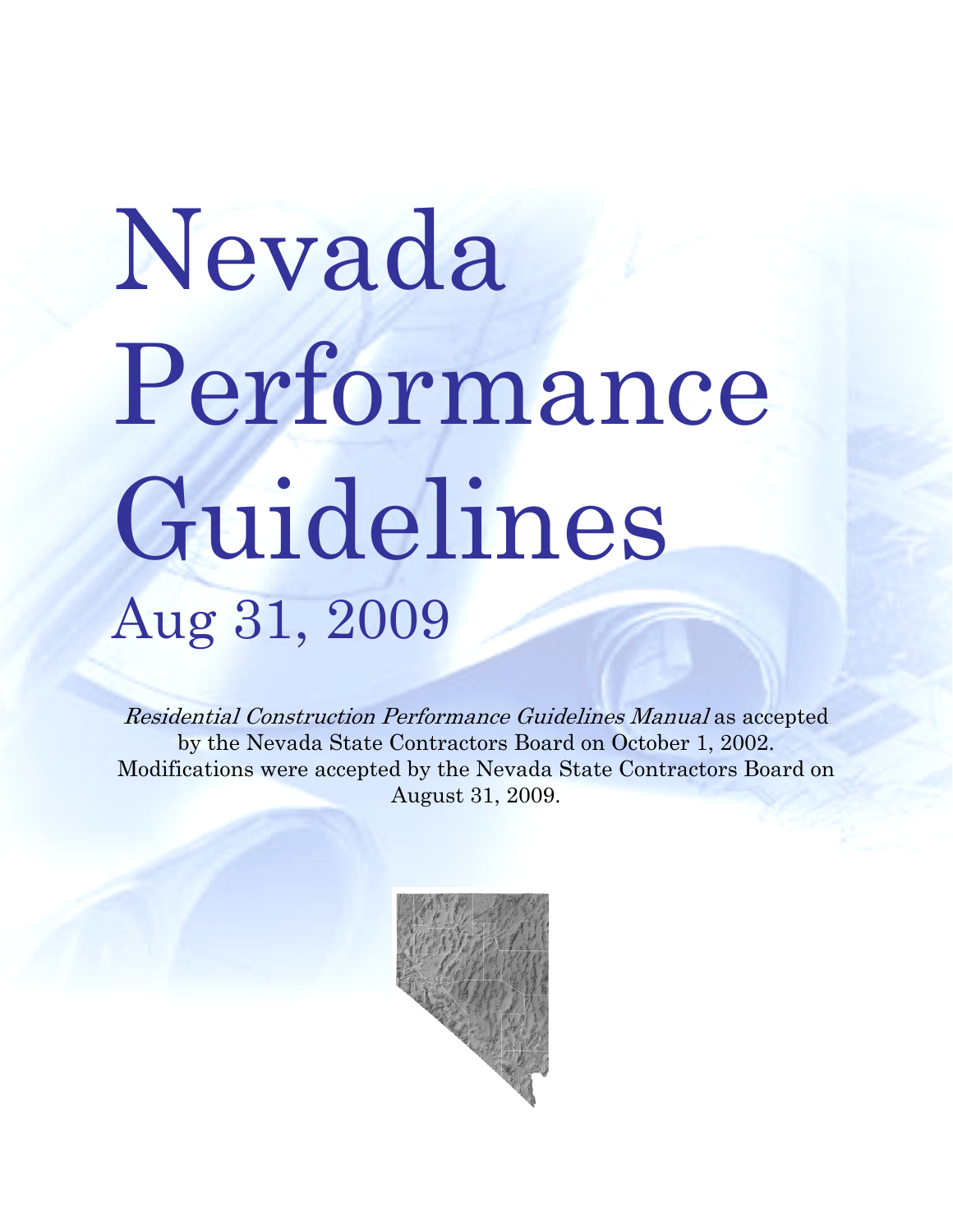#### NOTICE TO CONTRACTORS AND HOMEOWNERS

The Nevada State Contractors Board (NSCB) suggests contractors and homeowners review the following Voluntary Residential Construction Guidelines concerning issues that may arise over the quality, appearance, suitability or performance of residential construction. These guidelines may provide helpful information and guidance in the avoidance of issues between contractors and homeowners; however, the guidelines are not to be viewed as regulations, procedures, or standards adopted by the NSCB. The guidelines are intended for use as a reference guide only and should not be considered to create, alter, modify, eliminate or change in any way, the contractual rights and duties of the contractor or homeowner. Further, they are not intended to create, alter, modify, eliminate or change any warranties, periods of warranty, or remedies that may pertain to the contractual relationships between the contractor and homeowner.

 The guidelines are general in nature, and are not to be relied upon as legal authority. The guidelines are not intended to override any applicable building code, nor do the guidelines require that a contractor surpass any applicable code. Use of these guidelines will not alleviate the application of, or compliance with any applicable building codes, contractual language, plans and specifications, scope of work, or any applicable guidelines that may be adopted by any regulatory agency. Contractors and homeowners are advised to consult their contracts, plans and specifications, scope of work and any applicable building codes initially to resolve any issues that may arise over construction. If after consulting these sources, the contractor and homeowner are unable to resolve a construction issue, the NSCB suggests they consult these guidelines and attempt to resolve the issue through application of the particular section, which may set forth the standard of care and skill ordinarily used in the residential construction industry. Where plans and specifications are included in the contract documents that exceed the voluntary performance guidelines contained in this booklet, those plans and specifications supersede the voluntary guidelines outlined herein.

 By encouraging contractors and homeowners to apply these guidelines, the NSCB is not endorsing or creating a standard, duty, right or obligation inconsistent with applicable building codes, plans or specifications or other applicable contractual rights or obligations of the parties. No liability or violation of a duty or standard of care shall result by a contractor's or homeowner's decision not to apply these guidelines.

 The guidelines are set up in an easy, simple to use format. Each section deals with specific, commonly encountered residential construction issues and suggests ways of handling a particular ISSUE. Each guideline states a "Possible ISSUE", "Performance Guideline", "Homeowner Responsibility", "Contractor Responsibility", and finally "Comments". These suggestions for performance and resolution may greatly assist homeowners and contractors in avoiding costly litigation. If a particular issue is not found within the guidelines, it does not mean it should not be addressed. Contractors and homeowners are encouraged to work together in resolving any residential construction issues, and use these guidelines where applicable. In the event resolution is not possible, contractors and homeowners may always seek independent legal advice from qualified counsel.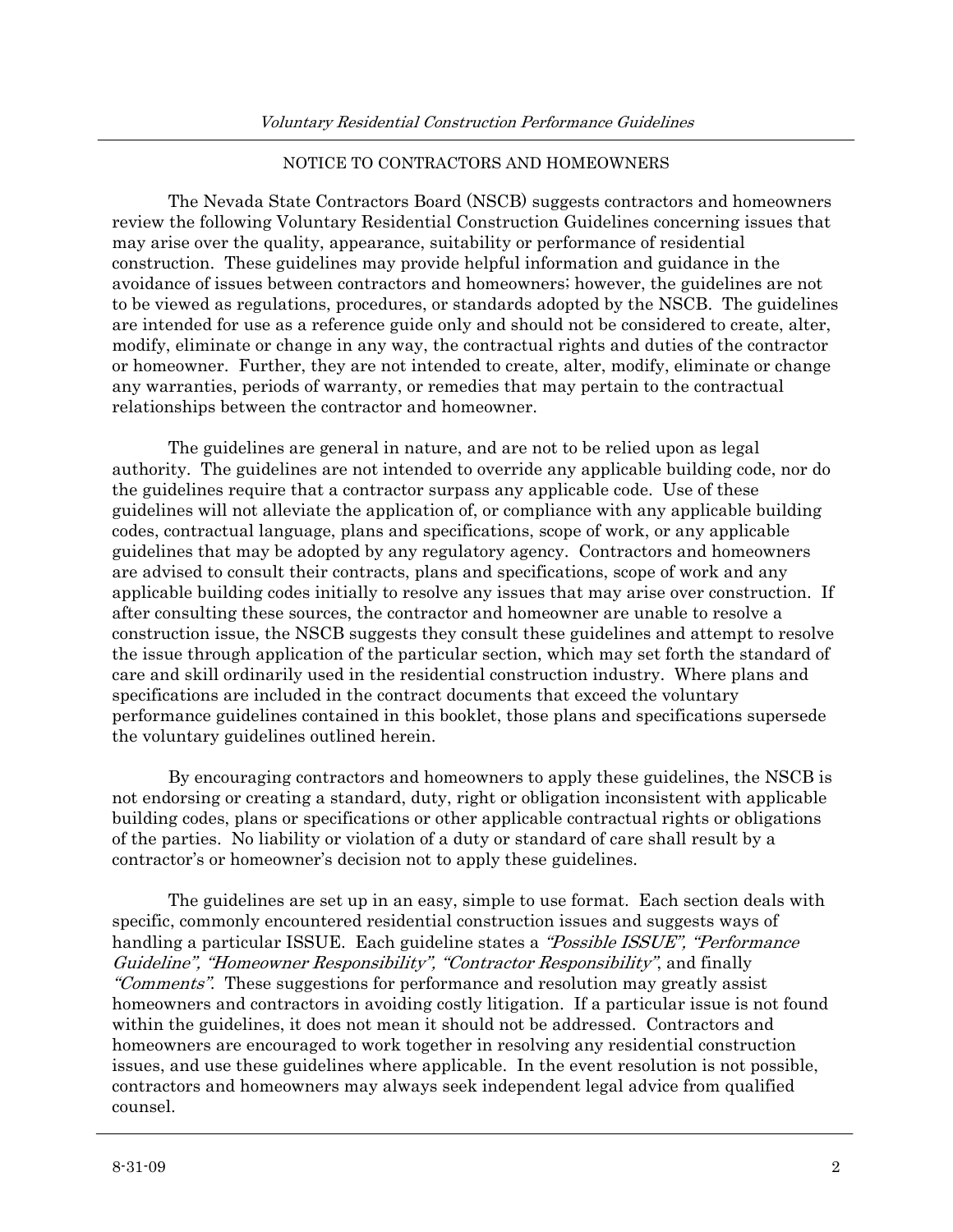# TABLE OF CONTENTS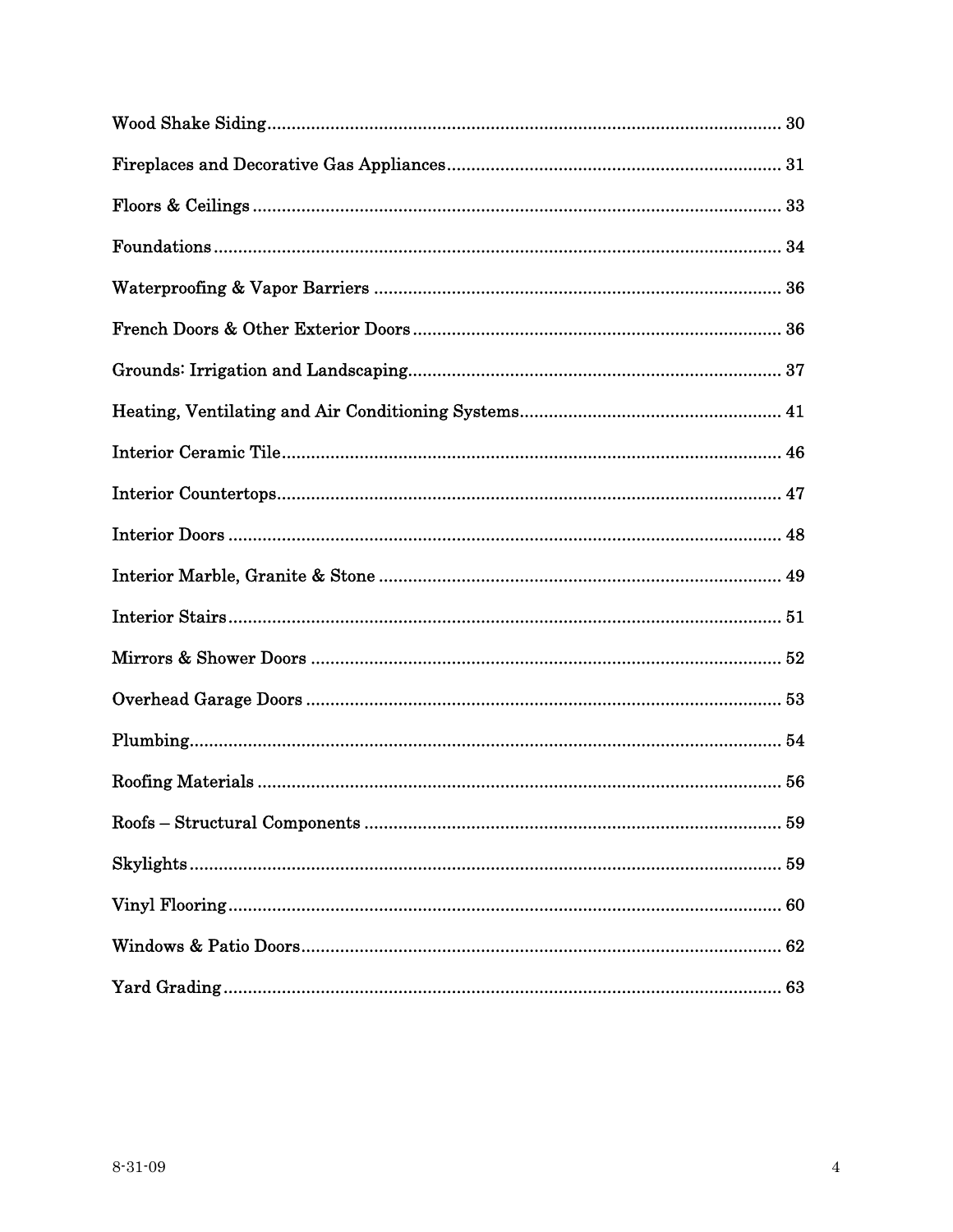# INTRODUCTION

# <span id="page-4-0"></span>Purpose of this Manual:

This manual provides a user-friendly guide that is easy to understand and easy to put in use by the homebuilder, contractor, homeowner, manufacturer, etc. concerning the responsibilities of maintaining a home. This manual will define what constitutes acceptable performance guidelines in the residential construction industry by all parties involved in the construction, sale and maintenance of a home in the State of Nevada.

The criteria set forth in this manual are only minimum performance guidelines for quality, workmanship and product performance. All efforts should be made to solve any problems that may arise in the course of a typical residential construction project. This manual is in no way intended to take the place of, or substitute for, any warranty offered by an involved party. It is separate and stands alone from any manufacturers' warranties that apply to any materials and products used in the project. It is simply a guide to assist in any issues that may occur in the life of a home. Issues selected for the manual are those most frequently referenced by the homeowner and the contractor.

The scope of responsibilities is specific to each of the parties involved and is a clear agreement between those parties pertaining to quality, workmanship and product performance.

# How to use this Manual:

The manual is divided into clear and easy to understand chapters. Each Performance Guideline is divided into five additional parts:

- Possible Issue: A description of the noticeable defect or potential problem.
- Performance Guideline: The specific criteria of acceptable workmanship.
- Homeowner Responsibility: Responsibilities of the homeowner.
- Contractor Responsibility: Responsibilities of the contractor.
- Comments: An explanation of any associated factors pertinent to the efforts, performance guidelines, or the homeowner or contractor responsibilities.

The construction process requires all work to be done in compliance with locally approved and applicable building and other related codes that cover construction. If a conflict does arise between the performance guideline manual and any locally approved codes, the code requirements may take precedence over the guidelines. In addition, the application of these standards with regard to new residential construction and any residential remodeling projects is required.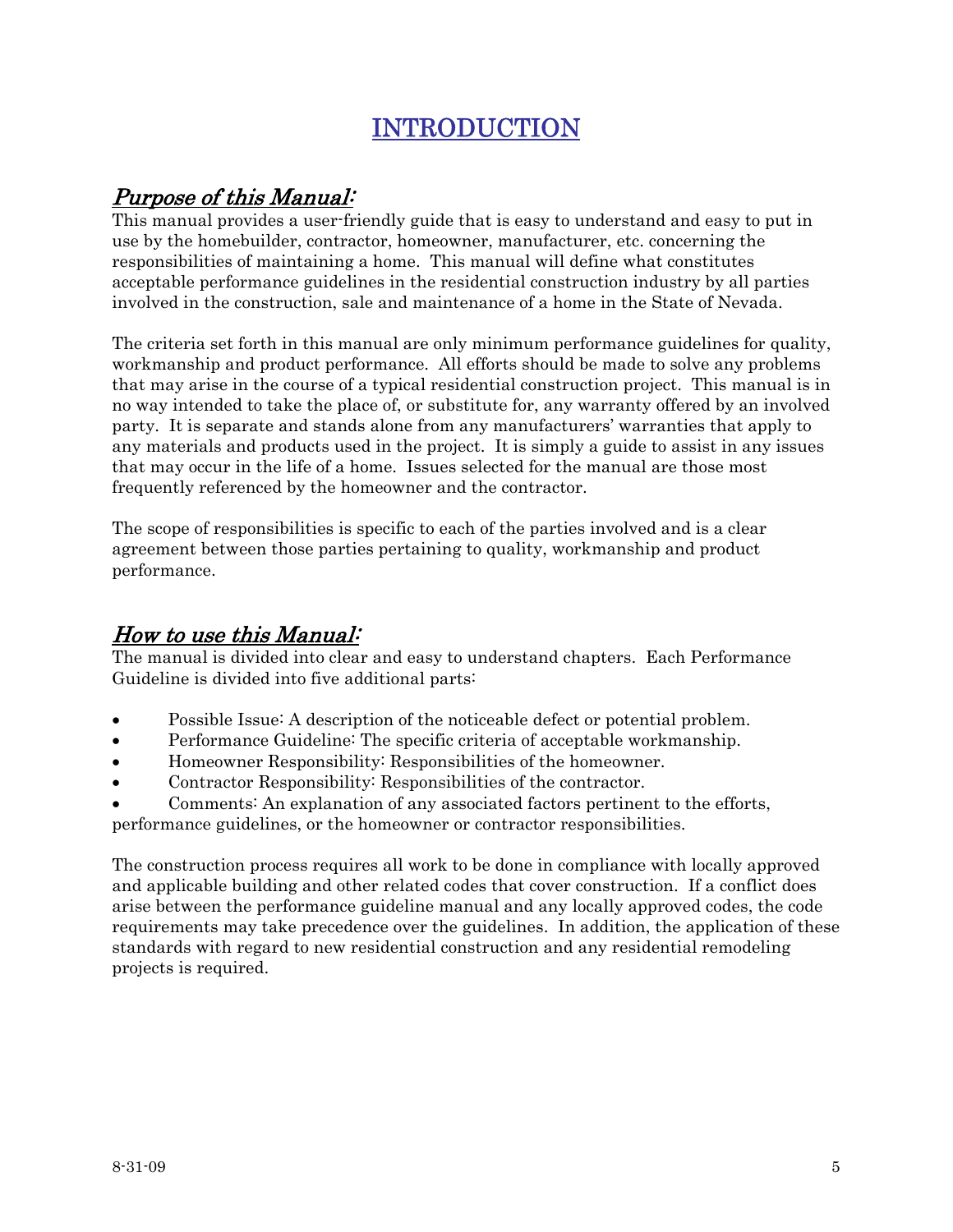# <span id="page-5-0"></span>Definitions of Terms Used:

After Market: A product or service that is purchased by the homeowner and either installed by the homeowner, or a contractor hired by the homeowner, in or around the home after the original contractor has completed his work. For instance, examples of after market projects include: a patio, deck, backyard lanai, swimming pool, landscaping and window tinting.

Color Variation: The color of the installed material may not exactly match the samples used in the selection process. This is due to normal dye lot variation that occurs during the manufacturing process.

Contractor: The company named in the contract to provide the service or product to the original contractee. The contractor is responsible for the work assigned in the contract, regardless of who actually performed the work needed. The exception would be in the case where the homeowner contracted a project to a party outside of the original contract, which then transfers the responsibility to that party and their warranty.

Customer: See Homeowner.

Defect: A failure to meet the construction performance guidelines, which include: quality, workmanship and product performance as set forth in this agreement.

Home: The actual dwelling: single family and multi-family residence, condominium, town home or pre-manufactured Uniform Building Code (UBC) home.

Homeowner: The original buyer of the product or service in the contract. The responsibility of the homeowner is to review the contract and verify that it has accurately represented his/her expectations for the finished product. After the homeowner closes escrow, the homeowner becomes responsible for the routine maintenance and general upkeep. As noted in these guidelines, the contractor is not responsible for certain repairs that fall within the homeowner's maintenance responsibilities. For instance, if the homeowner selects others to provide certain services that are outside of the original contractor's control then the responsibility may fall on the outside party to determine the cause and remedy the problem. In addition, if the homeowner chooses to install products in or around the home and a problem occurs after proper installation, the homeowner will have to work with the manufacturer to resolve the issue.

Manufactured Appliances: Refers to the equipment in and around the home that have applicable manufacturer's warranties and/or manufacturer's specifications for installation, maintenance, use and performance. Manufacturer related problems attributed to the materials used, the manufacturing process or failure to perform as defined by the manufacturer's warranty is the responsibility of the manufacturer.

Manufacturer: Manufacturers warrant numerous residential construction components that may fall outside the contractor's responsibilities, such as the types of roofing, flooring, siding, kitchen appliances, furnaces, air conditioners, decorative gas appliances, windows and the like. The contractor may not be responsible for the performance of the product if it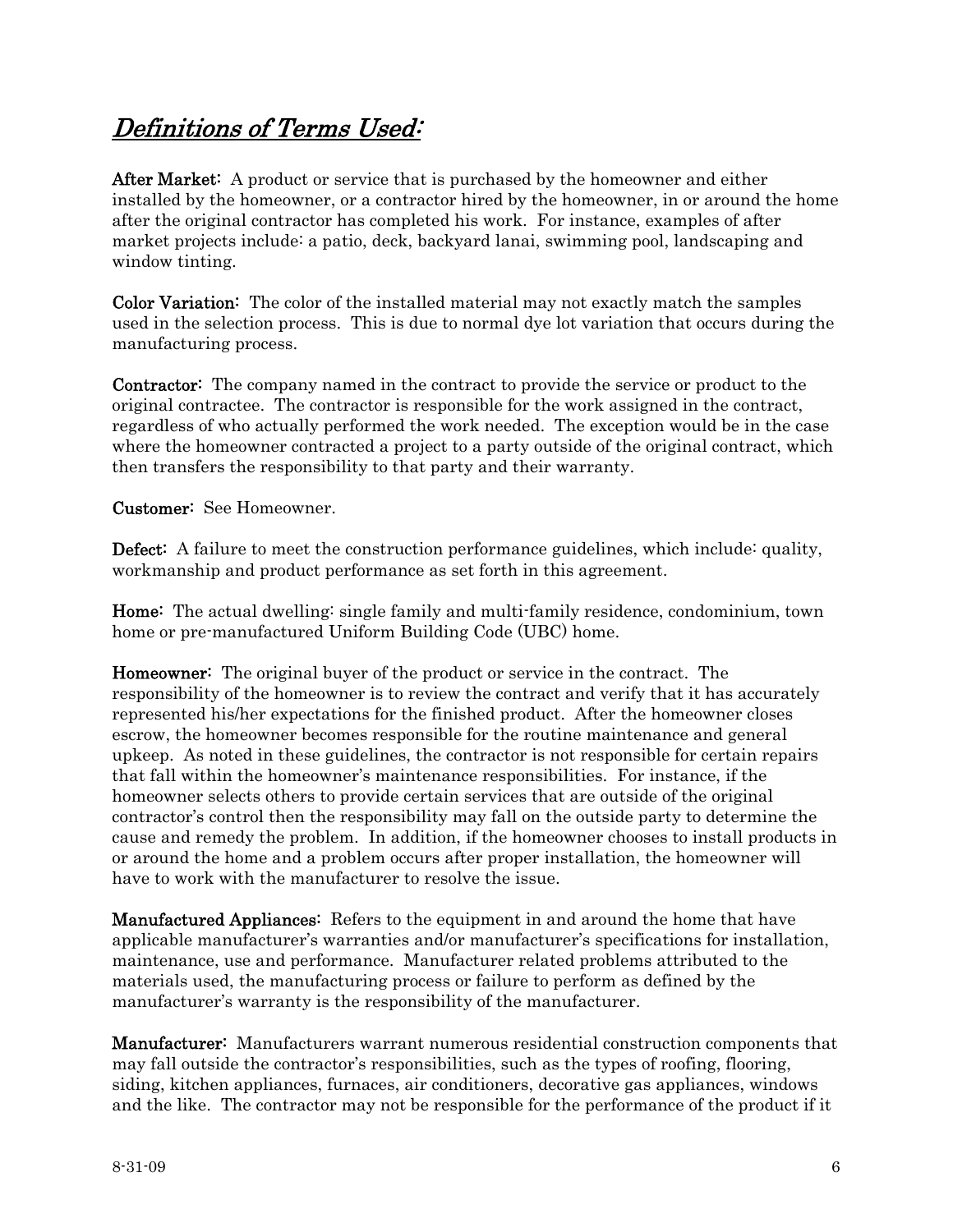was installed per manufacturer's specifications, so if a problem does occur, the homeowner may have to deal directly with the manufacturer to resolve the issue. Unless otherwise specified, the contractor's responsibility may end once they provide the homeowner with the appropriate information to contact the manufacturer.

Performance Guideline: The specific criteria of acceptable workmanship, quality and product performance. The criteria set forth in this manual are minimum standards.

Warranty: A warranty or assurance to the homeowner, from the builder or contractor, that describes the guidelines to which the product or service will be performed, how long the guidelines will apply, what to do if the warranty is not met and what the homeowner's responsibility is in the form of maintenance to keep the warranty intact. In some cases, if alterations/adjustments are made or maintenance is not kept up to date by the homeowner, these actions may void the warranty.

Warranty Term: The period in which a warranted defect must occur in order to be covered. and is also that period which begins on the effective date of the warranty. For *new* residential construction that period may be referred to as "During the warranty period", "At the time of walk-through", "According to the manufacturer's specifications or recommendations", "At the close of escrow", or "Once during the warranty period". When the period is related to a *remodeling project* it may be referred to as: "At the close of construction", "During the manufacturer's warranty period", "Upon acceptance of the work" or "During the warranty period".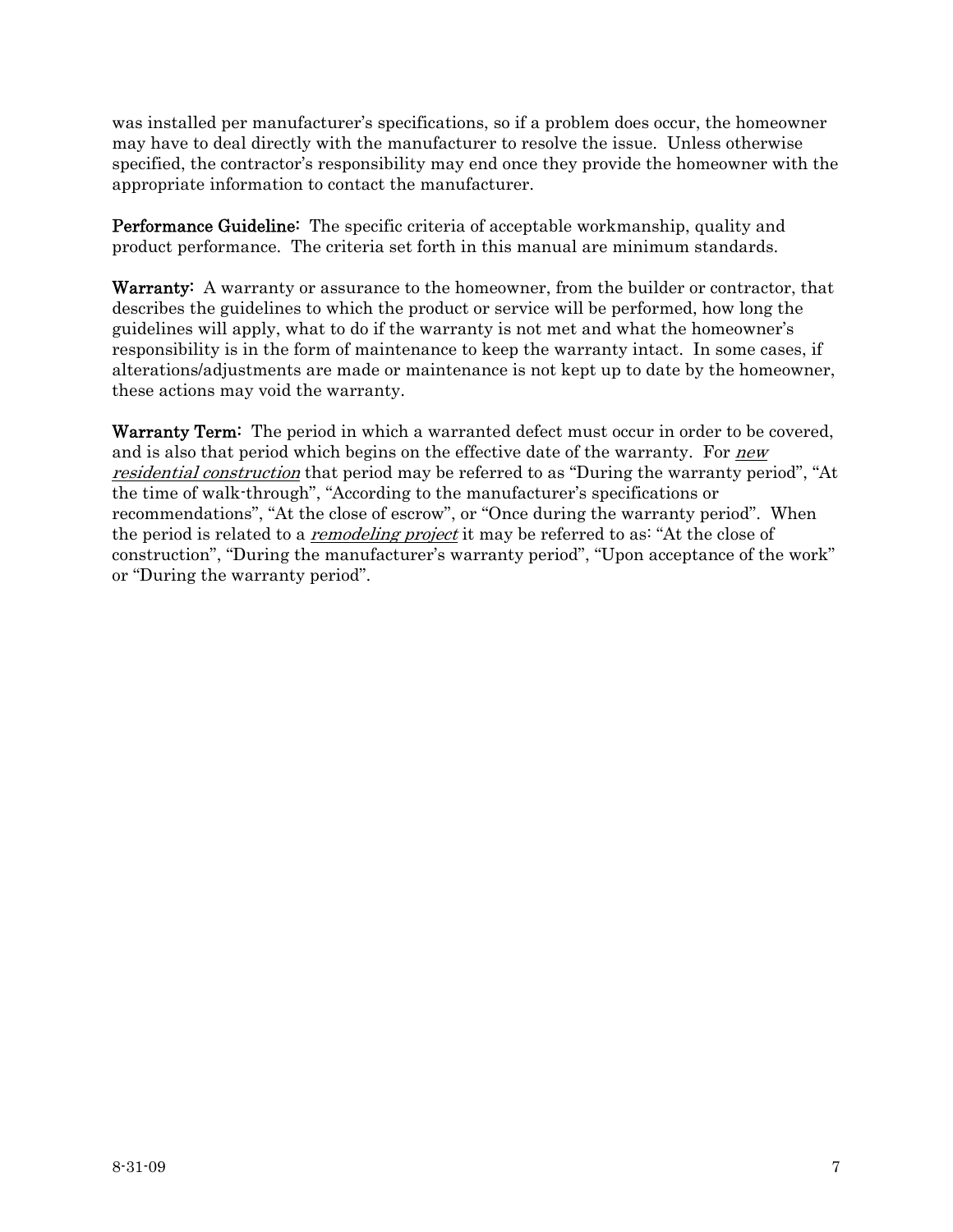# <span id="page-7-0"></span>Some Common Mistakes Made by Homeowners:

# 1) Irrigation System Sprinkler Heads Continuously Spray Against the Home:

Irrigation sprinkler heads that spray against the wood siding, masonry or stucco walls could lead to rotted walls and leaching of the color from the stucco coating.

Note: All irrigation spray must be directed away from the home. The homeowner should make monthly visual inspections to keep the sprinkler heads adjusted as to not hit the home. Lawn maintenance with power mowers and edgers can and will change the direction of the sprinkler heads and allow them to hit the home. In addition, as the landscape materials grow the spray heads may need to be raised or relocated to avoid any excessive over spray that may occur.

#### 2) Excessive watering to Landscaping:

Moisture in the soil will act just like an irrigation system. Overwatering causes moisture to stay in the soil longer and will eventually penetrate the wall or overflow onto sidewalk or driveway. The issue that rises from over watering is the appearance of Efflorescence over time. Taking advantage of the watering schedule suggested by the Water District, not planting too close to the home or property walls, and avoiding planting materials that have high watering requirements will help with excessive water penetration and the appearance of Efflorescence.

## 3) Installation of Solar Screens to the Outside of the Windows:

Installation of solar screens to the exterior of the window can cause water infiltration through the framing and could void the manufacturer's warranty on the window and/or exterior wall material. Care must be taken when mounting the screens and should only be installed by qualified professionals.

# 4) Tinting of Multi Pane Windows:

Multi pane windows, also know as double-glazed and insulating windows consist of two or more panes of glass that are separated by an air space that is usually 5/8" thick. The air space is so tightly sealed that no air can enter nor leave the space. This is the insulating factor. By installing a tinting film on the window, the rays of the sun are reflected back into the air space which in turn causes excessive heat build-up between the panes of glass and the likely rupture of the seals. Once the insulating value is lost, due to the improper installation of the window tinting, the manufacturer's warranty on the window will become void.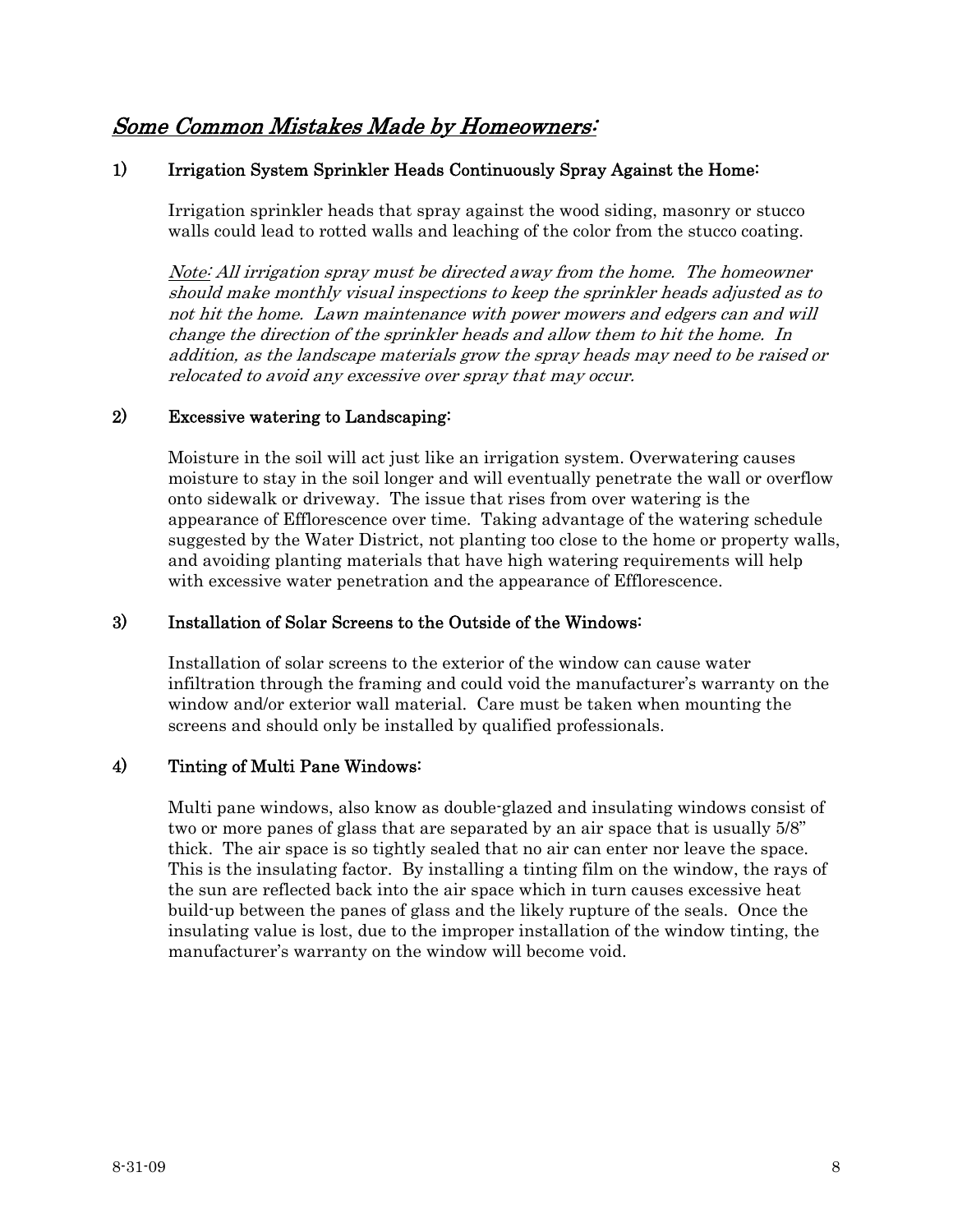# 5) Alteration of the Finished Grades Around the Home:

The homeowner must give special attention to prevent erosion, maintain the grading contours, avoid blocking the drainage design patterns and incorporate the original design patterns into any landscape improvements. The proper slope and drainage swales must be maintained to keep any water flow away from the home. Avoid any improvements that alter the design pattern since these may cause water damage to the home that will be the responsibility of the homeowner.

If there is an Architectural Review Committee who must approve the landscape plans for your yard, keep in mind that their review will not take into account the drainage functionality of your landscape design/plan. Typically, they check to ensure that your plans meet the guidelines established by Community Management and nothing more. Maintaining proper drainage is the responsibility of the homeowner.

# 6) Adding Concrete Walkways or Patios to the Areas Around the Home:

Proper design and installation measures must be taken when adding concrete walkways and patios. The proper slope must be incorporated in the walkway or patio to ensure that no water is allowed to backup or flow towards the home; possibly causing damage to the structure. A minimum of two inches or code requirement from the bottom of the weep screed to the top of the walkway or patio should be maintained to allow the building structure to weep moisture from the exterior clad. Not doing so, may void the contractor's warranty and become the responsibility of the homeowner.

# 7) Improper Attachment of Structures to the Home:

These structures include a lanai, deck or deck trellis or other shading structures or devices that are attached to the home (i.e.: satellite dishes, etc). Qualified professionals can provide structures that are the proper design and type that will insure watertight connection to the home. Avoid any "add-on structures" that are improperly installed to the exterior of the home. As time passes, water will find its way into the home and may cause damage. Proper flashing and/or caulking should be applied as necessary. Improper attachment to the home may void the warranty offered by the contractor towards the integrity of the original structure.

# 8) Walking on the Roof:

Roofs are not designed to be walked on. In addition to being a slip and fall hazard, carelessness can cause damage to the roofing materials and roof leaks.

# 9) Hanging Ceiling Fixtures from an Existing Light Fixture Box:

The light fixture boxes that are supplied in the home are specifically designed for hanging light fixtures. Ceiling fans have a special mounting box that requires a different mounting system. If a ceiling fan is hung from an existing light fixture box, over time the fan's vibration and weight can cause the entire installation to pull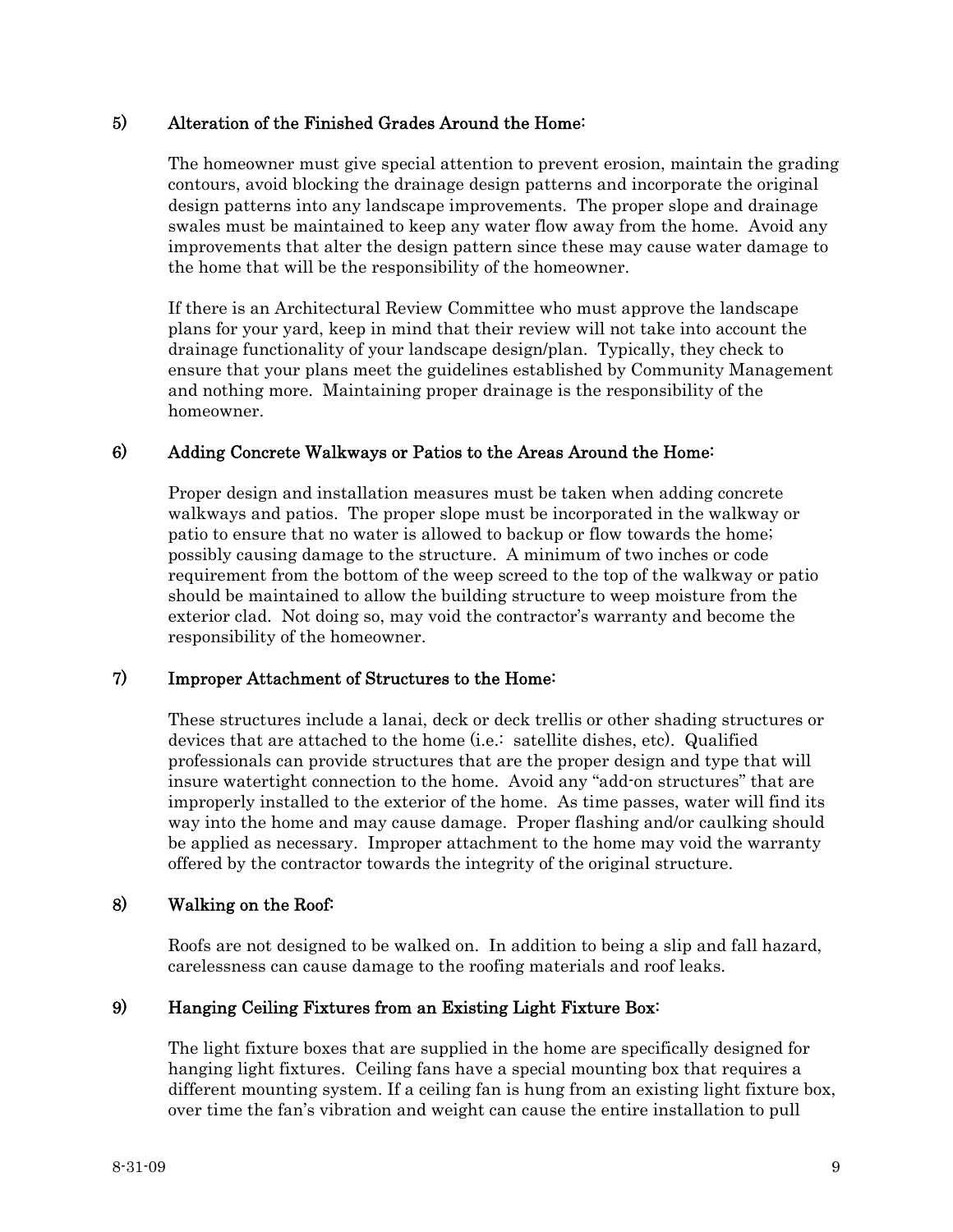away from the ceiling. This will cause a very hazardous situation and shall void both the contractor's and the manufacturer's warranty.

# 10) Turning off the HVAC when your way from home:

The HVAC system is what controls the climate of the home. If the home experiences extreme climate conditions during the summer or winter, the home will experience severe expansion and contraction events. This can cause tile and drywall to crack, wood to warp, etc. This is not recommended by either the contractor or the manufacturer.

# 11) Cutting down the sewer cleanouts below grade:

The sewer cleanout and back water values are added to help plumbers break up stoppages and help prevent property damages due to sewer overflow. The homeowner should refrain from cutting the sewer cleanout below grade and burying them in landscaping. The caps should never be removed to allow the pipes to breath. The homeowner is responsible for maintaining the sewer laterals and cleanouts. For more information on proper sewer maintenance and/or information regarding proper disposal of waste (i.e.: cooking grease, medications), you can contact the local water reclamation district.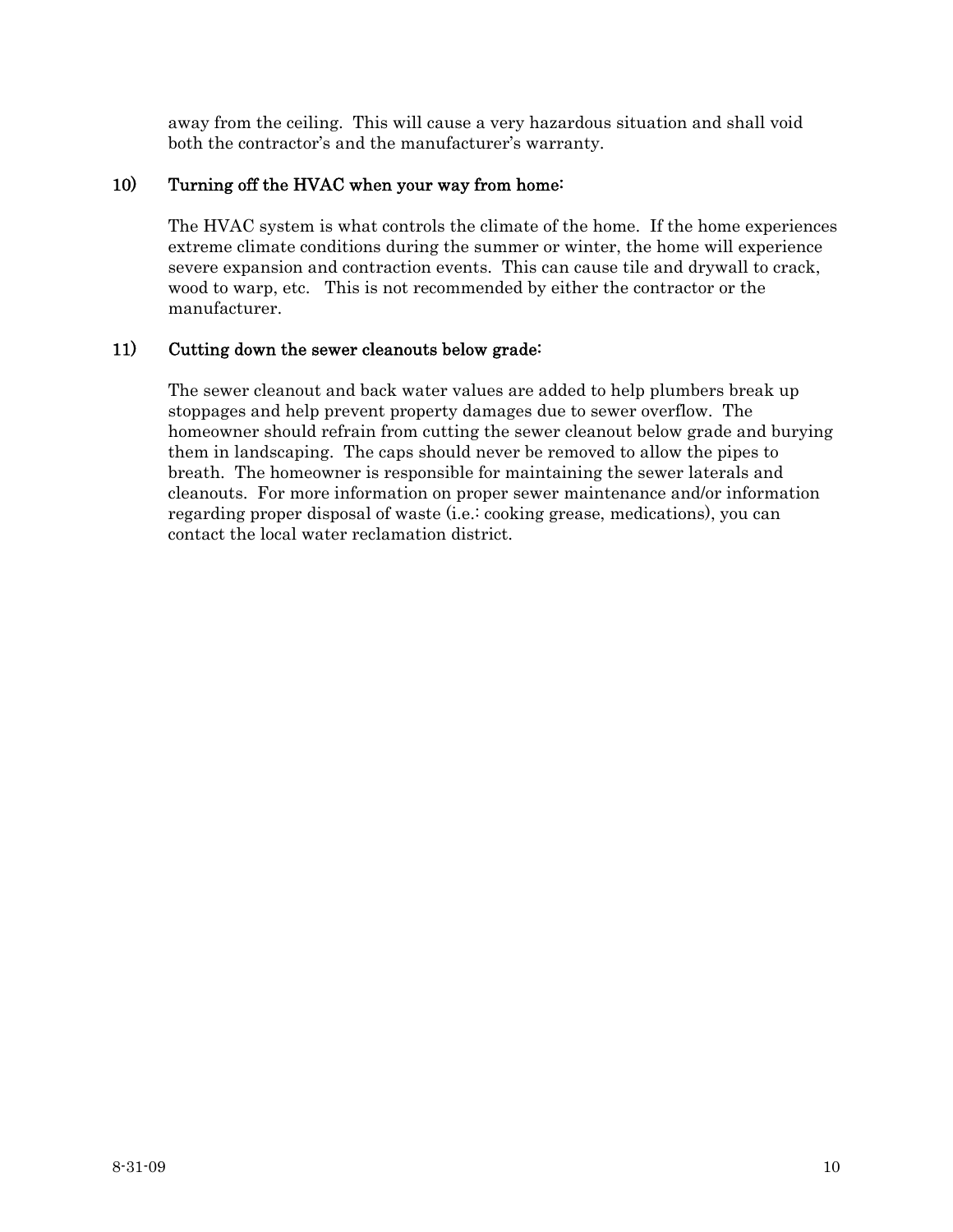# PERFORMANCE GUIDELINES

<span id="page-10-0"></span>Cabinets & Vanities

# POSSIBLE ISSUE #1:

# QUALITY OF WORKMANSHIP ON CABINET AND VANITY MOLDINGS

Performance Guideline: All joints should fit within a 1/16 of an inch or less unless otherwise specified and be securely attached. Splices should meet a minimum of 8 lineal feet to all edges. Moldings should fit securely and be level and plumb. Homeowner Responsibility: Homeowner should report joints that do not meet the Performance Guideline to the contractor at the homeowner walkthrough or upon discovery by the homeowner.

Contractor Responsibility: Contractor should repair as necessary during the warranty period.

Comments: Contractor should make all reasonable efforts to match existing materials as closely as possible; however, the contractor may not be required to guarantee an exact match of either texture or color as a later lot may not match the original. Some woods naturally contain more sugars. Overtime these sugars caramelize and will cause the wood to darken. This is a natural occurrence and cannot be controlled. This can make it difficult or impossible to produce a replacement component that exactly matches the color of existing aged cabinets.

#### POSSIBLE ISSUE #2:

# CABINET/VANITY SURFACE HAS A COLOR VARIANCE

Performance Guideline: Cabinets should have a uniform appearance in color and texture. Color can differ with wood grain variations and stain lots. Excessive variation is not acceptable. It is not unusual for the color of installed cabinets to be slightly different from the samples shown at the time of selection.

Homeowner Responsibility: Report excessive color variances to the contractor within the warranty period. Follow the manufacturer recommendations for care and maintenance of the cabinets/vanities.

Contractor Responsibility: Contractor should make all reasonable efforts to match existing material, texture, or color as closely as possible.

Comments: It is a natural occurrence for wood products to have a variety of colors and grain textures. Surfaces may tend to slightly "yellow" due to exposure to sunlight after prolonged periods. Wood products may also lighten or darken naturally over time.

#### POSSIBLE ISSUE #3: CABINET/VANITY MALFUNCTIONS

Performance Guideline: Cabinet and vanity doors, drawers, and other operating parts should function properly. A warped door or drawer up to 1/8 inch in 30 inches may be considered acceptable.

Homeowner Responsibility: Report any cabinet/vanity malfunctions to the contractor within the warranty period.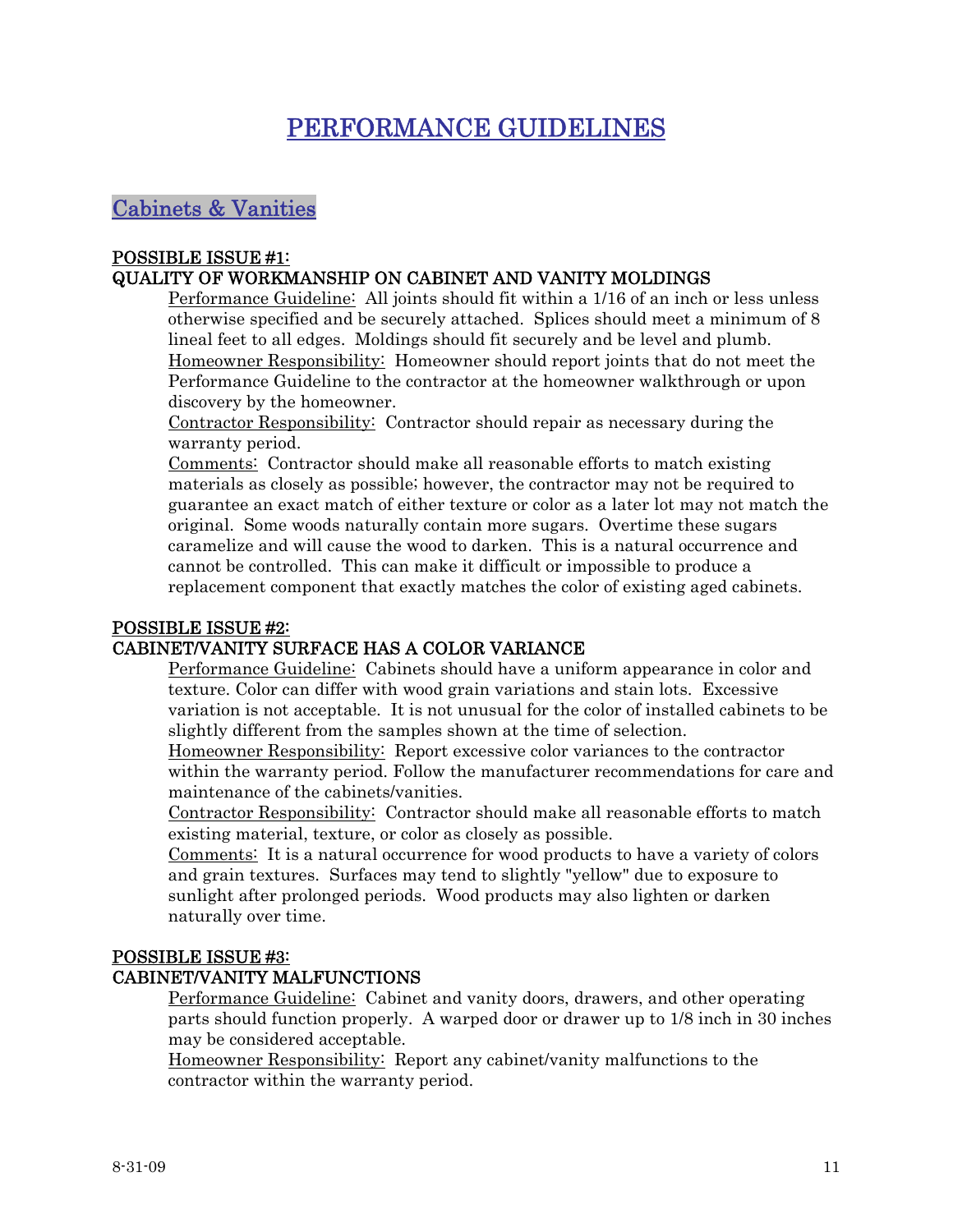Contractor Responsibility: Contractor should repair, adjust, or replace operating parts as required within the warranty period.

Comments: Misuse by the homeowner such as overloading drawers, or hanging or leaning on doors may void the warranty.

#### POSSIBLE ISSUE #4: CABINET/VANITY FINISH IS WEARING OFF

Performance Guideline: The cabinet/vanity surface finish should not wear off under normal use during the warranty period.

Homeowner Responsibility: Homeowner should follow the manufacturer recommendations for the care and maintenance of the cabinets/vanities.

Homeowner should dry the cabinets when they get wet and avoid using solvents or other harmful chemical agents, as they may damage the cabinet finishes.

Contractor Responsibility: The contractor should correct or repair the deteriorating finish one time during the warranty period.

Comments: Cabinet finishes are not waterproof and if exposed to moisture repeatedly may be damaged. This is especially true with cabinets in wet areas such as: sinks, tubs, wet bars, etc.

# POSSIBLE ISSUE #5:

# GAPS BETWEEN THE WALL/CEILING AND THE CABINET/VANITY

Performance Guideline: Gaps between ceilings and walls that exceed 1/8 inch are not acceptable. Gaps between matched door edges that exceed parallel alignment by more than 1/8 inch in 30 inches or the uniformity of any door edge gap in comparison to any other that exceeds 1/8 inch are not acceptable. Tops of cabinet doors must be in the same horizontal plane, within 1/8 inch.

Homeowner Responsibility: Report excessive gaps during the warranty period. Contractor Responsibility: Contractor should reposition/reinstall, repair, or replace to meet the above standard once during the warranty period. Any gap should be caulked.

Comments: None

# POSSIBLE ISSUE #6:

# CABINET/VANITY DOORS ARE WARPED

Performance Guideline: A warped door up to 1/8 inch may be considered acceptable. Cabinet doors should be in the same horizontal plane, within 1/8 inch. Voids or open knots should not be on the outside of cabinet unless special effect is requested. Homeowner Responsibility: Homeowner should follow the manufacturer recommendations for the care and maintenance of the cabinets/vanities.

Contractor Responsibility: Contractor should repair, adjust, or replace the door or drawer face as needed during the warranty period.

Comments: Slight warping of cabinet doors and drawer faces can be expected due to the expansion and contraction of the wood from moisture variation. Homeowner misuse or lack of regular maintenance may void the warranty.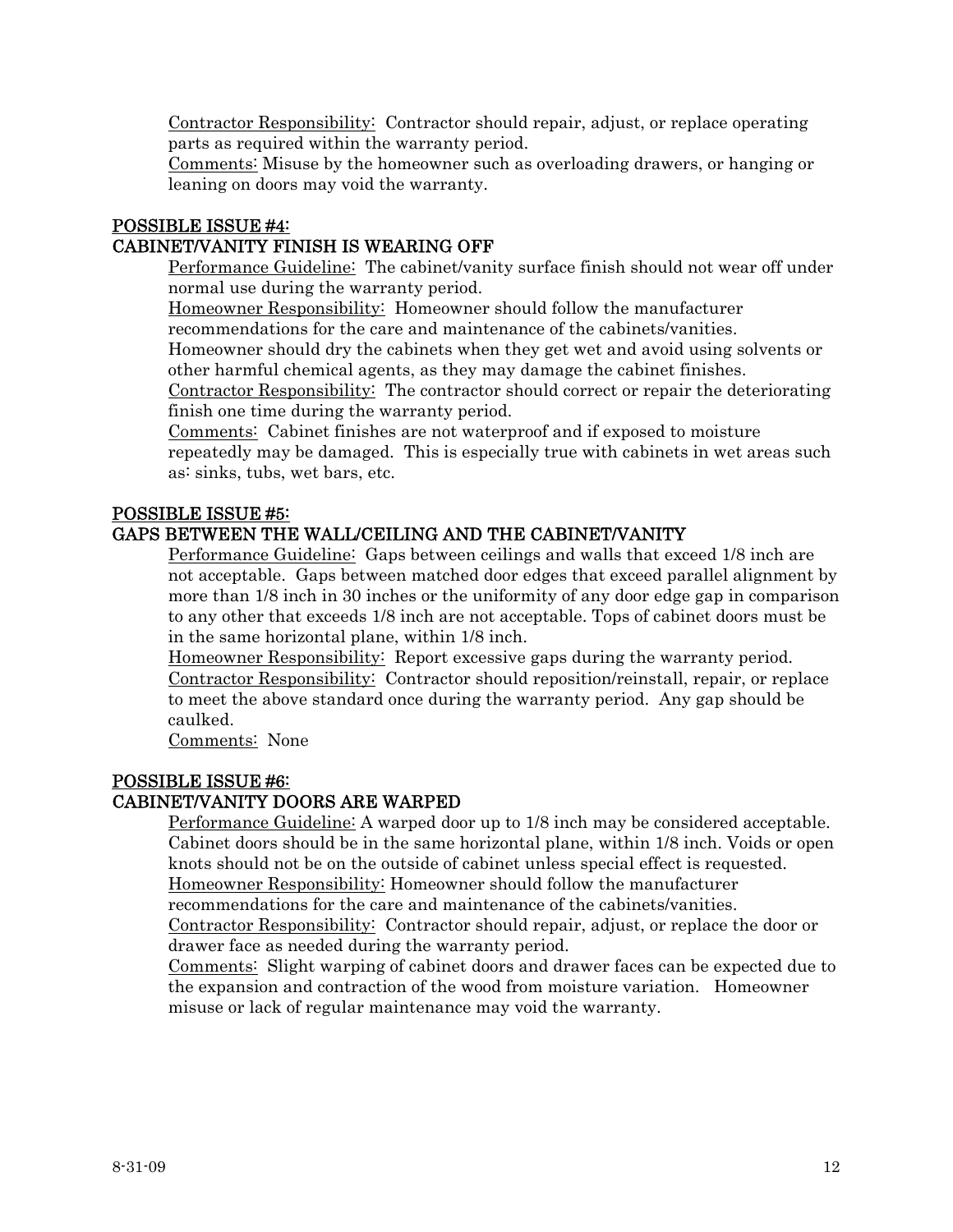# <span id="page-12-0"></span>Carpeting

# POSSIBLE ISSUE #1: COLOR VARIATION OR COLOR FADING IN THE CARPETING

Performance Guideline: The color and texture should be uniform at the time of the original installation, however some amount of fading is unavoidable when carpet is exposed to sunlight.

Homeowner Responsibility: Report color variation to the contractor at the time of walk through and/or closing.

Contractor Responsibility: Contractor should not install faded carpet or defective materials. Defective material should be replaced to the first natural break. Contractors who install carpeting should resolve issues regarding manufacturing defects with the manufacturer.

Comments: If any carpet needs to be replaced the original dye lot may not be available. Normal dye lot variation occurs between each mill run in the manufacturing process so repairs done at a later date may not match exactly. Contractor will make all reasonable efforts to match existing materials as closely as possible, however, the contractor may not guarantee an exact match of either texture or color. Carpets may slowly lose some color due to natural and artificial forces in the environment.

# POSSIBLE ISSUE #2:

# COLOR FADING IN THE CARPETING

Performance Guideline: Not applicable unless cause is determined to be due to manufacturer's defect.

Homeowner Responsibility: Maintain per manufacturer specifications. Contractor Responsibility: None.

Comments: All carpets will slowly lose some color due to natural and artificial forces in the environment.

# POSSIBLE ISSUE #3:

# NAILS OR TACK STRIPS PROTRUDING THROUGH THE CARPETING

Performance Guideline: All nails and tack strips should be completely set. Tackless carpet should be tightly stretched and securely attached to the tack strip at all perimeters. Bubbles or ripples should not be visible in the carpet.

Homeowner Responsibility: Report any protruding nails or tack strips to the contractor during the warranty period.

Contractor Responsibility: Contractor should repair as needed during the warranty period.

Comments: Nails and tack strips should not protrude in any way that would allow them to be felt through the carpet fibers in normal use. The carpet thickness can also affect whether or not the nails and tack strips are felt. You should be able to walk across transitions from tile to carpet in traffic areas without shoes and not feel the nails of the tack strip.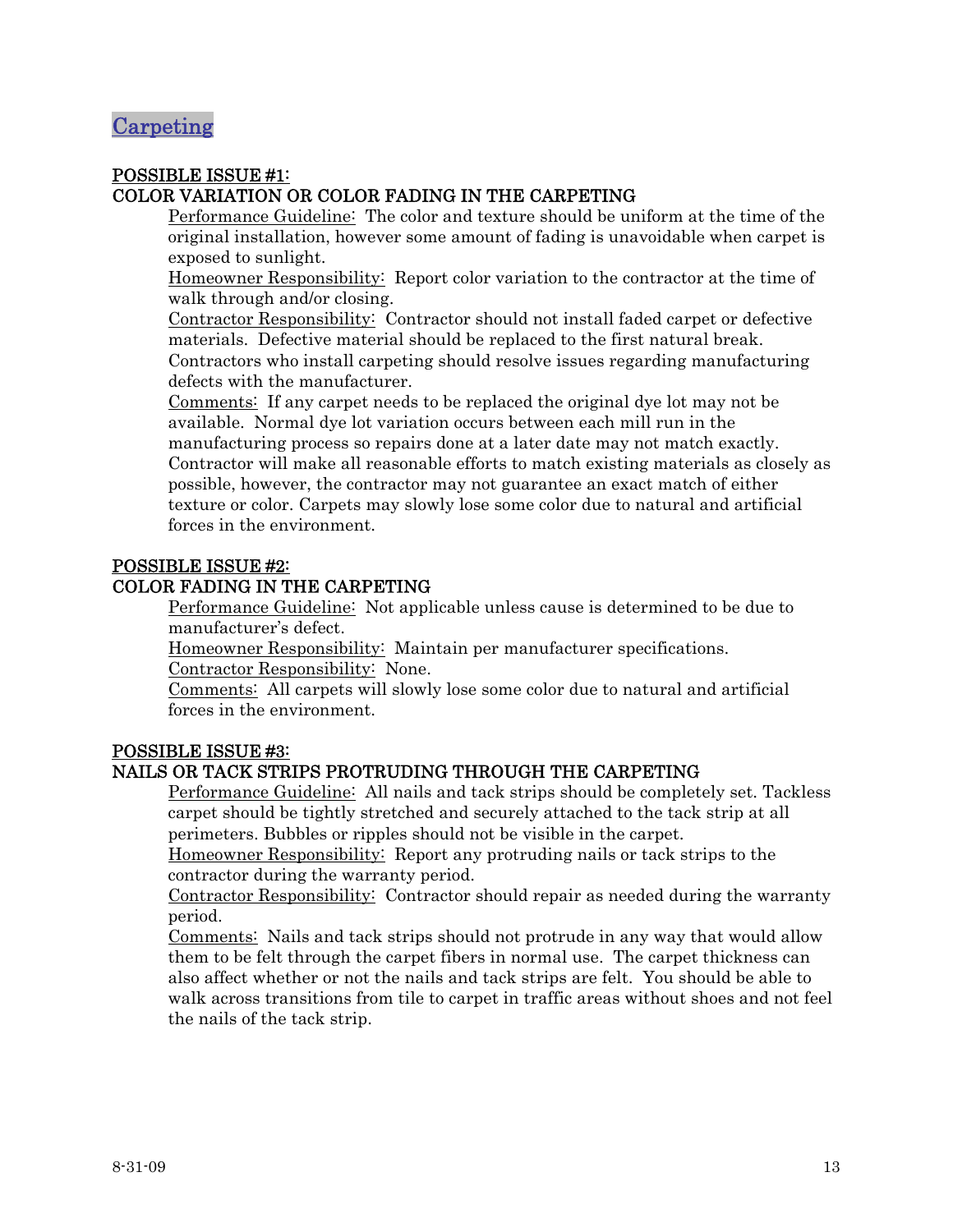#### <span id="page-13-0"></span>POSSIBLE ISSUE #4: SEAMS VISIBLE OR SEPARATION OCCURS IN THE CARPETING

Performance Guideline: All properly installed carpet seams are visible to some degree depending upon the type, color, location, light exposure and installation of the carpet. Seams that have gaps, overlap or excessive separation do not meet the performance guideline. Excessive seams will not be accepted.

Homeowner Responsibility: Report excessively visible seams, or seam separations to the contractor at homeowner walk through and/or closing.

Contractor Responsibility: Contractors who install carpeting will be expected to resolve problems regarding manufacturing defects with the manufacturer on behalf of the owner, if the contractor was responsible for the sale, and/or selection of the carpeting and repair during the warranty period to meet the performance guideline. Comments: None

# POSSIBLE ISSUE #5:

# SPOTS ON CARPETS (paint, dirt, etc.)

Performance Guideline: All carpeting should be spot-free at the walk through. Homeowner Responsibility: Notify contractor of spots at the time of the walk through and/or closing. Maintenance and care of all carpeted surfaces becomes the responsibility of the homeowner at the time of close.

Contractor Responsibility: Clean spots that are reported by the homeowner at the time of walk through. This repair will only occur once.

Comments: None

# Decks & Balconies – Concrete

#### POSSIBLE ISSUE #1: PONDING OR STANDING WATER ON DECK OR BALCONY SURFACE

Performance Guideline: Water should drain away from deck and balcony. Standing water exceeding  $\frac{1}{4}$  inch after a 24 hour period is unacceptable in warm climates. Expect slower drying times in cooler climates (i.e.: snow and ice events will exceed the drying time per the performance guideline).

Homeowner Responsibility: Homeowner should notify contractor of issue. Homeowner should make sure that any drains or scuppers are free and clear. Contractor Responsibility: Contractor should make necessary repairs and take appropriate action to insure proper drainage.

Comments: All deck surfaces adjoining a structure are required by code to drain away from the structure at a minimum of ¼ inch per foot in the first 30 inches. Contractor will make all reasonable efforts to match existing materials as closely as possible; however, the contractor does not guarantee an exact match of either texture or color.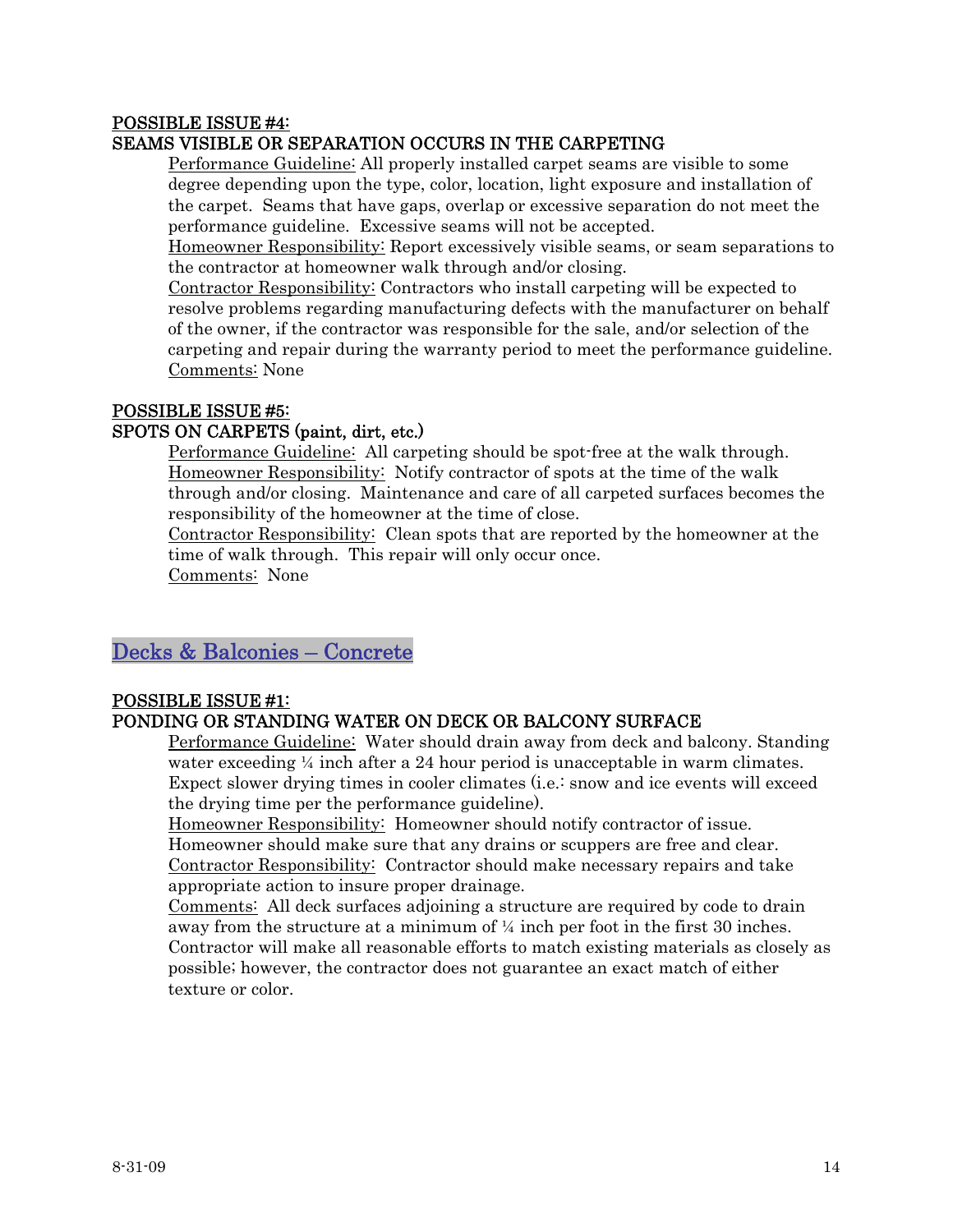# <span id="page-14-0"></span>POSSIBLE ISSUE #1: WOOD DECK IS SPRINGY OR SHAKY

Performance Guideline: All structural members in a wood deck should be sized and fasteners spaced in accordance with applicable building codes or a higher standard if agreed upon by the owner and the contractor. Decking should be firm and stable. Homeowner Responsibility: Report the issue to the contractor.

Contractor Responsibility: Contractor should reinforce, repair or replace the deck as necessary during the warranty period.

Comments: None

# POSSIBLE ISSUE #2:

# WOOD DECK IS UNEVEN OR NOT LEVEL

Performance Guideline: No point on the deck surface should be more than 1/2 inch higher or lower than any other deck surface point within 10 feet on a line parallel to the home.

Homeowner Responsibility: Report the deck issue to the contractor.

Contractor Responsibility: Contractor should make necessary repairs during the warranty period.

Comments: None

# POSSIBLE ISSUE #3:

# DECKING BOARDS ARE SPLIT, CUPPED OR WARPED

Performance Guideline: Decking boards should be installed in a manner that will prevent of splitting, cupping or warping.

Homeowner Responsibility: Report splitting, cupping or warping of the decking material to the contractor. Homeowner must properly maintain wood product by cleaning and periodically sealing.

Contractor Responsibility: Contractor should repair or replace decking boards as necessary during the warranty period.

Comments: None

# Driveways, Walkways & Concrete Patios

#### POSSIBLE ISSUE #1: CONCRETE IS CRACKING

Performance Guideline: Cracks in excess of 1/8 inch width, and 1/8 inch vertical displacement or compound cracks are not acceptable. Cracks up to ¼ inch in width are acceptable for sidewalks. Note: Control Joints are placed in driveways, garages, and sidewalks to help control the crack location.

Homeowner Responsibility: Homeowner should notify contractor of cracks that exceed the guideline. Maintain proper drainage in the area around the driveway or walkway so that soil is not washed away from beneath the concrete.

Contractor Responsibility: Contractor should repair cracks up to 1/8 inch with approved materials in a workmanlike manner during the warranty period. If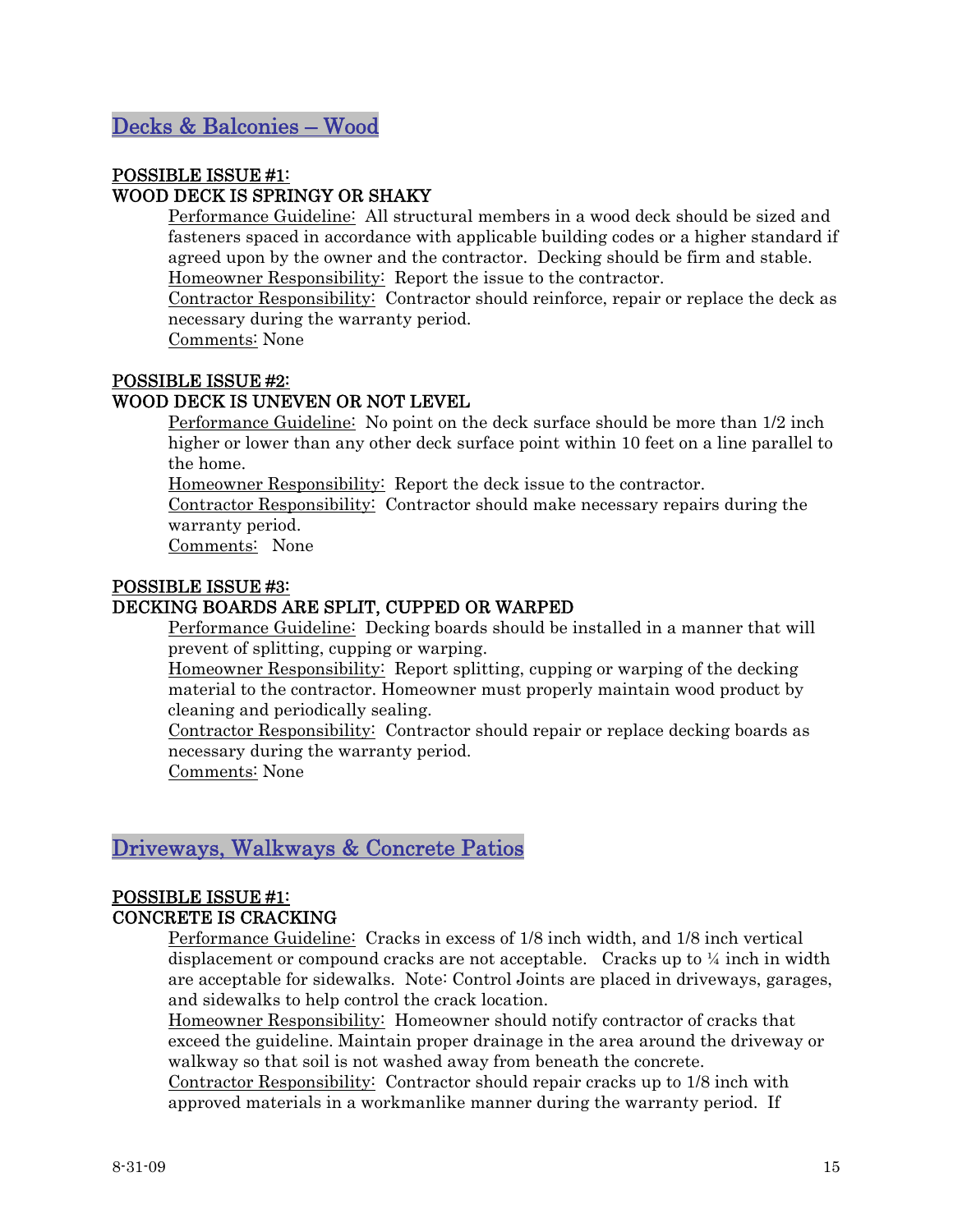vertical displacement or compound cracking is present, the affected area should be replaced. Cracks in sidewalks that exceed  $\frac{1}{4}$  inch may require the affected area to be replaced.

Comments: Trees planted too close to a concrete driveway or walkway posses the potential for the root structure to undermine or heave the concrete thus causing cracks. Heavy vehicles, such as RV's can also cause cracks due to their excessive weight. Tree roots need to be watched so that they are not under the driveway or walkway. Homeowner should notify contractor of "excessive" weight issue with an RV or heavy vehicle before or during the sale. Heavy RV's should not be driven or parked on driveways.

# POSSIBLE ISSUE #2:

# SPALLING OR PITTING OF CONCRETE

Performance Guideline: Concrete should not deteriorate to the extent that the aggregate is exposed or the aesthetics are destroyed under normal use and weather conditions.

Homeowner Responsibility: Homeowner should not apply chemicals (such as melting products, fertilizers, etc.) to the concrete. Keep irrigation away from the concrete surfaces.

Contractor Responsibility: Contractor should take corrective action to repair or replace the effected area during the warranty period.

Comments: Under normal use and weather conditions, the concrete should not deteriorate. Contractor may not be responsible for damage caused by chemicals applied by others and/or concrete damaged by excessive watering. If repairs are required, contractor will make all reasonable efforts to match existing materials as closely as possible; however, the contractor does not guarantee an exact match of either texture or color.

# POSSIBLE ISSUE #3:

# PONDING OR STANDING WATER ON CONCRETE SURFACES

Performance Guideline: Water must drain away from foundations, walkways, and driveways. Standing water in excess of 1/8 inch for more than one hour and/or any standing water 24 hours after rain ceases is unacceptable in warm climates. Expect slower drying times in cooler climates (i.e.: snow and ice events will exceed the drying time per the performance guideline).

Homeowner Responsibility: Homeowner should notify the contractor.

Contractor Responsibility: Flood walkway or driveway with water, wait one hour and check for ponding. Contractor should make necessary repairs during the warranty period.

Comments: Contractor may not be responsible for damage caused by chemicals applied by others and/or concrete damaged by excessive watering. Irrigation should not undermine the concrete. Performance Guideline remains the same regarding water ponding in garages due to a "driving rain". If repairs are required, contractor will make all reasonable efforts to match existing materials as closely as possible; however, the contractor does not guarantee an exact match of either texture or color.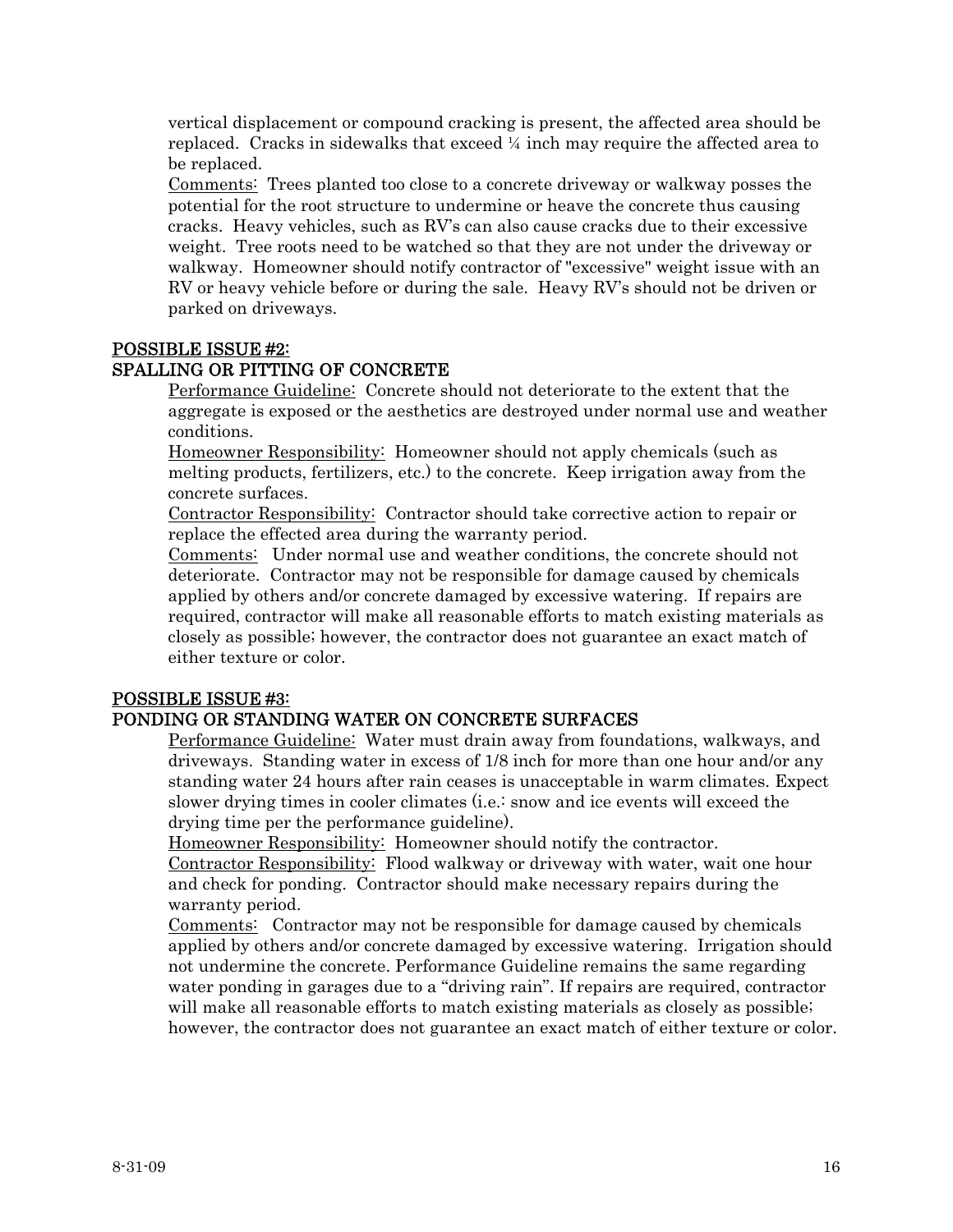### <span id="page-16-0"></span>POSSIBLE ISSUE #4: SETTLING OR HEAVING OF STOOPS OR STEPS

Performance Guideline: Settling or heaving of stoops or steps in excess of a 1/4 inch is unacceptable

Homeowner Responsibility: The homeowner is responsible to maintain the shrubs and trees around the steps and stoops to help prevent any extra settling or heaving. Notify the contractor if the settling or heaving exceeds the performance guideline. Contractor Responsibility: The contractor should repair or replace the stoop or step if it is out of compliance to the performance guidelines and within the warranty period.

Comments: Trees planted too close to a concrete step, stoop, or walkway posses the potential for the root structure to undermine or heave the concrete. Overwatering the vegetation can also cause the soils to settle or swell. It is the homeowner's responsibility to control their watering schedule.

#### POSSIBLE ISSUE #5: SETTLING OR HEAVING OF Masonry (Brick) DRIVEWAY / WALKWAYS

Performance Guideline: Some settling of the masonry driveway should be expected. Settling or heaving in excess of a 1/4 inch is unacceptable.

Homeowner Responsibility: The homeowner is responsible to maintain the shrubs and trees around the driveway or walkways to help prevent any extra settling or heaving. Notify the contractor if the settling or heaving exceeds the performance guideline.

Contractor Responsibility: The contractor should repair the affected area of the driveway or walkway if it is out of compliance to the performance guidelines and within the warranty period

Comments: Variation in the masonry or brick colors should be expected. In time weather can cause oxidation and shade changes. Color variations or changes are not covered under warranty.

# Drywall

# POSSIBLE ISSUE #1: FLASHING JOINTS ARE VISIBLE THROUGH DRYWALL

Performance Guideline: All joints should be installed in such a manner that they will blend with the surrounding textures or paints, installed at the time of close, and should not be noticeable under natural lighting conditions.

Homeowner Responsibility: Report any visible flashing joints in the drywall to the contractor.

Contractor Responsibility: Contractor should repair as needed during the warranty period.

Comments: If repairs are required, contractor will make all reasonable efforts to match existing materials and textures as closely as possible, however, the contractor does not guarantee an exact match of either texture or color.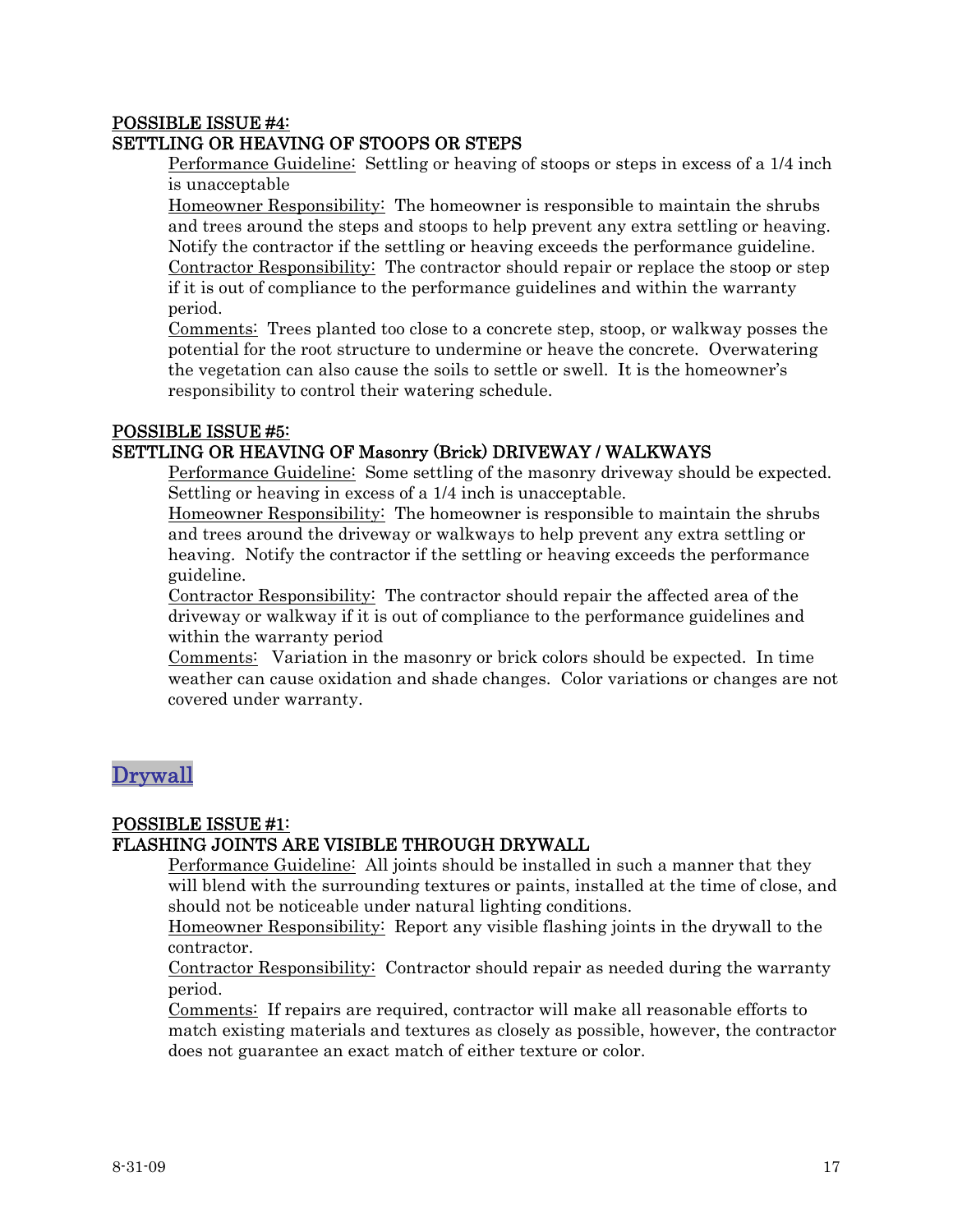# POSSIBLE ISSUE #2:

# CROWNED JOINTS ARE VISIBLE THROUGH THE DRYWALL

Performance Guideline<sup>:</sup> Crowned joints should not exceed 1/8 inch within 8 feet as measured with a straight edge placed over the center of the joint.

Homeowner Responsibility: Report any visible crown joints in the drywall to the contractor.

Contractor Responsibility: Contractor should repair as necessary during the warranty period.

Comments: Contractor will make all reasonable efforts to match existing materials as closely as possible; however, the contractor is not required to guarantee an exact match of either texture or color.

#### POSSIBLE ISSUE #3:

#### RIDGING IS VISIBLE THROUGH THE DRYWALL

Performance Guideline: Ridging should not be noticeable under natural lighting conditions.

Homeowner Responsibility: Report any visible ridging in the drywall to the contractor.

Contractor Responsibility: Contractor should repair as needed during the warranty period.

Comments: Contractor will make all reasonable efforts to match existing materials as closely as possible; however, the contractor may not guarantee an exact match of either texture or color.

## POSSIBLE ISSUE #4:

#### NAILS POPPING THROUGH THE DRYWALL

Performance Guideline: No nail pops should be visible.

Homeowner Responsibility: Report any visible nail pops in the drywall to the contractor.

Contractor Responsibility: Contractor should repair as needed during the warranty period.

Comments: Nail pops are detected fairly early. Some may occur over a period of time due to expansion and contraction of building materials and may be the homeowner's responsibility after the warranty period. Contractor will make all reasonable efforts to match existing materials and textures as closely as possible; however, the contractor does not guarantee an exact match of either texture or color.

#### POSSIBLE ISSUE #5:

#### STRESS CRACKS ARE VISIBLE THROUGH THE DRYWALL

Performance Guideline: Stress cracks should not exceed 1/16 inch in width. Homeowner Responsibility: Report stress cracks that exceed the Performance guideline to the contractor with in the first year. Hairline cracks, less than 1/16 of an inch are acceptable.

Contractor Responsibility: Contractor should repair as needed during the warranty period. Contractor will make all reasonable efforts to match existing materials as closely as possible, however, the contractor does not guarantee an exact match of either texture or color.

Comments: Stress cracks may reappear throughout the life of the house.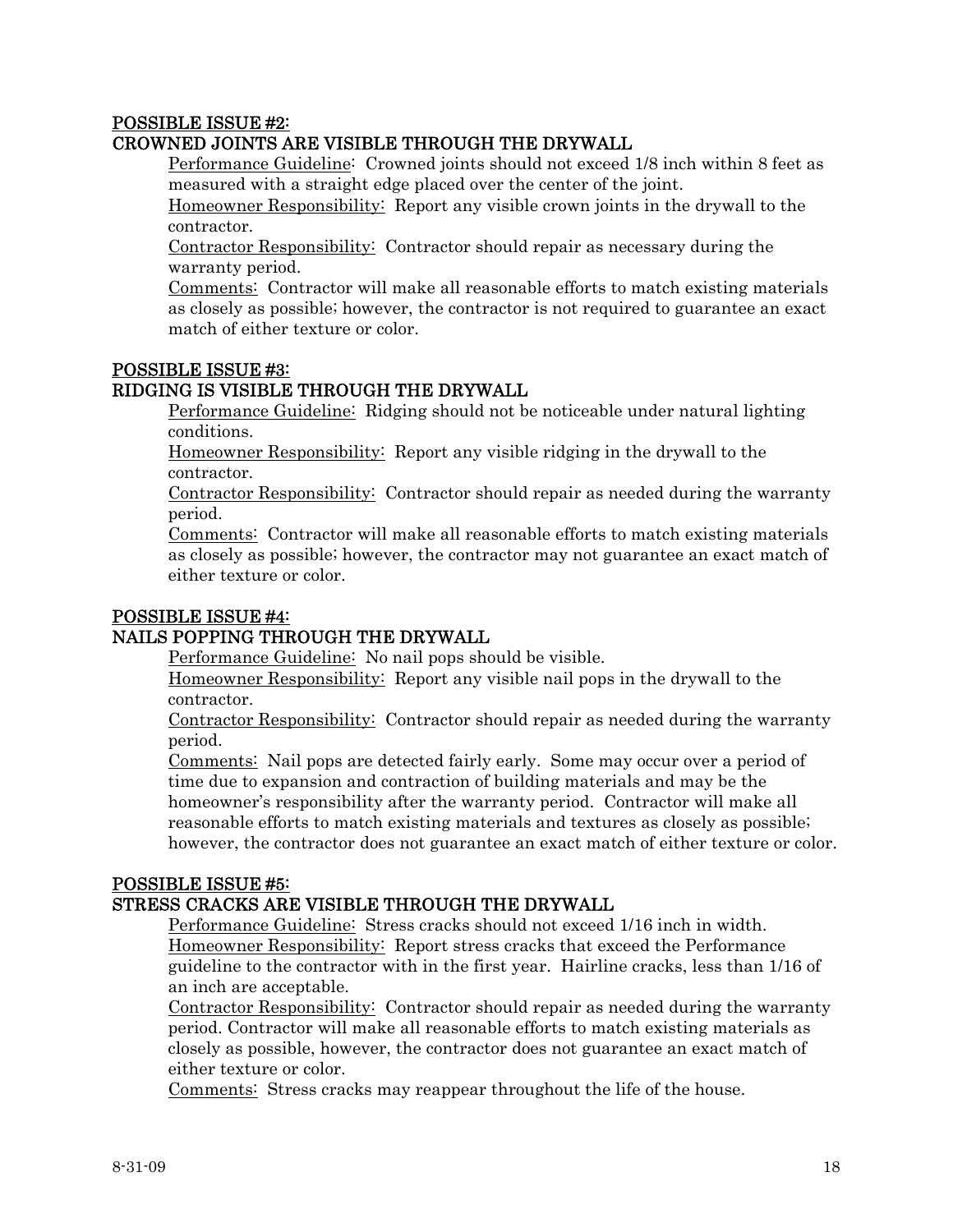#### <span id="page-18-0"></span>POSSIBLE ISSUE #6: CEILING SAGS

Performance Guideline: Ceiling should not sag more that 1/4 inch with in 8 feet. Homeowner Responsibility: Report drywall sagging that exceeds the Performance guideline to the contractor.

Contractor Responsibility: Contractor should repair as needed during the warranty period.

Comments: Contractor will make all reasonable efforts to match existing materials as closely as possible, however, the contractor may not guarantee an exact match of either texture or color.

Electrical

# POTENTIALLY HAZARDOUS SITUATIONS SHOULD BE CORRECTED BY A PROPERLY LICENSED ELECTRICAL CONTRACTOR IMMEDIATELY.

The minimum Guidelines in the electrical field should be in compliance with the technical provisions of the National Electrical Code of the National Fire Protection Association and the local amendments, in the form approved by the authority having jurisdiction at the time of construction.

#### POSSIBLE ISSUE #1: ELECTRICAL OUTLET, SWITCHES, OR FIXTURES MALFUNCTION

Performance Guideline: All receptacles should carry normal household loads without overheating or tripping the breaker. All light fixtures should work properly without overheating.

Homeowner Responsibility: Care should be taken not to overload receptacle circuits. Check for damaged cords or appliances being used. All light fixtures must have the correct size light bulbs. Oversize light bulbs can cause damage to the light fixture and the wiring to it.

Contractor Responsibility: Have electrical contractor check the loads on the receptacles and troubleshoot lighting circuits during the warranty period. Tighten all electrical connections as applied during the warranty period.

Comments: Loads, such as vacuum cleaners, drills, saws and similar items connected to the same circuit with lighting will cause lights to flicker. Light bulbs are sensitive to voltage. Higher voltage makes the bulb brighter and lower voltage will make it dim. When the above mentioned loads are added to the circuit the voltage drops momentarily due to the inrush amperage and will cause the bulb to blink of flicker. The same thing will occur when the Air Conditioner condenser turns on. The Air Conditioning condenser is a load that is connected to both phases and affects the loads on both phases. Flicker is normal.

#### POSSIBLE ISSUE #2: HVAC BREAKER TRIPS

Performance Guideline: Under normal operation the A.C. unit should not trip its breaker.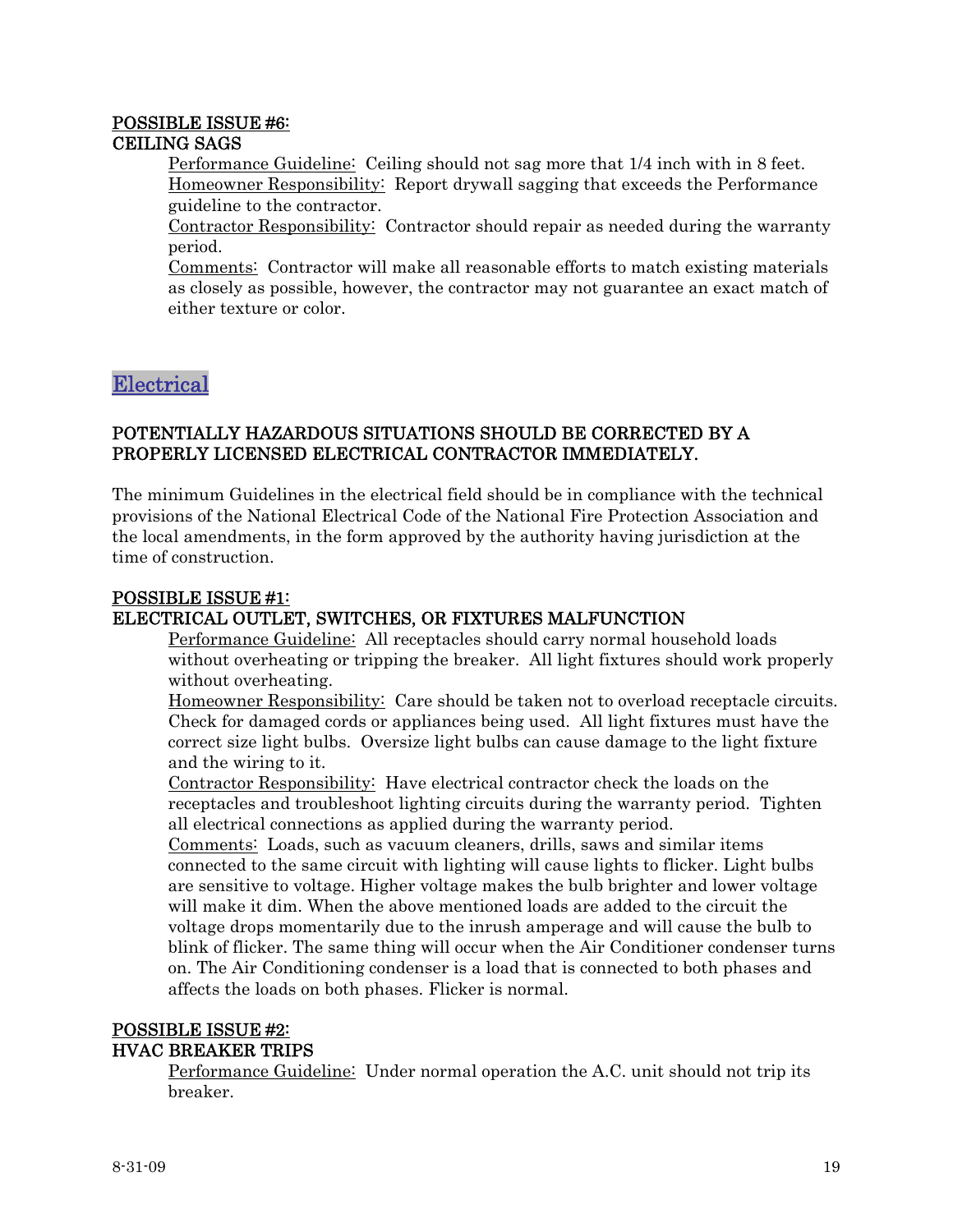Homeowner Responsibility: Check the A.C. unit for any debris, which may be blocking airflow or obvious damage to unit. Reset breaker; if breaker continues to trip, call for service.

Contractor Responsibility: Have electrical contractor check the breaker size (should be maximum size allowed) and check applicable electrical connections for tightness during the warranty period. If the electrical circuit is ok, the A.C. contractor should check the condenser unit for proper operation during the warranty period. Comments: None

#### POSSIBLE ISSUE #3:

# ELECTRICAL RECEPTACLES OR SWITCHES STICK OUT FROM WALL SURFACE

Performance Guideline: All devices should fit snugly against the wall. Homeowner Responsibility: Check to see if the cover plate is loose; if so, tighten plate screws.

Contractor Responsibility: Electrical contractor should repair all outlets not flush with wall during the warranty period.

Comments: In some cases, it not the device that is at fault. Due to different types of texture, some covers will not be fully flush. If this is the case, there is no issue with the receptacle or switch.

#### POSSIBLE ISSUE #4:

# CEILING FAN VIBRATES EXCESSIVELY OR IS NOISY

Performance Guideline: Ceiling fans should operate smoothly and quietly within the requirements identified by manufacturers. They may normally have some minor vibration but should not interfere with normal operation.

Homeowner Responsibility: If this is a fan purchased and installed by the homeowner, you should call a professional to make sure the installation is proper. Contractor Responsibility: If the ceiling fan was furnished and installed by the contractor, the contractor should repair or replace as needed during the warranty period. Contractor should check the blades to see if they are fastened tightly to the fan body and the fan body is fastened to the ceiling properly. Weights can be used on the blades to help balance it. A small amount of movement is acceptable. If the ceiling fan was not furnished by others and installed by the contractor, the contractor should check the blades to see if they are fastened tightly to the fan body and the fan body is fastened to the ceiling properly during the warranty period. Comments: Balancing for ceiling fans is not the responsibility of the contractor if the fan is furnished by others.

#### POSSIBLE ISSUE #5:

# ELECTRICAL CIRCUIT FAILS TO CARRY ITS DESIGNED LOAD

Performance Guideline: Electrical wiring in homes should never overheat and the over current protection (breaker) should be large enough to carry the designed load. Homeowner Responsibility: Watch for excessive breaker tripping or any signs of overheating. Write down the equipment or appliance being used when the breaker tripped, as well as what other loads were in use on the circuit. Report them to the contractor.

Contractor Responsibility: The electrical contractor should check the panel for proper size on all breakers and check all connections for signs of overheating during the warranty period.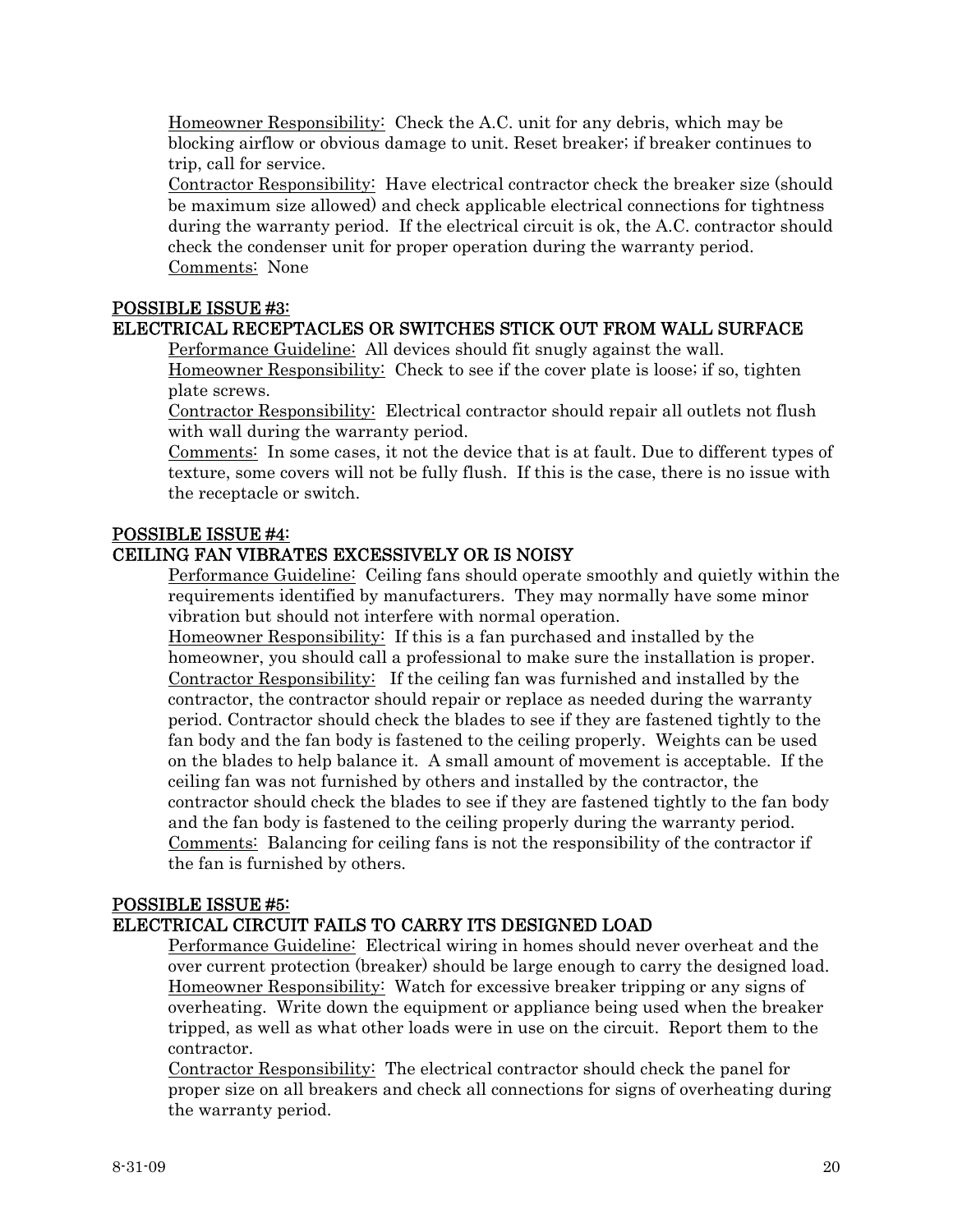Comments: For example, 20 Ampere Receptacle and Light circuits are designed to carry 16 amperes per the National Electrical Code. Loads that add 10 to 12 amperes to a circuit that is already using 10 or 12 amperes may trip the circuit breaker to protect the circuit wiring.

# POSSIBLE ISSUE #6: FUSES BLOW OR CIRCUIT BREAKERS TRIP

Performance Guideline: Fuses and circuit breakers should not blow or trip under normal operation.

Homeowner Responsibility: Homeowner should visually check the load on the circuit to make sure it is not overloaded e.g. too many items plugged into one circuit, etc. Write down the equipment or appliances being used when the breaker tripped as well as what other loads were in use on the circuit.

Contractor Responsibility: The electrical contractor should check the load on the fuse or breaker and test the circuit for any defects. Replace fuses or breakers as needed during the warranty period.

Comments: Fuses and circuit breakers are safety devices designed to protect the conductors and the loads being served. If repeated tripping occurs, do not attempt to replace a fuse or circuit breaker with a higher rated one. This would create a hazardous situation. Per code, homes are installed with an ArchFault breaker. This breaker is usually installed in bedrooms and is extra sensitive to tripping.

# POSSIBLE ISSUE #7:

# GROUND FAULT CIRCUIT INTERRUPTER (GFCI) TRIPS FREQUENTLY

Performance Guidelines: They are safety devices used to protect people from electrical shocks. These devices are very sensitive and are designed to trip well below the level necessary to cause injury.

Homeowner Responsibility: Check to see if the G.F.C.I. is tripping for a reason. For instance, if the same device or small appliance trips a G.F.C.I. every time it is used, then the small appliance is probably defective and should not be used. If exterior receptacles are tripping, check to make sure that the covers are closed and no landscape water is being sprayed on them. Also check to see if landscape lighting, water features and decorative fountains are plugged into G.F.C.I circuits and are not causing the circuit to trip. Write down the equipment or appliance being used when the breaker tripped.

Contractor Responsibility: If the G.F.C.I. keeps tripping for no apparent reason, then an electrical contractor should test it for proper operation and replace it if necessary during the warranty period.

Comments: G.F.C.I. should be tested by the home owner per the manufacturer's instructions.

# POSSIBLE ISSUE #8:

# TELEVISION CABLE HAS WEAK SIGNAL OR NO SIGNAL

Performance Guideline: Type RG-6 cable is installed from the service entrance box directly to each outlet (no splitters on system) or from a structured media center to each outlet (no splitters on the system). Each cable should be free from damage. Homeowner Responsibility: Check your television set for proper operation, maybe with an antenna or connecting it to another cable. Call your cable provider to make sure you have service and they are not experiencing any difficulties.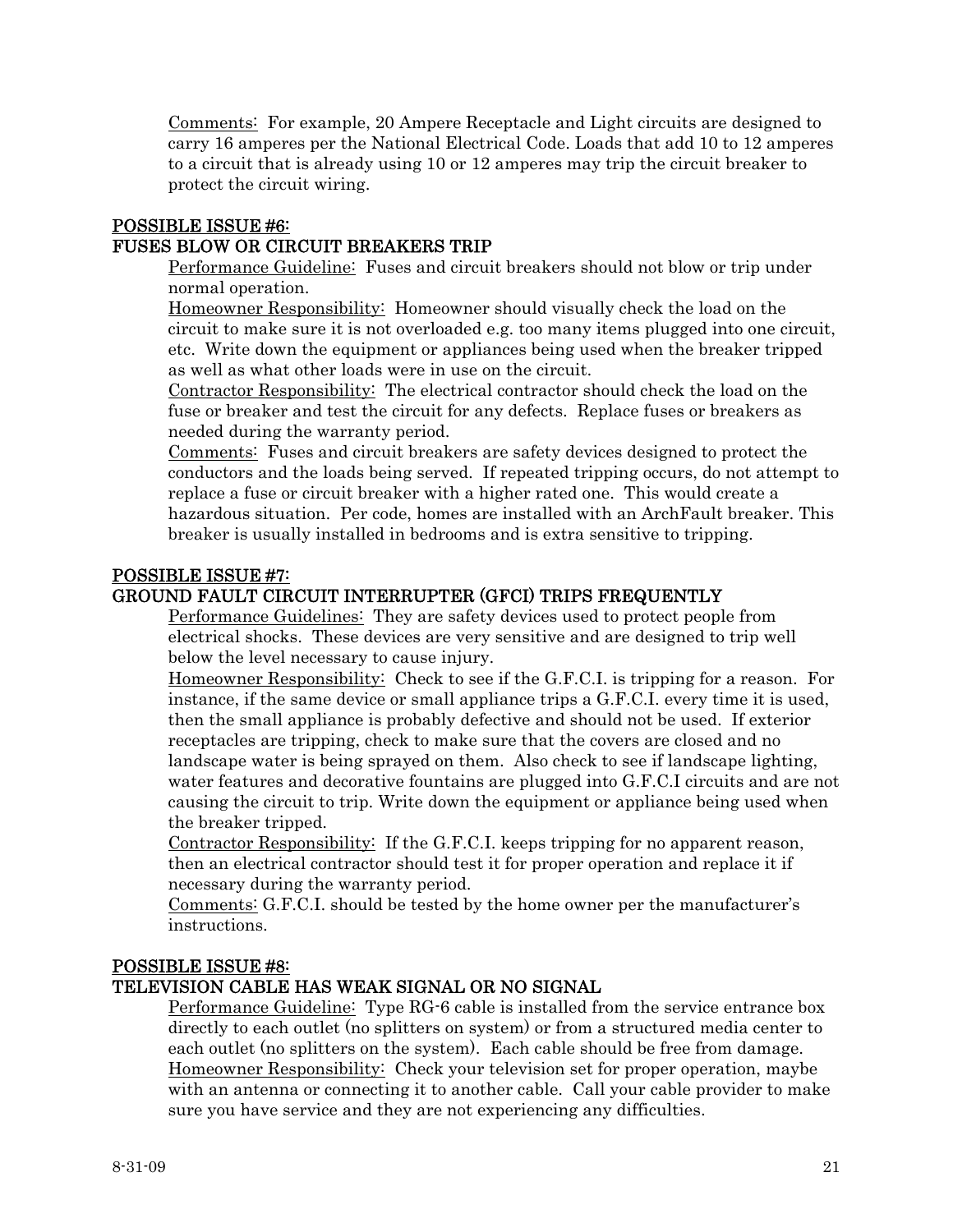<span id="page-21-0"></span>Contractor Responsibility: Within the residence, defective cable or cable connectors should be repaired as required during the warranty period by appropriate means. Comments: Signal strength may need to be checked or adjusted by the cable provider.

# POSSIBLE ISSUE #9: TELEPHONES NOT WORKING PROPERLY

Performance Guideline: Phone lines should be free from damage.

Homeowner Responsibility: Check your phone; try another phone on the same line. Bypass any answering machines or other devices on same line. Make sure phone cords are all plugged in securely and are not damaged. Contact phone provider to see if service has been discontinued.

Contractor Responsibility: Within the residence, repair any damaged phone lines or outlets during the warranty period by appropriate means. Comments: None

# Exterior Ironwork

# POSSIBLE ISSUE #1:

# RUSTED EXTERIOR IRONWORK

Performance Guideline: Ironwork exposed to the elements and maintained properly, should not exhibit rust or signs of deterioration during the warranty period. Homeowner Responsibility: Homeowner should notify contractor.

Contractor Responsibility: Ironwork should be primed, painted, and free of chips and defects at the homeowner walkthrough and/or closing. Contractor is not responsible for lack of maintenance or misuse by the homeowner during the warranty period.

Comments: Direct sprinklers away from ironwork and do not chip or scratch the ironwork. Homeowner is responsible to check ironwork every 3 months for rust and damage and repaint as necessary.

# Exterior Painting & Stains

# POSSIBLE ISSUE #1:

# EXTERIOR CAULKING DETERIORATES OR CRACKS

Performance Guideline: Caulking may deteriorate or crack over time. Caulking breaks in the bead should not have any gaps or pulling-away from surface. Homeowner Responsibility: Report any deterioration of the caulking to the contractor. The homeowner must regularly maintain caulking over the life of the home after the warranty period.

Contractor Responsibility: Contractor should provide properly installed caulking where it is required. Repair to Performance guideline during the warranty period. Contractor should demonstrate proper caulking technique and repair during the warranty period.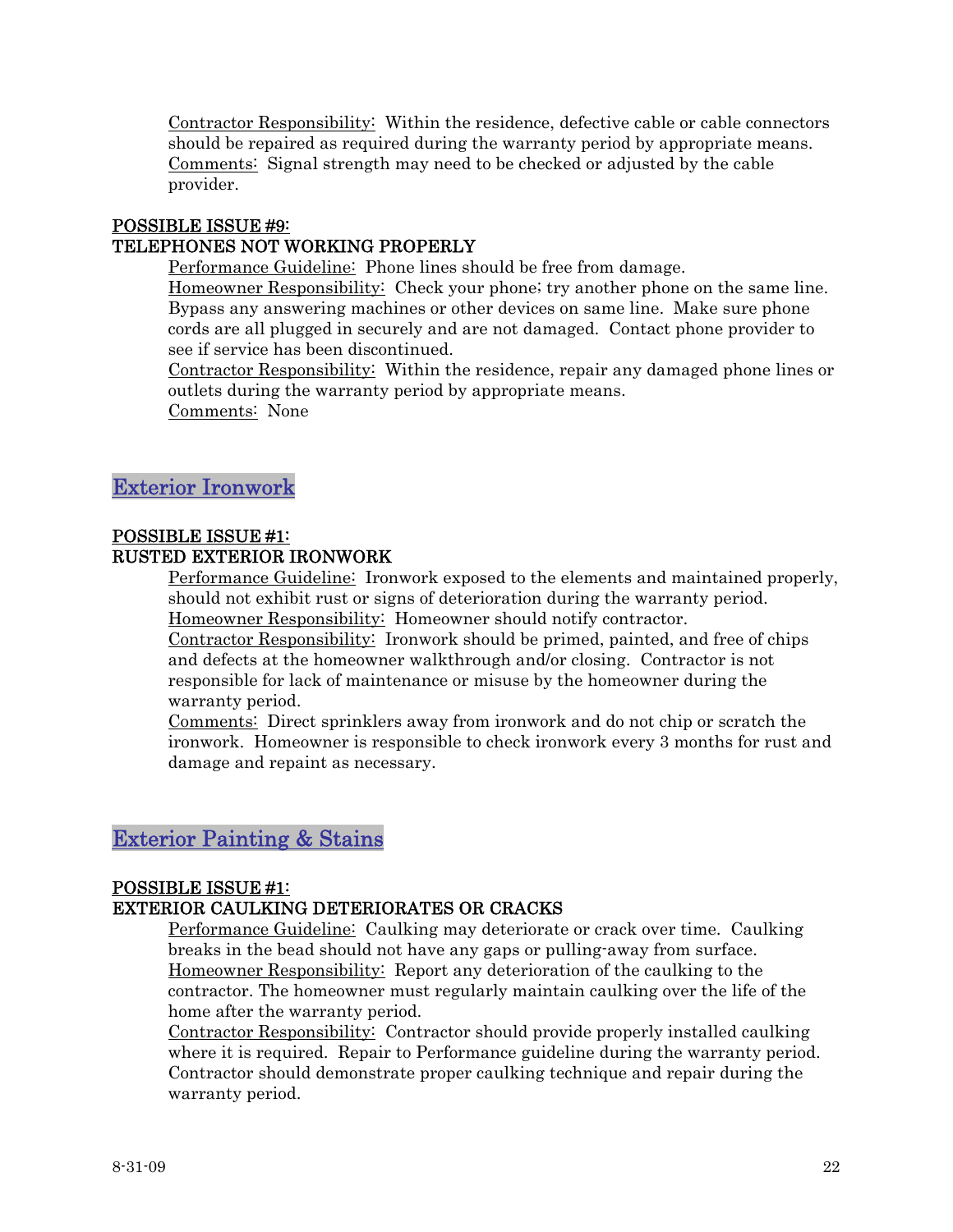Comments: Caulking is commonly used throughout the interior and exterior of the home as sealant or cosmetic filler. Even properly installed caulking will deteriorate, shrink and crack with normal exposure to the elements, wear, and aging or from movement of the materials it is adhered to. Damage to the home can be slow and difficult to detect. Water intrusion can become a costly repair if the caulk is not properly maintained.

# POSSIBLE ISSUE #2: EXTERIOR HAS NOTICEABLE PAINT COLOR OR SHADING VARIATIONS

Performance Guideline: Paint should be applied per manufacturer recommendations and should cover all surfaces to which it is applied and be uniform in color.

Homeowner Responsibility: Report any noticeable paint color or shading variations to the contractor at the homeowner walkthrough and/or closing.

Contractor Responsibility: Contractor should repaint affected areas once during the warranty period. Contractor will make all reasonable efforts to match existing materials as closely as possible; however, the contractor does not guarantee an exact match of either texture or color.

Comments: In the event that touch up painting is needed, the sheen (luster) of the paint may vary from the sheen of the other areas of the walls. This is a normal occurrence during the time the touch up coat is drying to its final sheen. Dirt and debris on the exterior of the home in areas that are not landscaped can also affect the ability to match the paint. These areas, during rain fall cause excess dirt to stick to the house paint and stain.

# POSSIBLE ISSUE #3:

# EXCESSIVE COLOR VARIATIONS IN STAINED EXTERIOR WOODWORK

Performance Guideline: Stain should be properly applied to all woodwork per manufacturer recommendations and should cover all areas to which it is to be applied.

Homeowner Responsibility: Report any excessive color variations in the stained exterior woodwork to the contractor upon visual inspection at the time of walkthrough and/or closing. Follow the manufacturer recommendations for the care and maintenance of the woodwork over the life of the home. Notify the contractor. Contractor Responsibility: Re-apply stain as needed during the warranty period. Contractor will make all reasonable efforts to match existing materials as closely as possible; however, the contractor does not guarantee an exact match of either texture or color.

Comments: With natural wood products, color and grain patterns may vary noticeably. Colors will change over time depending on the amount of exposure to sunlight. Other variations can be due to the way the stains and sealing finishes are applied and accepted. These are also normal and should be expected.

# POSSIBLE ISSUE #4:

# INSUFFICIENT COVERAGE OF PAINTED EXTERIOR AREAS

Performance Guideline: Paint should be applied per the manufacturer recommendations on coverage and/or required application thickness. Homeowner Responsibility: Report insufficient coverage of painted exterior areas to the contractor at the homeowner walkthrough.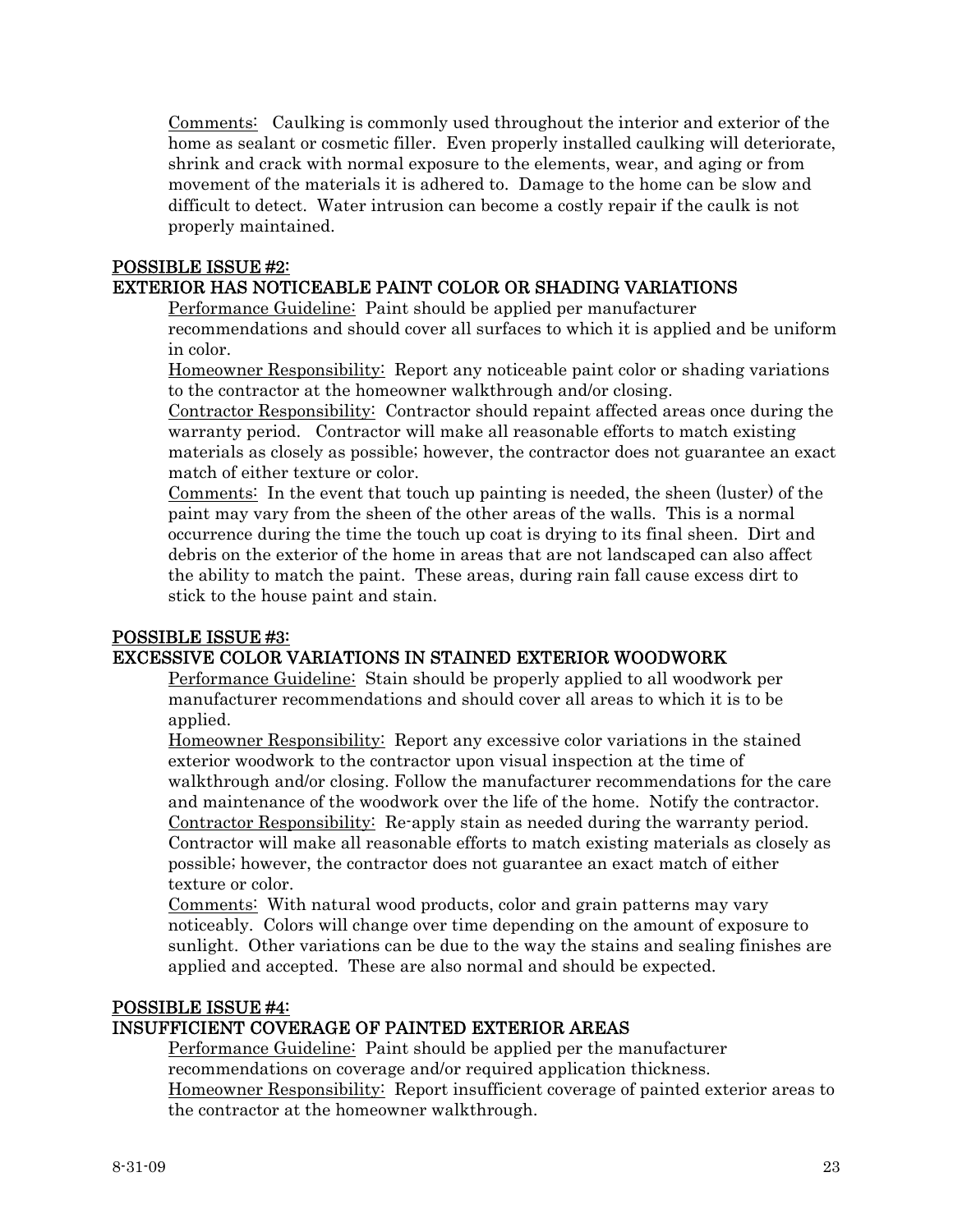Contractor Responsibility: Reapply paint as needed to meet the Performance guideline during the warranty period. Contractor will make all reasonable efforts to match existing materials as closely as possible; however, the contractor does not guarantee exact match paint.

Comments: Paint should cover all the intended surfaces, fully and completely. No light or inadequately covered areas should exist.

#### POSSIBLE ISSUE #5: DETERIORATION OF EXTERIOR PAINT

Performance Guideline: Paint should be smooth and consistent upon application at the time of original application. Paint should not flake, scale or peel with proper application of the paint products per manufacturer's recommendation. Exterior paint deteriorates.

Homeowner Responsibility: Report any paint or stain deterioration to the contractor. The exterior paint or stain requires periodic maintenance over the life of the home during and after the warranty period.

Contractor Responsibility: If exterior paint or stain has peeled or physically deteriorated, the contractor will properly prepare and refinish affected areas and match the color as closely as practical. Where deterioration of the finish affects more than 50 percent of the wall area, the contractor should refinish the entire wall. This repair should be done once during the warranty period. Contractor will make all reasonable efforts to match existing materials as closely as possible; however, the contractor does not guarantee an exact match of either texture or color.

Comments: The exterior wood areas, which include the fascia, casings and trim, have been finished with an exterior paint or stain. Due to environmental factors such as cold, heat, moisture, wind and sun exposure, painted or stained materials expand, contract, weather and age at varying rates. This may cause these areas to fade, peel or crack. This is a normal occurrence.

# POSSIBLE ISSUE #6:

# EXTERIOR PAINT IS FLAKING, SCALING OR PEELING

Performance Guideline: Paint should be smooth and consistent upon application. Paint should not flake, scale or peel with proper application of the paint products within the warranty period.

Homeowner Responsibility: Report any flaking, scaling or peeling of the paint surface to the contractor.

Contractor Responsibility: Repair and repaint as necessary to meet Performance guideline during the warranty.

Comments: The exterior wood areas, which include the fascia, casings and trim, have been finished with an exterior paint or stain. Wear due to environmental factors is a normal occurrence.

#### POSSIBLE ISSUE #7:

#### EXTERIOR PAINT OVERSPRAY

Performance Guideline: The paint should not be on any surface for which it was not intended, such as adjacent walls, window glass, cabinets, flooring, tubs, etc. Homeowner Responsibility: Report any paint overspray to the contractor. Contractor Responsibility: Contractor should paint over or clean the areas as necessary during the warranty period. Contractor will make all reasonable efforts to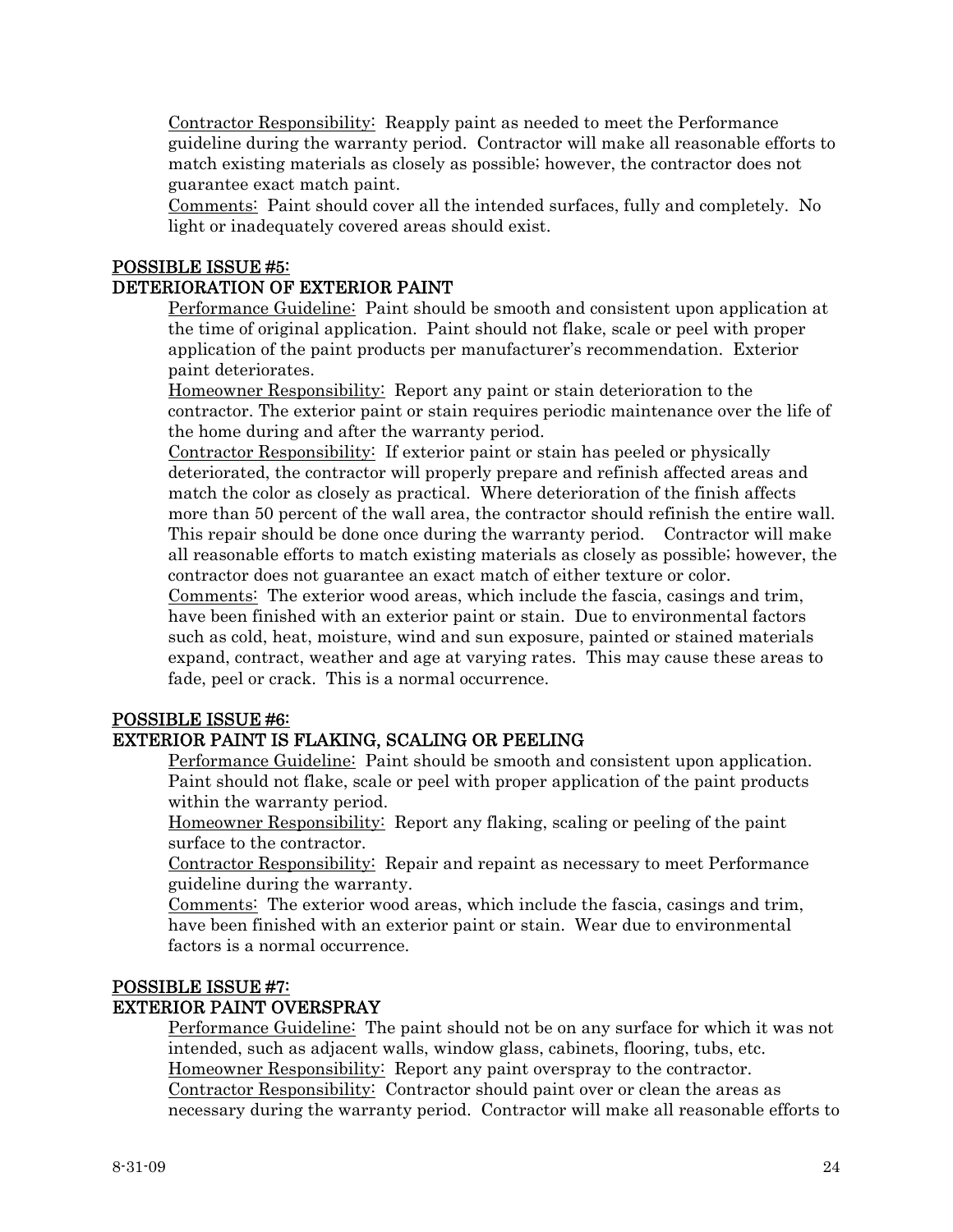<span id="page-24-0"></span>match existing materials as closely as possible; however, the contractor does not guarantee an exact match of either texture or color. Comments: None.

# Insulation

# POSSIBLE ISSUE #1: INSULATION NOT UNIFORM IN ATTIC

Performance Guideline: Insulation should meet the minimum specified R factor. Homeowner Responsibility: None

Contractor Responsibility: Contractor should make necessary corrections to assure uniform thickness and specified R factor.

Comments: Insulation, weather it is blown top or bottom cords of the attic trusses, can vary in thickness and will not always be uniform.

# Exterior Wall Finishes:

Masonry & Veneer

# POSSIBLE ISSUE #1:

# CRACKS AND VOIDS IN MORTAR JOINTS

Performance Guideline: Cracks in the mortar joints should not exceed 1/8 inch in width. Voids should not exceed 1/4 inch or more.

Homeowner Responsibility: Report to the contractor if mortar joints are not in compliance to the guideline.

Contractor Responsibility: Contractor should determine cause of crack and/or void, and make appropriate repairs as necessary during the warranty period. Contractor will make all reasonable efforts to match existing materials as closely as possible; however, the contractor does not guarantee an exact match of either texture or color. Comments: Small hairline cracks that are the result of shrinkage and settlement are common in the mortar joints of masonry construction.

# POSSIBLE ISSUE #2:

# MASONRY OR BRICK VENEER COURSE IS NOT STRAIGHT

Performance Guideline: No point along the bottom of any one course should be more than 1/4 inch higher or lower than any other point within 8 feet along the bottom of the same course.

Homeowner Responsibility: Report masonry or brick veneer courses that are not straight to the contractor.

Contractor Responsibility: Contractor should repair or rebuild the wall as necessary during the warranty period.

Comments: None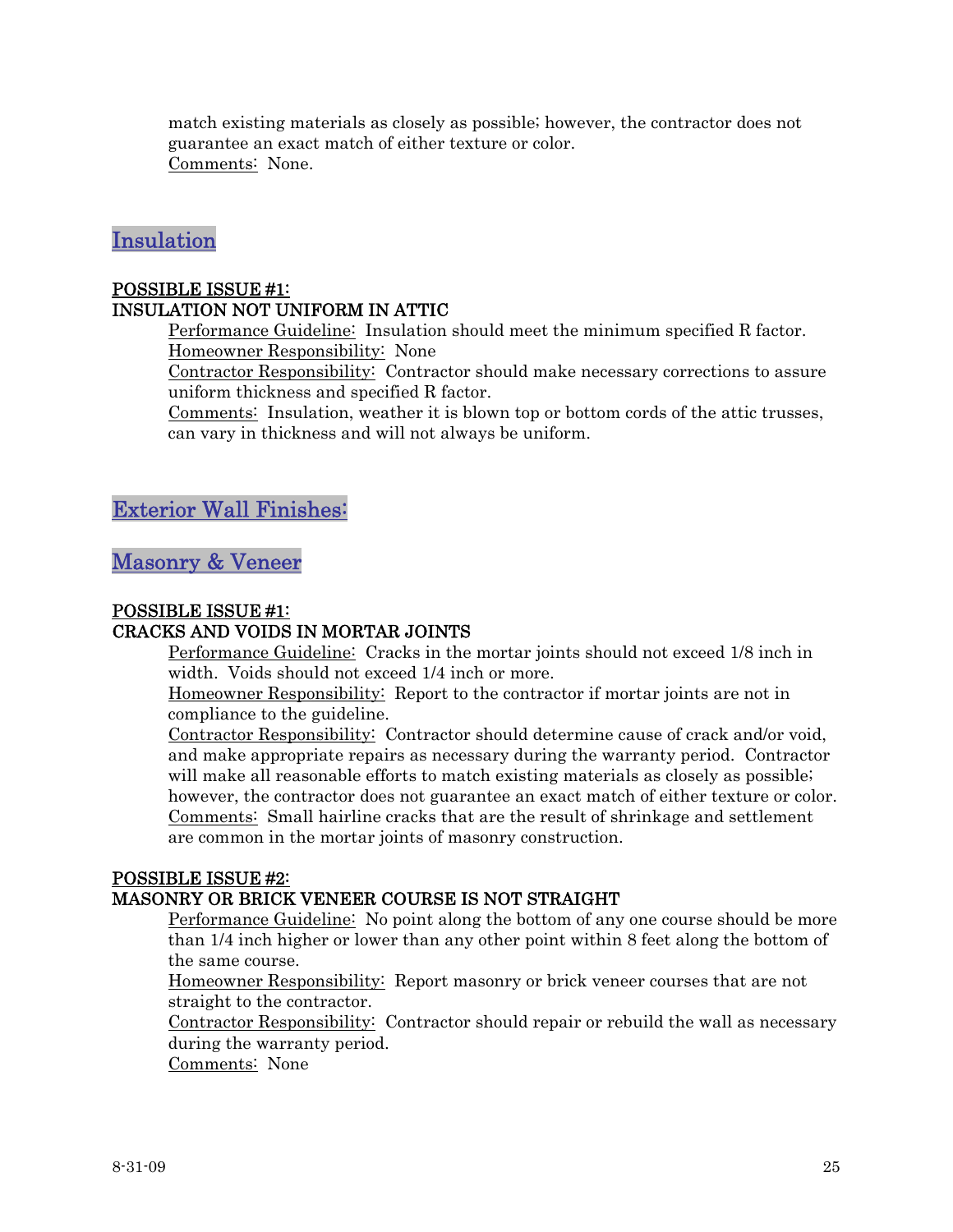# <span id="page-25-0"></span>Plywood or Other Veneer Siding

Due to varying moisture conditions throughout Nevada, wood products will continue to expand and contract. This action is normal and beyond the contractors control.

# POSSIBLE ISSUE #1: SIDING IS DELAMINATING OR SPLITTING

Performance Guideline: Siding should not split or delaminate.

Homeowner Responsibility: Report any splitting or delaminating plywood or veneer siding to the contractor.

Contractor Responsibility: Contractor should replace any delaminated siding that is not covered under any manufacturer's warranty during the warranty period, unless it is determined that the problem was due to homeowner negligence, which may void the warranty. Contractor will make all reasonable efforts to match existing materials as closely as possible; however, the contractor does not guarantee an exact match of either texture or color.

Comments: None

# POSSIBLE ISSUE #2:

# JOINTS BETWEEN THE SIDING HAS SEPARATED

Performance Guideline: Joint separations should not exceed 3/16 inch. Homeowner Responsibility: Report siding joints that have separated which exceed the Performance guideline to the contractor.

Contractor Responsibility: Contractor should caulk or repair the siding joints as necessary during the warranty period. Contractor will make all reasonable efforts to match existing materials as closely as possible, however, the contractor does not guarantee an exact match of either texture or color.

Comments: None

#### POSSIBLE ISSUE #3: BUILDING SIDING IS FLAT TO THE STRUCTURE

Performance Guideline: Siding should be straight and flat within 3/8 inch within 10 feet.

Homeowner Responsibility: Report to the contractor siding that exceeds the Performance Guideline.

Contractor Responsibility: Contractor should repair the siding as necessary during the warranty period. Contractor will make all reasonable efforts to match existing materials as closely as possible, however, the contractor does not guarantee an exact match of either texture or color.

Comments: None.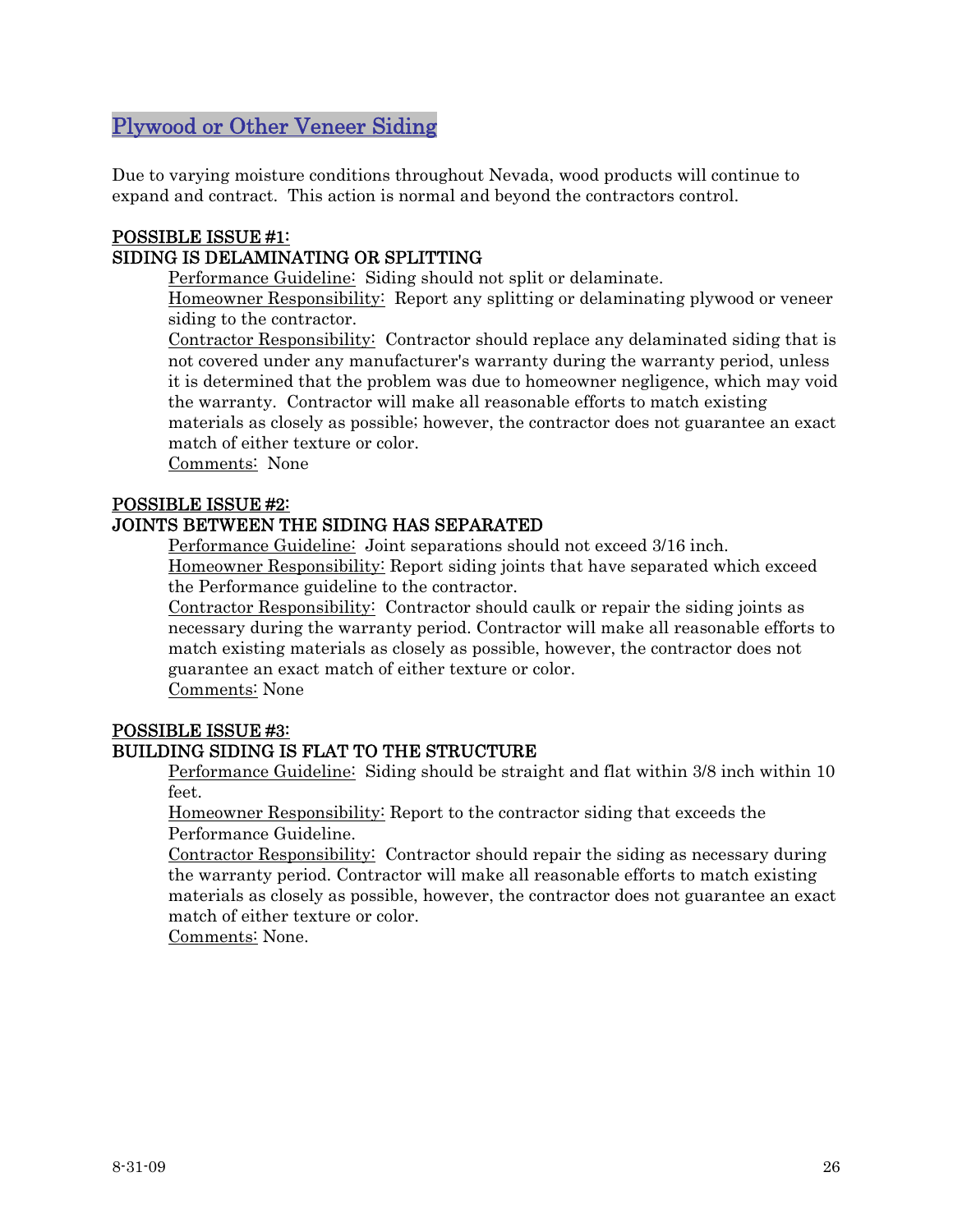# <span id="page-26-0"></span>Stucco

#### POSSIBLE ISSUE #1: STUCCO WALL IS CRACKED

Performance Guideline: If a crack is visible from more that 10 feet away or is a source of leaking, it should be patched. Patching small hairline cracks (smaller that 1/16 inch) is not recommended.

Homeowner Responsibility: Notify contractor. Care must be taken if any additional work is being done to or around the home. .

Contractor Responsibility: The contractor should determine the cause, and repair cracks as needed. Repair one time during the warranty period. All reasonable efforts will be made to match the existing materials and textures as closely as practical, however, the contractor does not guarantee an exact match of either texture or color. Comments: Similar to all cement products, stucco undergoes a curing process, which may cause some shrinkage or cracking as it dries. Hairline cracking is normal and to be expected. Small cracks will not accept material, and the resulting patch will detract from the natural beauty of the stucco and will serve no purpose. If these hairline cracks must be repaired, they could be fog coated. Minor cracking at the corners of doors and windows and other stress points is reasonable and should be accepted.

#### POSSIBLE ISSUE #2:

#### STUCCO DETERIORATION DUE TO WATER DAMAGE FROM SPRINKLER SYSTEMS

Performance Guideline: The stucco system will hold back normal amounts of water such as rain.

Homeowner Responsibility: The homeowner should make bi-monthly visual inspections to keep the sprinklers adjusted as to not hit the home. Lawn maintenance with power mowers and edgers will change the direction of the sprinkler heads and allow them to hit the home, causing water infiltration. Repair broken or missing sprinkler heads. Redirect the sprinkler heads that are spraying directly on the stucco walls. Homeowner should assure that rain run-off from roof and snow accumulations, be kept clear from stucco surfaces.

Contractor Responsibility: Landscape Contractor is responsible to verify spray pattern with homeowner at homeowner walkthrough and adjust to not directly hit stucco. Location of watering system around the house should be review by the contractor and verify compliance with community's soils report.

Comments: Homeowner should notice this possible issue before the stucco deteriorates. Signs of this are the paint changing colors due to water staining. When a sprinkler hits the house on a regular basis, leakage and erosion could occur.

# POSSIBLE ISSUE #3: VOIDS IN STUCCO

Performance Guideline: Voids in stucco at beams, columns, etc. are not acceptable. Stucco gaps should not exceed 1/8 inch.

Homeowner Responsibility: Report excessive gaps in the stucco where it meets other materials to the contractor. Homeowner is responsible for maintaining and caulking as necessary after the warranty period.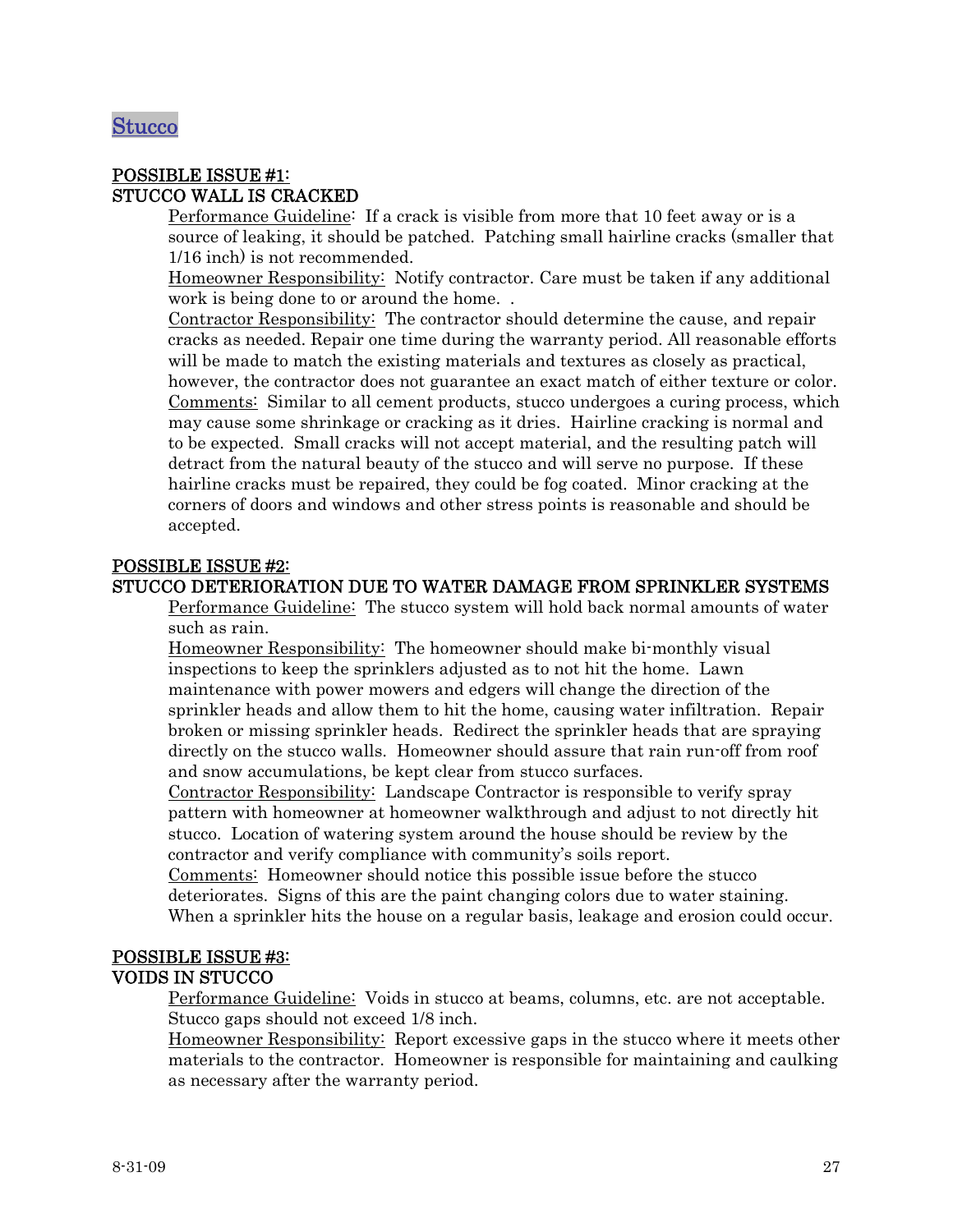<span id="page-27-0"></span>Contractor Responsibility: Contractor should repair the excessive gaps during warranty period. Contractor will make all reasonable efforts to match existing materials as closely as possible; however, the contractor does not guarantee an exact match of either texture or color.

Comments: None

#### POSSIBLE ISSUE #4:

# REPAIR WORK IS VISIBLE AND COLOR DOES NOT MATCH EXISTING STUCCO

Performance Guideline: A poor color match is an area that can be visible at a distance of 6 feet in indirect light. Use fading-out technique and match as closely as possible the surrounding stucco texture and color.

Homeowner Responsibility: Report poor color match on repaired stucco to the contractor.

Contractor Responsibility: Contractor should repair once as needed with approved stucco-patching compounds during the warranty period. Contractor will make all reasonable efforts to match existing materials as closely as possible; however, the contractor does not guarantee an exact match of either texture or color.

Comments: Trying to match color coats on stucco is almost impossible. The manufacturer runs a batch of color compound and labels according to that lot number. Each lot will have a slight difference in its final color. Other factors such as temperature and humidity may cause the same lot applied at different days to have noticeable variations in color.

#### POSSIBLE ISSUE #5:

# EFFLORESCENCE (WHITE POWDER) APPEARS ON STUCCO WALLS

Performance Guideline: Landscape Contractor is to originally adjust sprinklers away from stucco and masonry. Wall Contractor should ensure waterproofing was installed properly.

Homeowner Responsibility: If the efflorescence is considered unsightly by the homeowner, it can be removed with a brush and water. For more stubborn areas, add a cup of white vinegar to a bucket of water. Homeowner is responsible for making sure water does not come in contact with the stucco or block walls.

Contractor Responsibility: Landscape Contractor is to verify original adjustment. Contractor who installed the water proofing is to ensure the original structure and waterproofing was not damaged. This may not be considered a warrantable issue by the contractor.

Comments: Efflorescence is a natural occurrence and can be caused by rain events over time. If an area is exposed to constant exposure to moisture, the waterproofing will wear faster and eventually fail.

Tongue & Groove Wood Siding

# POSSIBLE ISSUE #1: TONGUE AND GROOVE SIDING IS BUCKLING

Performance Guideline: Siding should not project more than 1/8 inch from the face of the adjacent siding.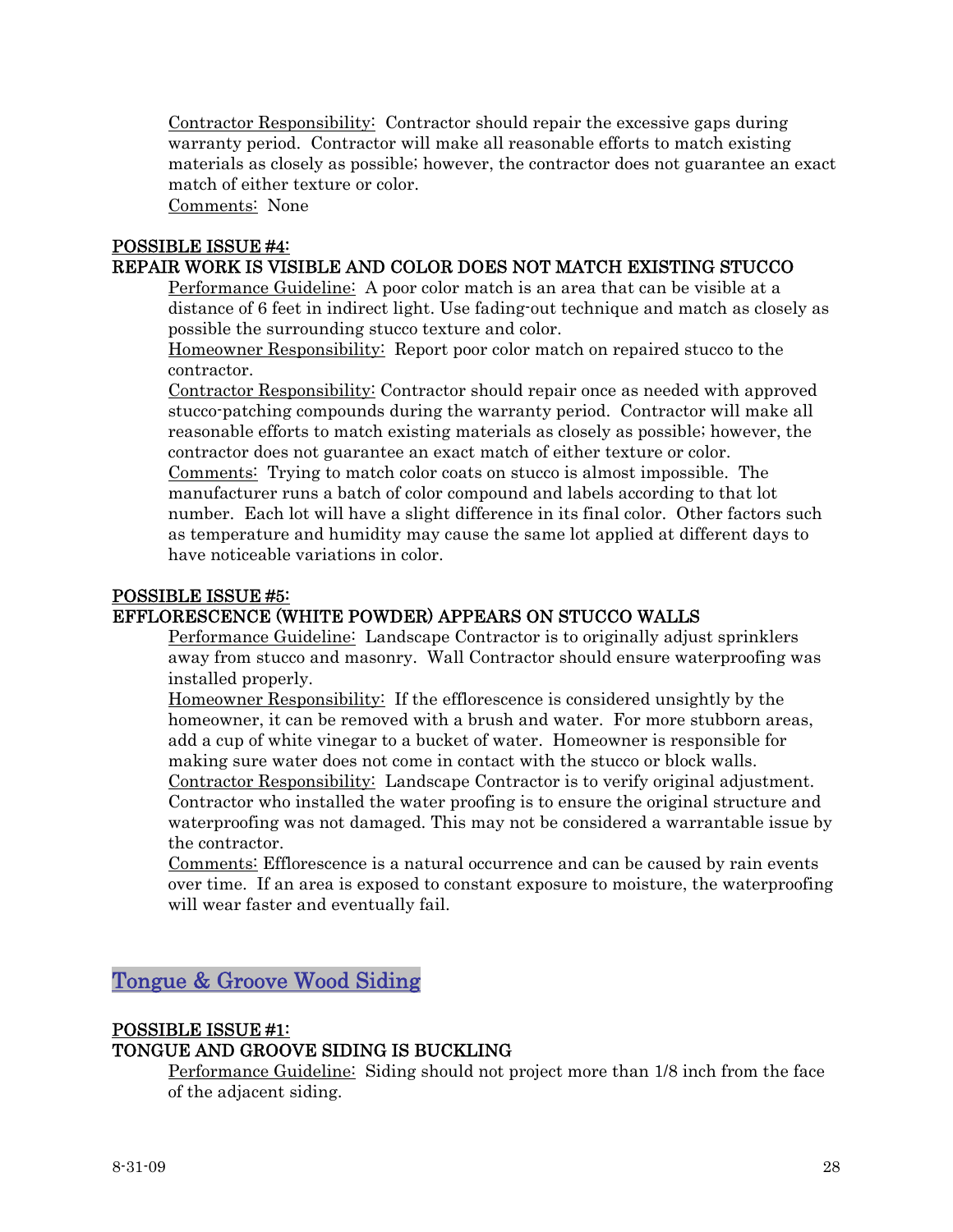<span id="page-28-0"></span>Homeowner Responsibility: Report excessive buckling of the tongue and groove wood siding to the contractor.

Contractor Responsibility: Contractor should repair or replace the wood siding as necessary during the warranty period. Contractor will make all reasonable efforts to match existing materials as closely as possible; however, the contractor does not guarantee an exact match of either texture or color.

Comments: Buckling may be caused by the increase in relative humidity, which in turn causes the expansion of the wood siding. Allowing the wood siding to set outside for a few days, to adjust to the ambient humidity prior to installation, may help.

# POSSIBLE ISSUE #2:

# NAILS HAVE STAINED THE WOOD SIDING

Performance Guideline: If the stains have exceeded more than 1/4 inch from the nail and visible from a distance of 8 feet or more, they are unacceptable. Homeowner Responsibility: Report excessive nail staining to the contractor.

Contractor Responsibility: Contractor should repair or replace as needed during the warranty period.

Comments: Staining may be from the oxidation of the nails or the leaching of some extractives from the wood itself. A clear water repellant sealer applied immediately after installation of the wood siding may stop any leaching and rusting.

# Vinyl or Aluminum Lap Siding

# POSSIBLE ISSUE #1:

# IDING IS VISIBLY BOWED OR WAVY

Performance Guideline: Expansion waves or distortions in aluminum or vinyl lap siding should not exceed 1/8 inch in 16 inches.

Homeowner Responsibility: Report areas of the vinyl or aluminum lap siding that are visibly bowed or wavy to the contractor.

Contractor Responsibility: Contractor should correct any bows, waves or distortions, or reinstalling or replacing the siding as necessary during the warranty period.

Comments: This issue may be caused by the siding being nailed too tightly to the home and/or by not allowing adequate room for the siding to expand.

# POSSIBLE ISSUE #2:

# VINYL OR ALUMINUM LAP SIDING COLOR IS FADING

Performance Guideline: Any color siding will fade when exposed to the ultra-violet rays of the sun. This is normal and should be expected.

Homeowner Responsibility: None

Contractor Responsibility: None

Comments: Panels installed on the same side of the home will fade at the same rate.

#### POSSIBLE ISSUE #3:

# VINYL OR ALUMINUM LAP SIDING HAS GAPS AROUND THE MOLDINGS

Performance Guideline: Gaps that exist between the siding and any moldings should not exceed 1/8 inch.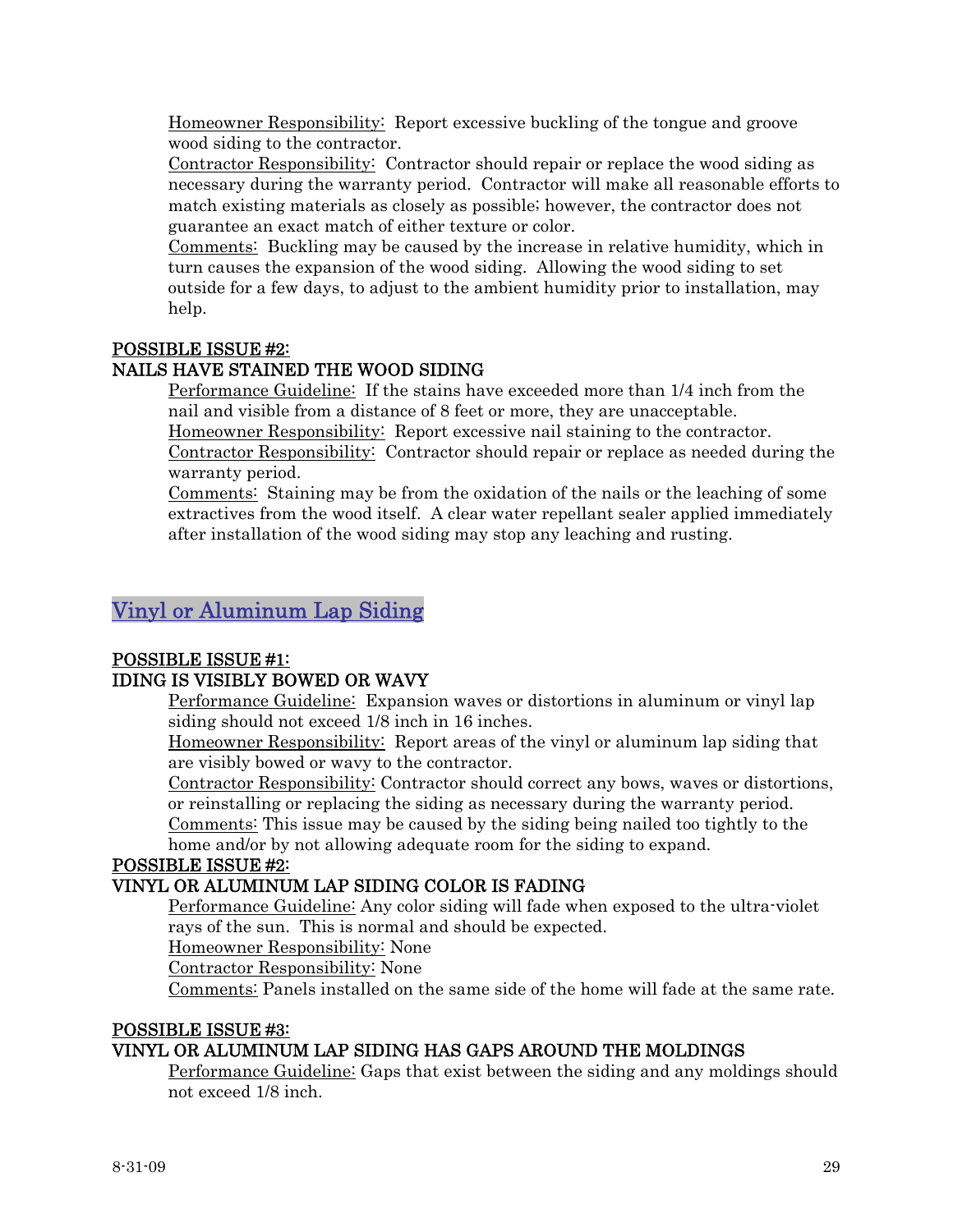<span id="page-29-0"></span>Homeowner Responsibility: Report excessive gaps between the siding and the molding to the contractor. Contractor Responsibility: Contractor should correct the areas with excessive gaps during the warranty period. Comments: None

# Wood & Hardboard Lap Siding

# POSSIBLE ISSUE #1: SIDING IS VISIBLY BOWED

Performance Guideline: Bows in the siding should not exceed 1/4 inch in 8 feet of length.

Homeowner Responsibility: Report excessive siding bows to the contractor. Contractor Responsibility: Contractor should repair or replace the bowed wood lap siding as necessary during the warranty period. Contractor will make all reasonable efforts to match existing materials as closely as possible; however, the contractor does not guarantee an exact match of either texture or color.

Comments: If nails hold the siding into the studs, possible expansion caused by the increase in relative humidity may cause waves or bulges. Even after proper installation, siding will tend to bow inward and outward as the moisture content increases or decreases.

# POSSIBLE ISSUE #2:

# WOOD LAP SIDING IS NOT INSTALLED HORIZONTALLY

Performance Guideline: Lap siding should be installed square and should not vary more than 3/8 inch off parallel in 10 feet with other courses.

Homeowner Responsibility: Report wood lap siding that is not installed horizontally to the contractor.

Contractor Responsibility: Contractor should reinstall the wood siding during the warranty period. Replace any other siding that has been damaged during the process of repair. Contractor will make all reasonable efforts to match existing materials as closely as possible; however, the contractor does not guarantee an exact match of either texture or color.

Comments: None

# Wood Shake Siding

# POSSIBLE ISSUE #1: CEDAR SHAKES OR SHINGLES HAVE BLED THROUGH THE PAINT OR STAIN

Performance Guideline: Wood resins or extractives that have bled through the paint or stain are unacceptable. This Guideline does not apply if the homeowner has chosen a "naturally weathered" look for the exterior of the home. Homeowner Responsibility: Report any cedar shakes or shingles that have bled

through the paint or stain to the contractor.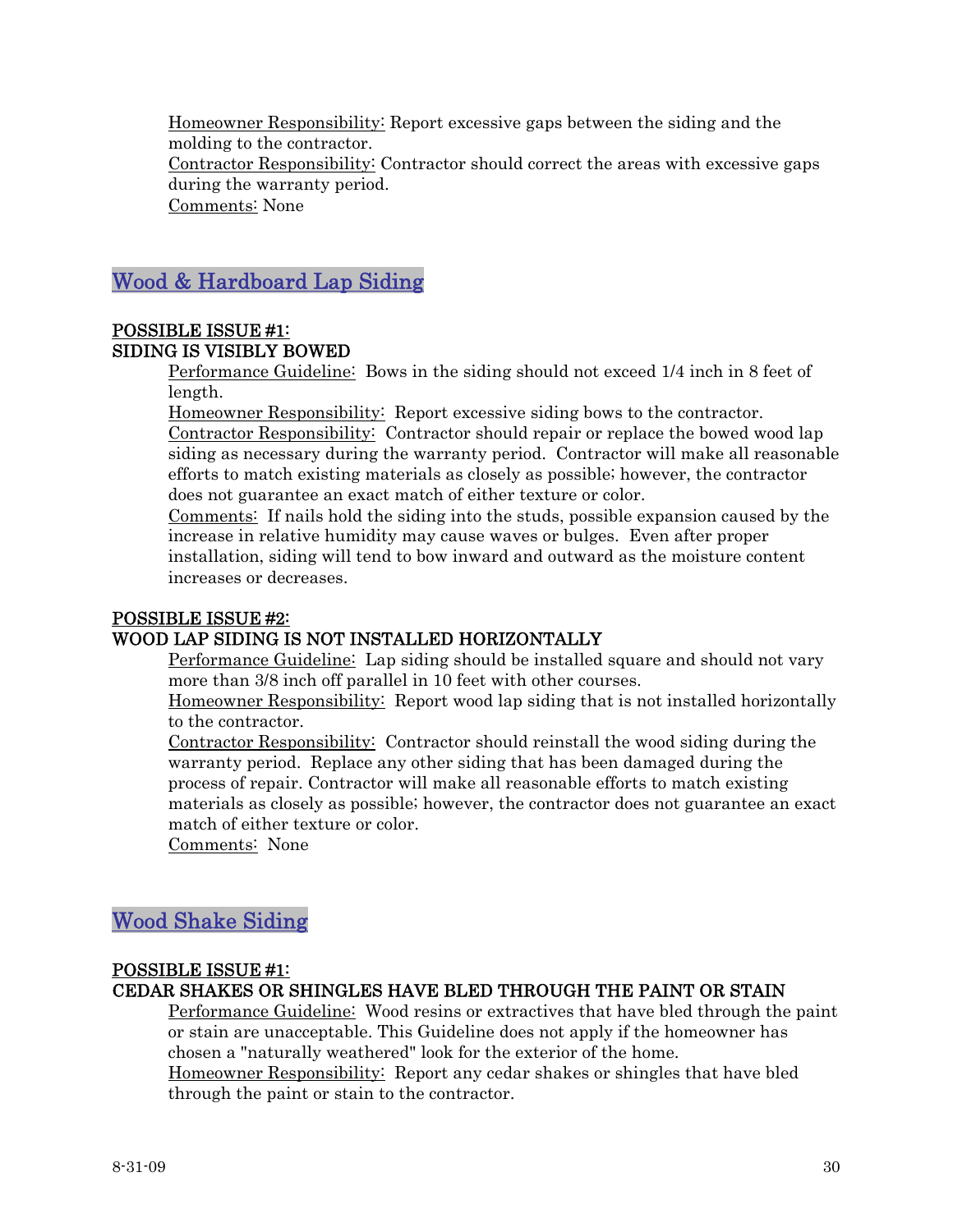<span id="page-30-0"></span>Contractor Responsibility: Contractor should repair, replace, clean and/or treat the affected shakes that have bled through the paint or stain once during the warranty period. Contractor will make all reasonable efforts to match existing materials as closely as possible; however, the contractor does not guarantee an exact match of either texture or color.

Comments: None

# Fireplaces and Decorative Gas Appliances

General Subject Information: This section refers to any fireplaces or decorative gas appliances (DGA) that may be installed in or around the home. To clarify, a fireplace is defined as any unit designed and equipped to burn combustibles (wood, paper, etc) in addition to gas. A decorative gas appliance (DGA) will be defined as those units that aesthetically resemble fireplaces but are designed exclusively to burn gas only. An exterior gas lamppost or coach light and any gas burning barbecue unit will also be designated as a decorative gas appliance. Due to the dangers of improper fireplace installation, only qualified fireplace installers should complete the work. In Clark County, Nevada, contractors are strongly encouraged to have a certified Gas Hearth Appliance Specialist on staff to ensure the proper installation of the fireplace. In addition, Clark County also requires that the fireplace be an EPA approved Phase II type model and can only be installed above an elevation of 3,000 feet. Note: Direct Vent gas appliances are clean burning (much cleaner than any Phase II wood burning fireplaces), in which case does not apply to the same EPA category.

# POSSIBLE ISSUE #1:

# CRACKS IN THE FIREPLACE REFRACTORY PANELS

Performance Guideline: Panels should not crack or separate with normal use of the product.

Homeowner Responsibility: Should exercise proper care and use by avoiding the use of synthetic logs or other materials not approved by the manufacturer that will cause excessive heat and refractory panel cracking. Use only seasoned hardwood in wood burning fireplaces. Notify contractor of crack or separation.

Contractor Responsibility: Contractor should follow all the manufacturer recommendations for proper installation. Contractor should repair or replace as necessary to meet the Performance Guideline during the warranty period. Comments: Fireplace is an appliance, and manufacturer's warranty applies.

# POSSIBLE ISSUE #2:

# FIREPLACE DOOR OPERATION

Performance Guideline: Fireplace doors should operate freely and smoothly without binding. If doors stick or bind excessively, or are misaligned more than 1/8 inch in any direction this is not acceptable.

Homeowner Responsibility: Notify contractor if door is not aligned or meeting evenly. Misuse of the fireplace doors such as slamming or leaning on them excessively should void the warranty of the contractor and manufacturer.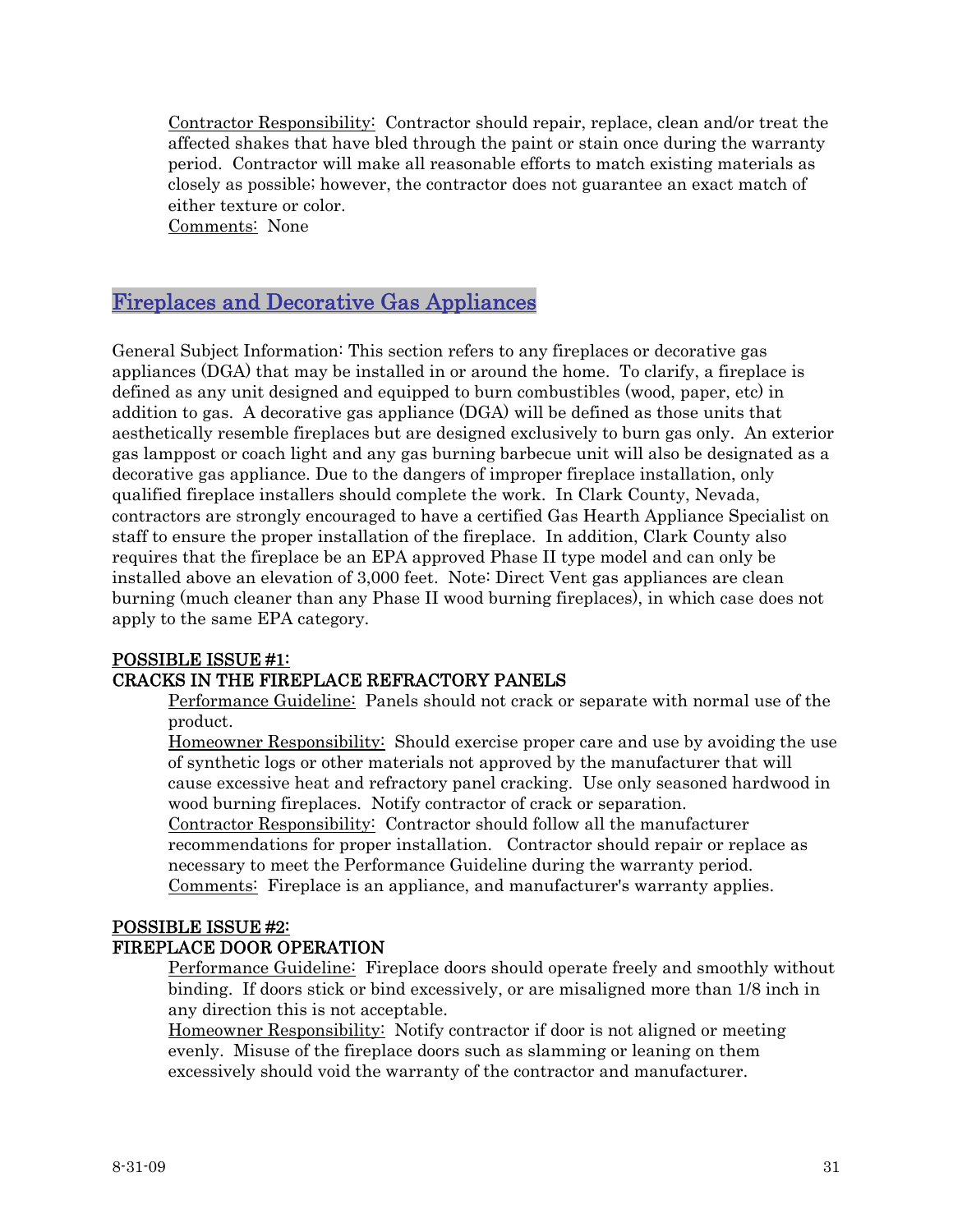Contractor Responsibility: Contractor should repair or replace as necessary during the warranty period, unless homeowner misuse or negligence is evident. Comments: The doors should meet evenly and align with each other.

# POSSIBLE ISSUE #3: GAS LEAK/STRONG GAS ODOR

Performance Guideline: Gas leaks should not occur.

Homeowner Responsibility: Immediately shut off appliance and/or gas source, open windows and contact the fire department and the local gas utility company. Get out of the house!

Contractor Responsibility: If gas leak is detected, repair or replace the piping and/or connectors as necessary during the warranty period.

Comments: If you find yourself unsure where the shut off for the fireplace is located, then the next step would to just go to the main gas meter and shut that off.

#### POSSIBLE ISSUE #4: GAS LOG POSITIONING HAS BEEN ALTERED IN THE FIREPLACE OR DECORATIVE GAS APPLIANCE

Performance Guideline: Install per manufacturer's guidelines.

Homeowner Responsibility: Report any awkward log position to the contractor upon visual inspection. Do not alter the position of the logs in any way that will deviate from the manufacturer's recommendations.

Contractor Responsibility: Contractor should verify the position of the logs before the closing and at the walkthrough. Refer to the manufacturer's recommendations if necessary.

Comments: In sealed units, the manufacturer pre-places the logs and should not be repositioned. On unsealed units, the logs should be placed in a manner that allows the flame to flow through the logs.

# POSSIBLE ISSUE #5:

# MALFUNCTION OF DECORATIVE GAS APPLIANCES

Performance Guideline: Decorative gas appliances should function as represented and intended by the manufacturer.

Homeowner Responsibility: Report any malfunctions of any decorative gas appliances to the contractor upon visual inspection during the warranty period. Exercise proper care and use to avoid making any alterations that deviate from the manufacturer's recommendations.

Contractor Responsibility: None. Decorative gas appliances are covered by the manufacturer's warranty.

Comments: None.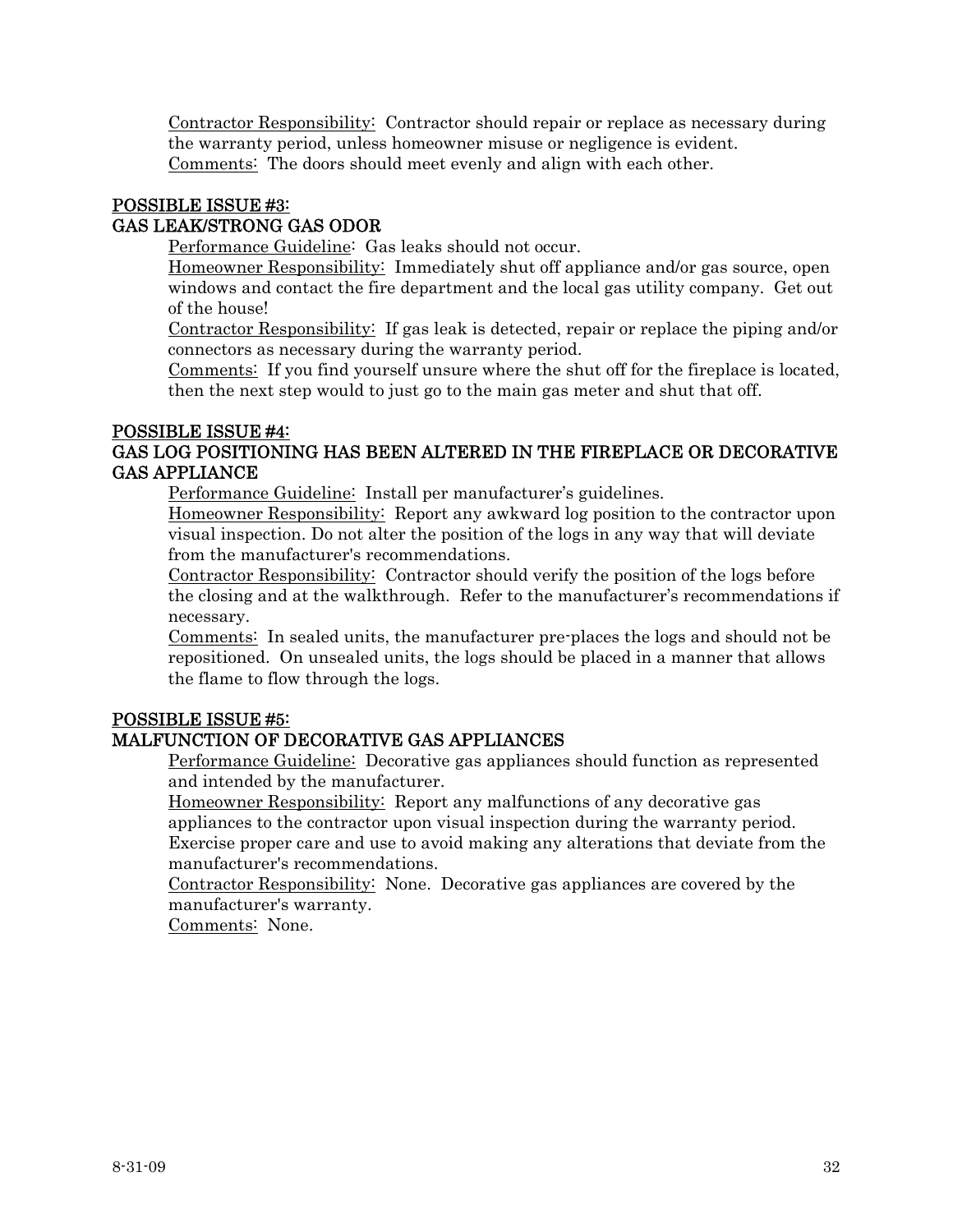#### <span id="page-32-0"></span>POSSIBLE ISSUE #1: FLOOR SQUEAKS

Performance Guideline: Floors should not squeak at the time of the walk or closing. Over time of walking on the floor, noises can appear. Slight floor noises are considered normal.

Homeowner Responsibility: Report squeaky floors to the contractor.

Contractor Responsibility: Contractor should repair the squeaks as necessary during the warranty period.

Comments: A squeak-proof floor cannot be guaranteed due to seasonal weather conditions that cause the framing to expand and contract.

# POSSIBLE ISSUE #2:

# WOOD FLOORS AND/OR CEILINGS THAT ARE OUT OF LEVEL OR SQUARE

Performance Guideline: Unevenness of floors or ceilings should not exceed 1/8 inch in 4 feet and should be level within 1/4 inch in 10 feet.

Homeowner Responsibility: Report any out of level or square floors or ceilings to the contractor.

Contractor Responsibility: Contractor should repair as needed during the warranty period.

Comments: None.

# POSSIBLE ISSUE #3:

# WOOD FLOORS HAVE SPRING OR BOUNCE

Performance Guideline: All floor joists should meet the requirements of the applicable building code. If manufactured floor trusses are used, they should conform to the manufacturer's engineered calculations and be designed per the applicable building code for the city or county in which the house was constructed. Joists should be installed to meet appropriate span.

Homeowner Responsibility: Report any wood floor installation that has spring or bounce to the contractor.

Contractor Responsibility: Contractor should repair as needed during the warranty period. All reasonable efforts will be made to match wood stain to the original surface texture and color as closely as practical and possible; however, the contractor does not guarantee an exact match.

Comments: None

warranty period.

# POSSIBLE ISSUE #4:

# CHECKING OF WOOD BEAMS OR POSTS

Performance Guideline: Checking of exposed wood beams or posts should not exceed 3/8 inch in width. Wood beams and posts should not have excessive twist when visible in the living space.

Homeowner Responsibility: Report excessive checking of wood beams or posts to the contractor. The homeowner need to maintain climate control in the house at all times. By not maintaining the climate, wood will expand, contact, and twist. Contractor Responsibility: Contractor should repair or replace as needed during the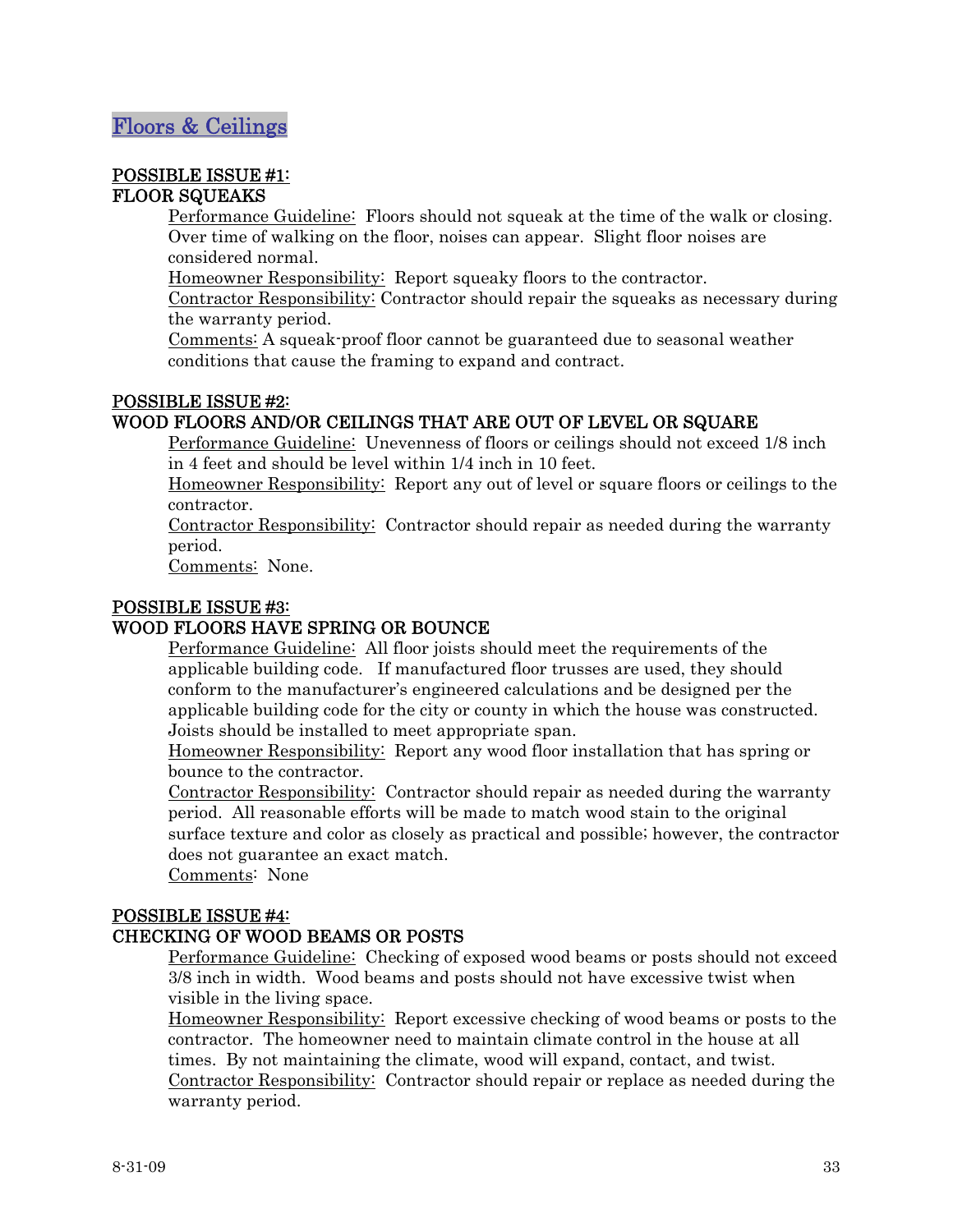<span id="page-33-0"></span>Comments: Warped or twisted beams or posts can occur as they dry. Beams or posts should not twist more than 1/16 inch per foot of 4 x 12 inch descending ratio as follows:

- $4"$  x 12", 1/16" twist per foot, 1 1/4" total allowable;
- $4$ " x 6",  $1/32$ " twist per foot,  $9/16$ " total allowable;
- $4$ " x  $4$ ",  $1/40$ " twist per foot,  $1/2$ " total allowable.

Warpage or twisting should not damage beam pockets.

# Foundations

# CONCRETE – FREEZE (OR FROST) LINES ZONE  $2 + 3$

In areas above 3000 ft. elevation, concrete should be air entrained according to A.C.I. specifications for the aggregate size of the concrete being placed. It is recommended that denser concrete be placed to offset the effects of freeze and thaw along with placing the concrete below the freeze line. The freeze line will vary with the elevation. Recommended depths are as follows:

| Elevation | $3000 - 4999$ ft. | 18" |
|-----------|-------------------|-----|
| Elevation | $5000 - 6999$ ft. | 24" |
| Elevation | $7000 - 8000$ ft. | 36" |

Check with local building officials for required depth in the area where the construction is planned.

This section applies to standard steel troweled or light broom finishes. Specialty finishes are not included. Settling and heaving of soils under concrete caused by alteration of grades by owner or owner's agent, which create excessive ponding or moisture adjacent to concrete foundations, walks, drives, slabs, or patios, should not be considered the contractor's responsibility, providing he has met all the conditions called for in the contract, plans, specifications, and all code requirements.

All concrete should be placed in compliance with applicable codes and standards. This will apply to design strengths, dimensions, frost lines, and reinforcement, along with items not specifically contained in the codes, such as proper placement in a good and workmanlike manner to achieve appearance and function of the finished product.

# POSSIBLE ISSUE #1: LIVING AREA SLAB ON GRADE CRACKS

Performance Guideline: Cracks that occur in slab-on-grade should not exceed 1/16 inch in width or 1/8 inch in vertical displacement in flooring area.

Homeowner Responsibility: Notify contractor of cracks greater than 1/16 inch. Contractor Responsibility: Contractor should repair or replace as necessary during the warranty period. Contractor will make all reasonable efforts to match existing materials as closely as possible, however, the contractor does not guarantee an exact match of either texture or color.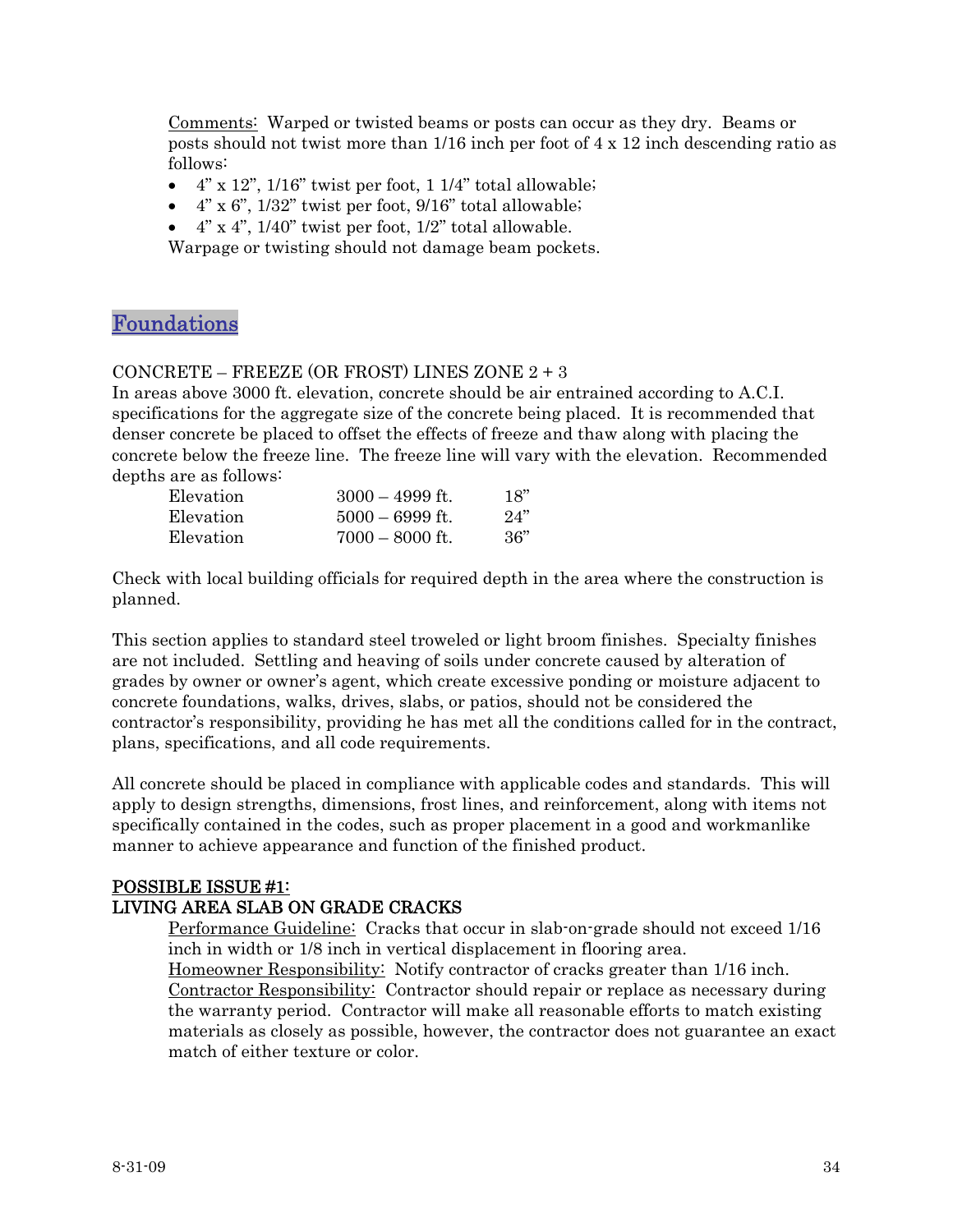Comments: Cracking is a typical characteristic of concrete and is typically caused by shrinkage during curing (drying), temperature changes, or normal movement due to settlement. This is normal and can be expected.

# POSSIBLE ISSUE #2: GARAGE SLAB ON GRADE CRACKS

Performance Guideline: Cracks in excess of 1/8 inch width and 1/8 inch vertical displacement or compound cracks are not acceptable. Control joint cracks are acceptable.

Homeowner Responsibility: Notify contractor of cracks.

Contractor Responsibility: Contractor should repair cracks up to 1/8 inch with approved materials in a workmanlike manner during the warranty period. If vertical displacement or compound cracking is present, affected area should be replaced during the warranty period. Cracks in sidewalks that exceed 3/16 inch will require the affected areas to be replaced.

Comments: Visible cracks in the control joints are normal and acceptable.

# POSSIBLE ISSUE #3:

# UNEVEN OR WAVY FLOORS

Performance Guideline: Floors should not vary from flat more than  $\frac{1}{4}$  inch over a 10 foot area provided the deviation is gradual. Deviations, dips, or sags over short distances and easily visible, may be considered unacceptable.

Homeowner Responsibility: Notify contractor of unevenness.

Contractor Responsibility: Contractor should make necessary repairs during the warranty period.

Comments: None

# POSSIBLE ISSUE #4:

# EFFLORESCENCE (WHITE POWDER) APPEARS ON CONCRETE SURFACES

Performance Guideline: Efflorescence is a natural occurrence. The potential for efflorescence exists in all Portland cement-based products. Efflorescence is a salt that is left on the surface of concrete upon drying and is generally a cosmetic concern in nature.

Homeowner Responsibility: If the efflorescence is considered unsightly by the homeowner, it can be removed with a brush and water. For more stubborn areas, add a cup of white vinegar to a bucket of water.

Contractor Responsibility: None

Comments: Efflorescence that is severe, recurring, or accompanied by degradation of the concrete surface may indicate the application of excessive moisture, an elevated concentration of salts in the applied water, numerous cycles of wetting and drying and/or a more substantial presence of salts within the surrounding environment.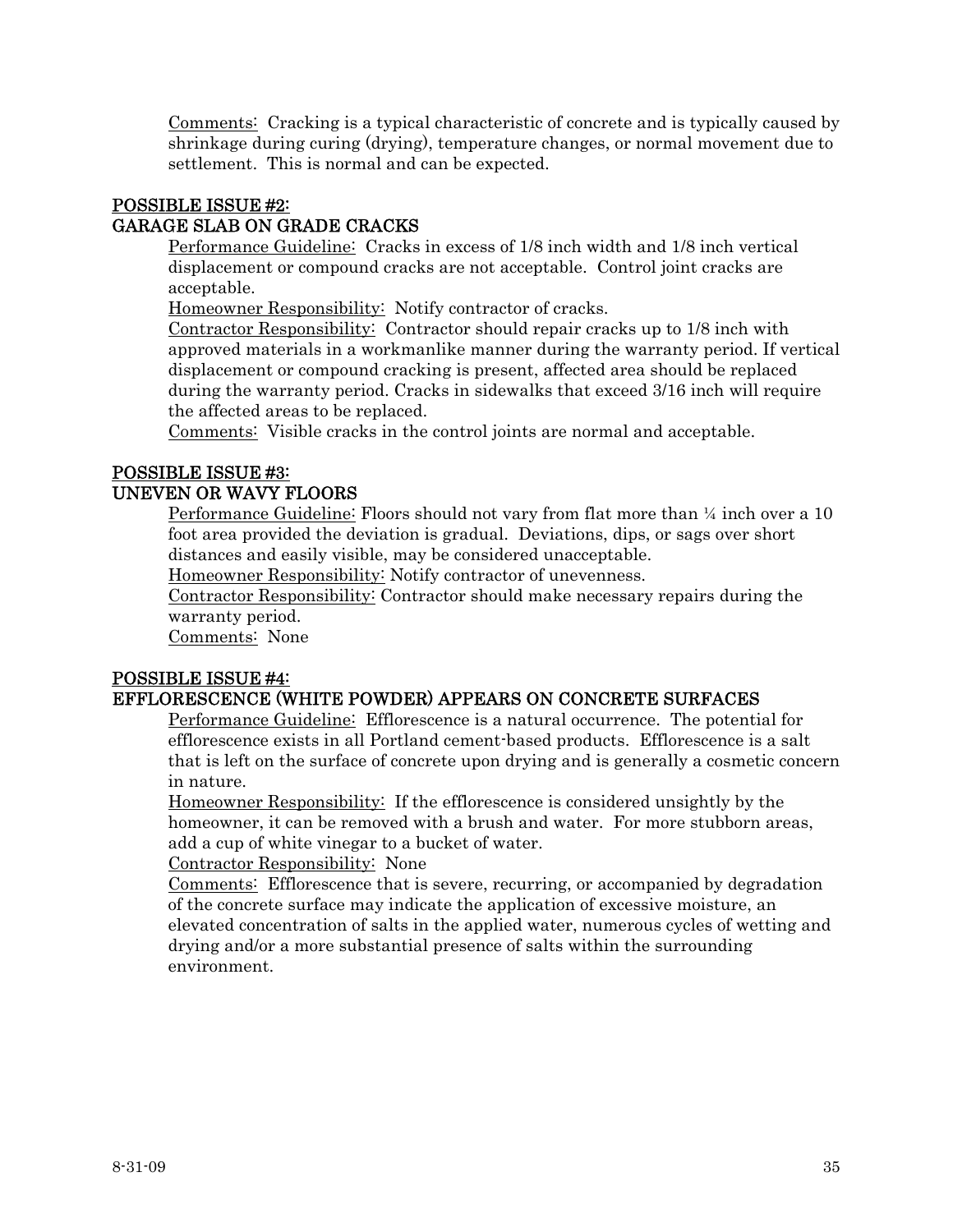# <span id="page-35-0"></span>Waterproofing & Vapor Barriers

Waterproofing and vapor barrier requirements may vary according to area. Check with the local building official about specific requirements and methods approved in that area.

# POSSIBLE ISSUE #1:

# STANDING WATER IN THE CRAWL SPACE

Performance Guideline: Crawl spaces should be dry. Crawl spaces should be graded and drained properly to prevent water from accumulating.

Homeowner Responsibility: Report standing water in the crawl space to the contractor.

Contractor Responsibility: Contractor should determine if leak is in foundation wall or chimney, and make necessary repairs during the warranty period.

Comments: Homeowner should open all crawl space vents in the summer and close them in the winter

#### POSSIBLE ISSUE #2:

# VISIBLE LEAKS IN THE FOUNDATION OR BASEMENT WALLS

Performance Guideline: The foundation or basement walls should be free of water leaks.

Homeowner Responsibility: Report leaks in the foundation or basement walls to the contractor.

Contractor Responsibility: Contractor should determine cause of leaks and make necessary repairs during the warranty period.

Comments: If leaks are caused by improperly installed landscaping and/or irrigation provided by the homeowner or failure to preserve the drainage pattern of the yard grading, repair might become the responsibility of the homeowner.

# French Doors & Other Exterior Doors

# POSSIBLE ISSUE #1:

# EXTERIOR DOOR NOT CLOSING OR SEALING PROPERLY

Performance Guideline: Exterior doors should shut completely. Doors should operate freely, latch firmly and keep out normal wind and rain. A small change in the spacing between the door and frame may occur due to expansion and contraction of building materials. This is normal. Warping more than 1/4 inch in any direction is unacceptable. Doors and frames must be painted or stained and sealed properly per manufacturer instructions.

Homeowner Responsibility: Maintain finish and seal on door and frame. Caulk at threshold to floor and any other gaps as needed. Avoid using any direct water device for cleaning around door and frame.

Contractor Responsibility: Contractor should install exterior doors and frames square and plumb with proper fasteners, flashing paper and adhesives. Doors must be installed with weather seals and the manufacturer's recommendations must be followed. Install proper type of threshold and weather strip correctly. Adjust locks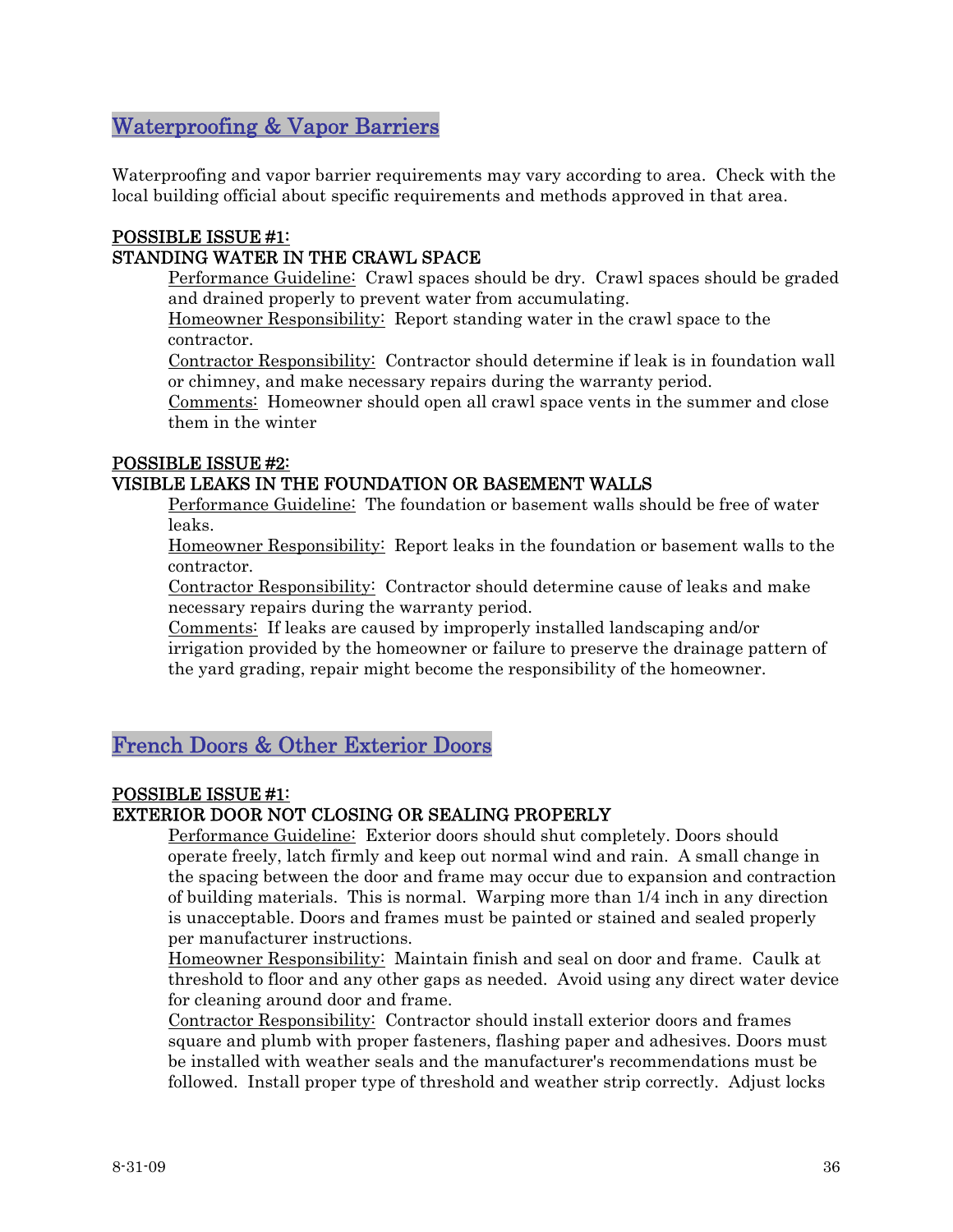<span id="page-36-0"></span>so that the door latches and seals correctly. Repair or replace defective materials during the warranty period.

Comments: None

# POSSIBLE ISSUE #2:

# EXTERIOR DOOR WILL NOT STAND OPEN

Performance Guideline: Door should not move to open or closed when 45 degree to opening. Door should clear 1/8 inch at top and sides. Warping more than 1/4 inch when measured in any direction is unacceptable.

Homeowner Responsibility: Maintain finish and seal on door and frame. Caulk at threshold to floor and any other gaps as needed.

Contractor Responsibility: If door is warped more than 1/4 inch when measured in any direction, the contractor should replace the warped door and finish sometime during the warranty period.

Comments: Doors and frames must be sealed on all six (6) sides and finished per specifications. Note: The door exiting to the garage is considered a fire door and will be self closing. In this case, the 45 degree rule does not apply.

#### POSSIBLE ISSUE #3:

# EXTERIOR DOORKNOB BECOMES LOOSE OR FALLS OFF

Performance Guideline: Doorknob and hardware should stay in place and function properly.

Homeowner Responsibility: Tighten doorknobs as they become loose. Do not misuse the doors or their hardware. Notify contractor.

Contractor Responsibility: Contractor should repair, adjust or replace as needed once during the warranty period.

Comments: Owner maintenance items include adjustment of doors and hardware after the first year.

# Grounds: Irrigation and Landscaping

Buyer assumes responsibility of sprinkler heads, bubbler heads, and distribution tubing of drip systems after 30 days, unless improper workmanship by the contractor can be shown.

# POSSIBLE ISSUE #1:

# SYSTEM DOES NOT FUNCTION PROPERLY

Performance Guideline: Defective sprinkler heads are unacceptable.

Sprinkler heads must spray cleanly and evenly in their intended pattern (90°, 180°, 360°, etc.), and provide adequate coverage.

Homeowner Responsibility: Regularly check, maintain the system components as necessary after the warranty period. Repair broken or missing sprinkler heads as needed. Notify contractor.

Contractor Responsibility: Contractor should make necessary repairs during the warranty period.

Comments: Heads damaged by mower or vandals are not the responsibility of contractor.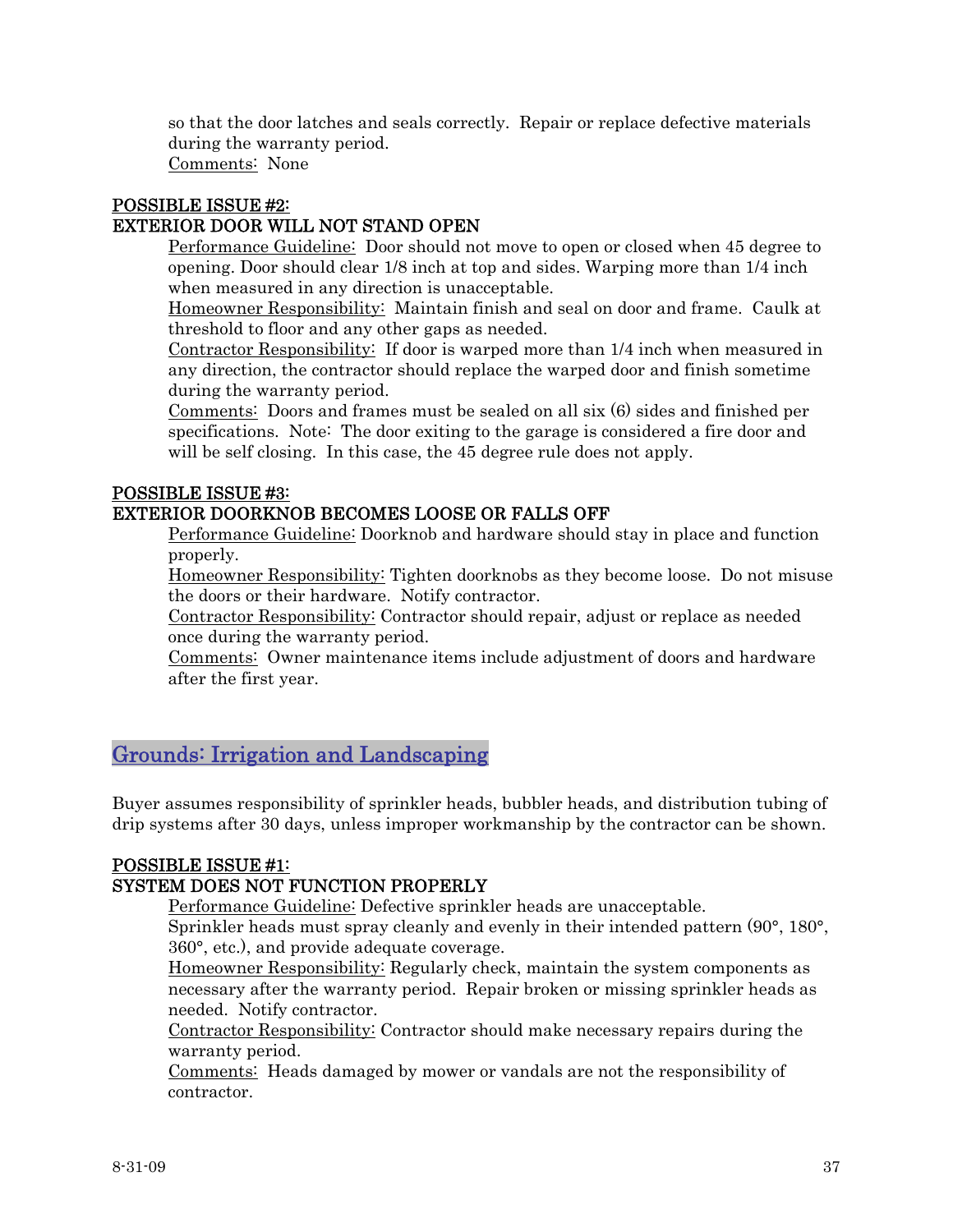# POSSIBLE ISSUE #2:

#### WATER COVERAGE OF THE SPRINKLERS IS NOT COMPLETE

Performance Guideline: Heads should be placed to cover area intended with water pressure and volume available. Coverage must be complete and thorough, supplying full coverage of the intended areas without encroaching on the neighboring property or excess water on sidewalks and streets.

Homeowner Responsibility: The Homeowner should make monthly visual inspections to keep the sprinklers adjusted to ensure full coverage. The homeowner should not alter the sprinkler system. Lawn maintenance with power mowers and edgers may change the direction of the sprinkler heads causing a lack of coverage. Redirect the sprinkler heads for full coverage.

Contractor Responsibility: Contractor should make necessary repairs during the warranty period.

Comments: None

#### POSSIBLE ISSUE #3:

# LEAKS IN THE SPRINKLER SYSTEM OCCUR

Performance Guideline: System should be operating completely and thoroughly without leaks.

Homeowner Responsibility: Report any irrigation system leaks to the contractor upon visual inspection within the first 30-day period following the homeowner walk through.

Contractor Responsibility: Contractor should repair or replace irrigation system parts as necessary during the first 30 day period following the homeowner walk through, unless the problem was determined to be negligence by the homeowner, which voids the warranty.

Comments: Any problems that are attributable to the installation of the sprinkler system must be visually identified no later than 30 days after the homeowner walk through, unless defective materials or parts are found to be the cause of the leak.

#### POSSIBLE ISSUE #4:

#### PBV FREEZING and/or LEAKING

Performance Guideline: Frost damage to irrigation systems is extremely unusual. Frost damage can occur to the vacuum breaker during the winter months. Pressure Vacuum Breakers are installed to keep the non-potable water from returning to the potable water. These valves are insulated to protect from freezing. They are atmospheric breakers-meaning that the top needs to be able to breathe to operate correctly. The Contractor cannot seal the bonnet area of the PBV. The valve is subject to exposure is depending on location.

Homeowner Responsibility: If you know it's going to freeze the best thing to do is shut the valve off to help keep it from getting damaged. You can also wrap the valve with a blanket or towel, place a cardboard box, styrofoam cooler, or purchase an artificial insulated rock to cover it. If the valve freezes and breaks it is the responsibility of the homeowner to replace.

Pressure Vacuum Breaker (PBV)

• Check for corrosion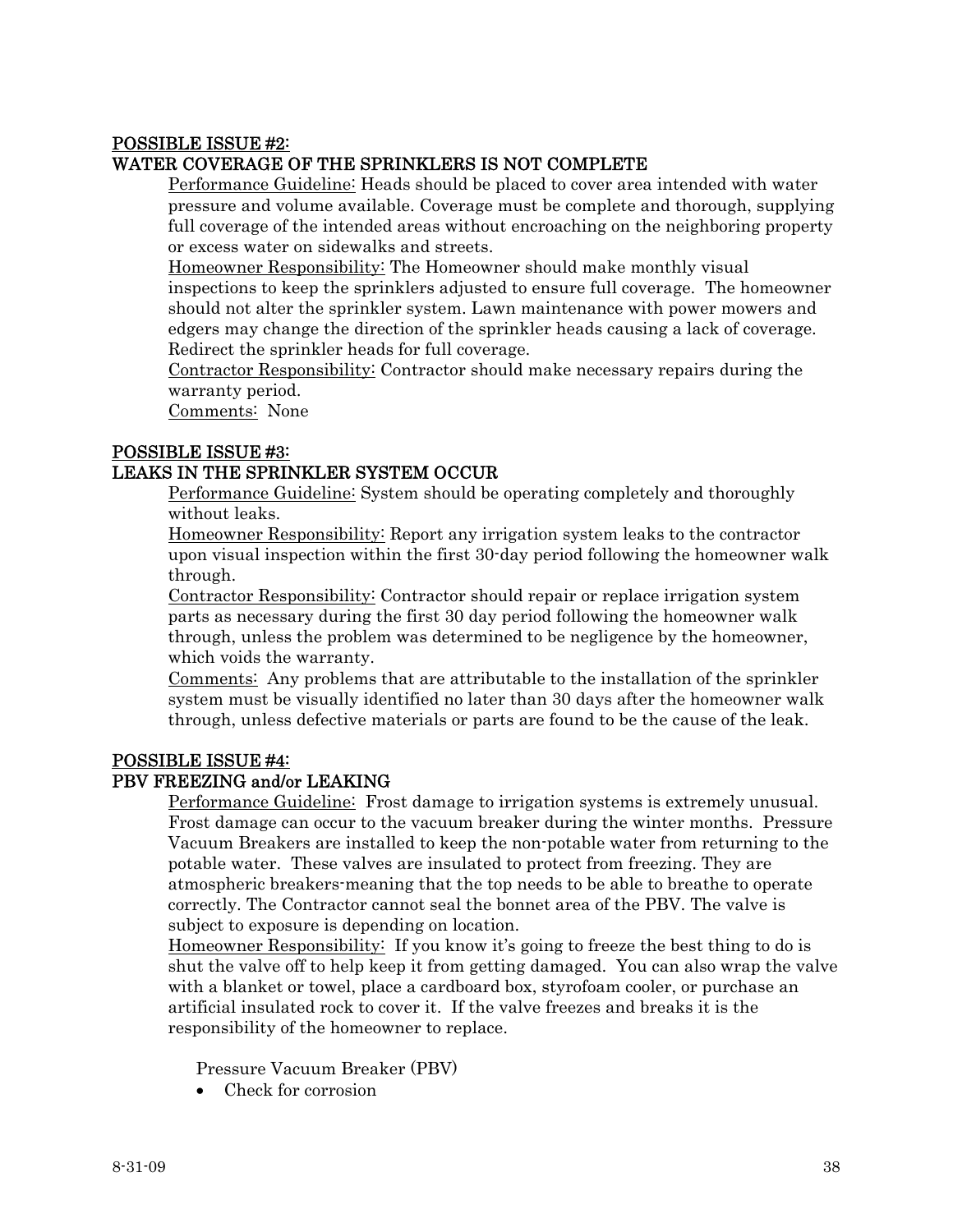- Check for leaks
- Insure insulation secure
- Protect from freeze

Contractor Responsibility: The Contractor will repair sprinkler irrigation system workmanship and material defects within its warranty. It does not include damage done by the owner or his agent, vandalism, storm damage, lightning or any other environmental conditions, or other abuse.

Comments: It is suggested the owner check the system periodically and make adjustments as needed. It is homeowner's responsibility to maintain their yard and irrigation system.

# POSSIBLE ISSUE #5:

# CLOCK NOT OPERATING PROPERLY

Performance Guideline: Irrigation system clock/controller should function as intended or represented by the manufacturer. Contractor should provide owner with operating instructions

Homeowner Responsibility: Notify the contractor and closely monitor the sod, plants and trees to avoid the unnecessary replacement of dead or dying landscape materials due to clock / controller failure.

Contractor Responsibility: Contractor should make necessary repairs during the warranty period. Determine cause and correct condition. Replace the clock if it is defective and within warranty period.

Comments: Resetting of the clock/controller for Daylight Savings or guideline time, e change of seasons, etc. is the responsibility of the homeowner. Contact local water district to obtain recommended watering schedule.

# POSSIBLE ISSUE #6:

# LANDSCAPE PLANTS OR TREES ARE DEAD

Performance Guideline: All plants and trees should be installed in healthy living conditions.

Homeowner Responsibility: The care and maintenance of the landscaping materials is the responsibility of the homeowner after the walkthrough and/or closing.

Contractor Responsibility: Contractor should replace affected plants or trees during the warranty period, unless it has been determined that the cause was negligence by the homeowner.

Comments: The growth and stability of plants and trees is not covered after the warranty period by the contractor, unless it has been determined that the issue is directly attributed to improper installation (or sprinkler system failed to operate properly).

# POSSIBLE ISSUE #7:

# LANDSCAPE ROCKS ARE UNEVEN, OR THE DEPTH/COVERAGE IS TOO THIN

Performance Guideline: Coverage should be complete and full to a minimum depth of 2 inches.

Homeowner Responsibility: Report any uneven rocks or rocks that are spread too thin to the contractor.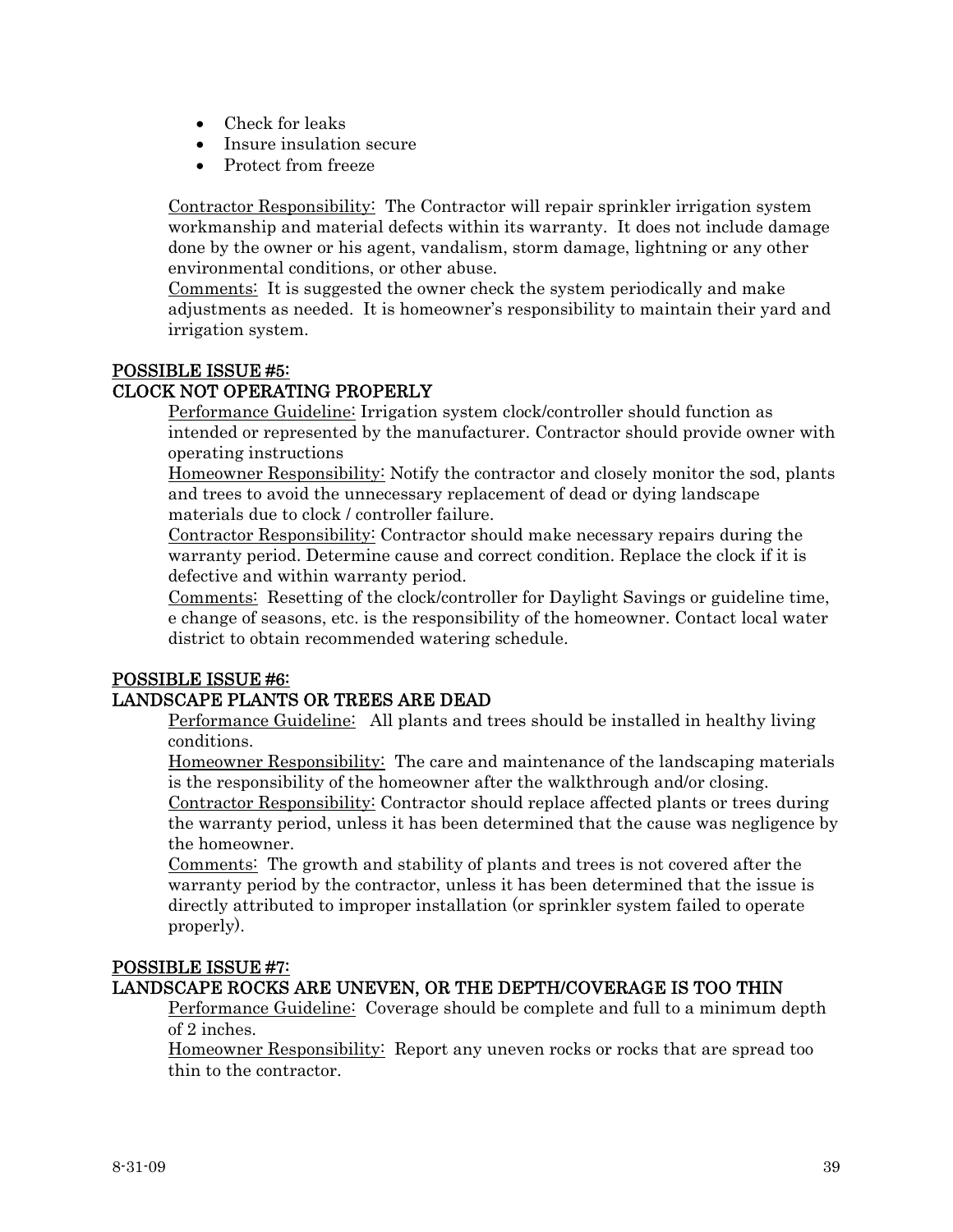Contractor Responsibility: Contractor should correct so that proper coverage is achieved during the warranty period.

Comments: The landscape rocks may settle and sink into the soil, due to exposure to wind, rain, and watering. Once settling occurs, the homeowner may have to add rocks to maintain the landscape appearance. The rock should reference the ASTM C88-05 for Soundness of Aggregate by Sodium Sulfate or Magnesium Sulfate and for sieve testing for the amount of allowed in sized rock.

#### POSSIBLE ISSUE #8:

# PLANTS AND OTHER LANDSCAPE MATERIALS ARE NOT THE SIZE OR TYPE **SPECIFIED**

Performance Guideline: Proper plants and other landscape material should be as specified. The ANA Arizona Nursery Association, Recommended Average Tree Specifications, or the ANLA American Standard for Nursery Stock may be used as the contractor's reference material.

Homeowner Responsibility: Any changes to the plant types/species installed by the contractor are the homeowner's expense.

Contractor Responsibility: Contractor should install proper plant.

Comments: The contractor will often install the landscaping according to a landscape plan and, if applicable, the master-planned community guidelines.

#### POSSIBLE ISSUE #9:

# LANDSCAPING IS INTERFERING WITH DRAINAGE

Performance Guideline: Landscaping should not alter the established drainage pattern.

Homeowner Responsibility: Report drainage issues to the contractor. Homeowner should not alter the drainage design pattern of the lot in any way.

Contractor Responsibility: Contractor should correct as necessary during the warranty period.

Comments: Improper drainage paths or altered patterns can cause flooding and possible damage to the home. Contractor is not responsible for improper drainage caused by the homeowner.

#### POSSIBLE ISSUE #10:

# HOMEOWNER'S CONTRACTOR INSTALLED LANDSCAPING IS INTERFERRING WITH THE LOT DRAINAGE

Performance Guideline: Contractor (homebuilder) will deliver the lot with the proper drainage flow or pattern.

Homeowner Responsibility: The homeowner's contractor should be notified and may re-grade as needed. The homeowner's contractor shall be responsible for any and all damage caused by his installation.

Contractor Responsibility: None.

Comments: Improper drainage paths or altered patterns can cause flooding and possible damage to the home.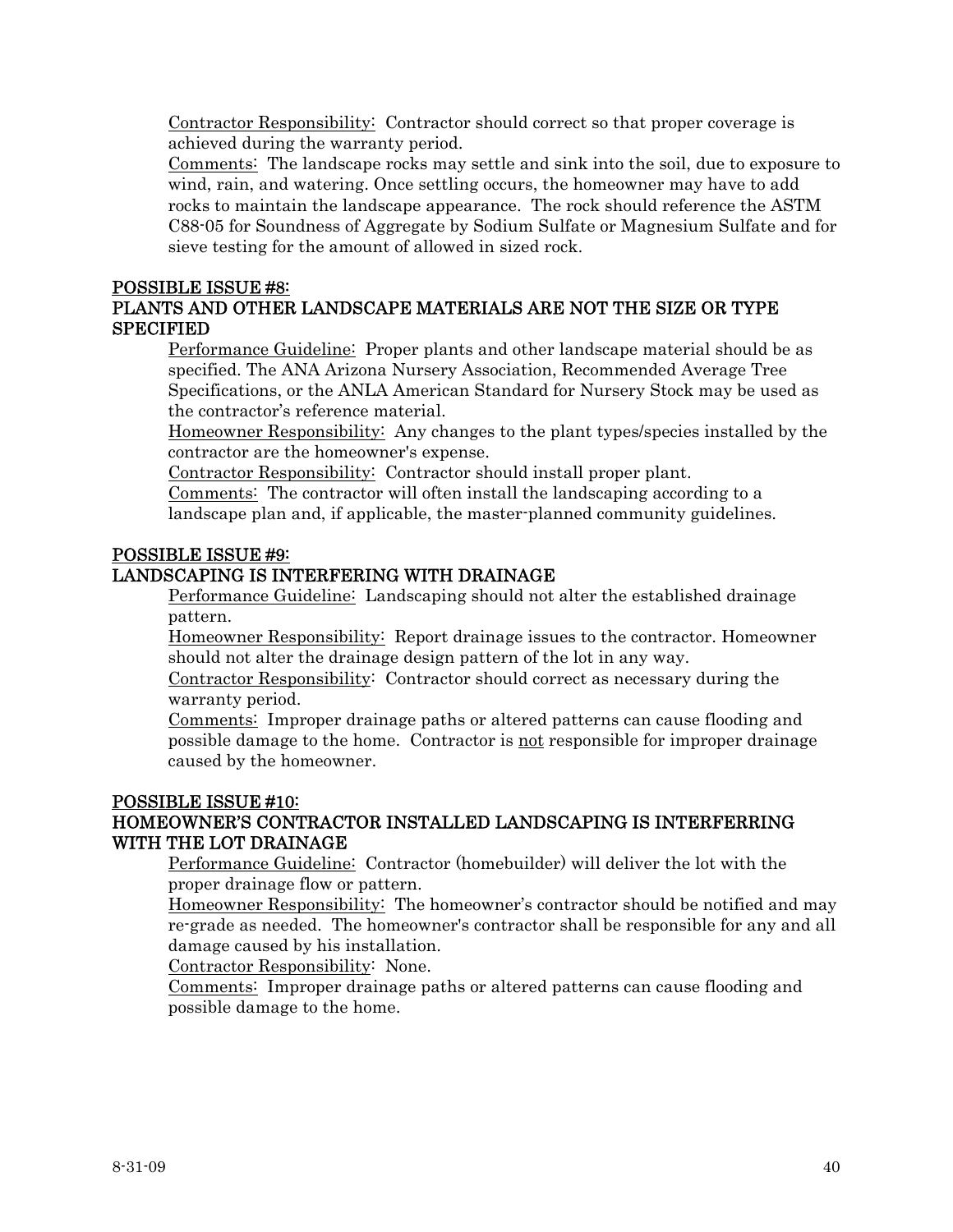# <span id="page-40-0"></span>Heating, Ventilating and Air Conditioning Systems

General Subject Information: The majority of homes in Nevada are built with HVAC systems in place for homeowner comfort. They are operated with electric Air-conditioning systems and electric or gas heating furnaces. Certain design criteria are utilized in the design of these systems in the corresponding area in which they are built in the state. The design conditions vary in reference to the geographical areas but the final application and comfort controls are the same. Homeowner maintenance is required to keep these systems functioning properly.

# POSSIBLE ISSUE #1: INADEQUATE COOLING

Performance Guideline: Unit should cool structure 30<sup>o</sup> lower than outside air temperature when measured in center of room at 5 feet height. Minimum indoor temperature should be 78 degrees.

Homeowner Responsibility: Proper thermostat operation, make sure you know how to operate per the operation manual's instructions. Windows should have some type of shading device installed (i.e.: blinds, drapes tinting, solar screens, etc.) to reduce the amount of heat gained from sunlight. Do not block airflow to or from HVAC grills /registers. Airflow can be adjusted by opening and closing register louvers. *Maintenance Alert!* Homeowner should change the HVAC system filter(s) pursuant to the manufacturer's recommendations. Filters are to be consistent with those originally installed and with the manufacturer's recommendations. Contractor Responsibility: The contractor should make proper repairs or adjustments to meet temperature conditions during the warranty period. Deficiencies caused by malfunction of system equipment or appliances are subject to the terms of the manufacturer's warranty unless workmanship by the contractor is involved. The contractor is to check for proper refrigerant charge, consistent with the manufacturer's requirements. The contractor should be responsible for system balancing dampers, registers, and other minor adjustments for operation during the cooling season. Contractor is to notify homeowner that they are required to adjust the air flow dampers (grilles/registers) as needed after the original system balancing. Contractor is to notify homeowner that filter replacement with filters that are not consistent with those originally installed, may effect and reduce the system air flows. This may contribute to inadequate air flows to areas of the house and inadequate cooling.

Comments: Many factors affect the performance of the HVAC system: the design of the system, placement of furniture, solar orientation and the location of the room in the house. For example, rooms located above unconditioned spaces (i.e.: bedrooms over garages) may heat up quicker than others.

# POSSIBLE ISSUE #2: INADEQUATE HEATING

Performance Guideline: The heating system should be capable of maintaining an indoor temperature of 70° degrees Fahrenheit as measured five feet above the floor in the center of the room under local outdoor winter design conditions as specified in ASHRAE Handbook (See J Manual Tests as specified in ARI standards).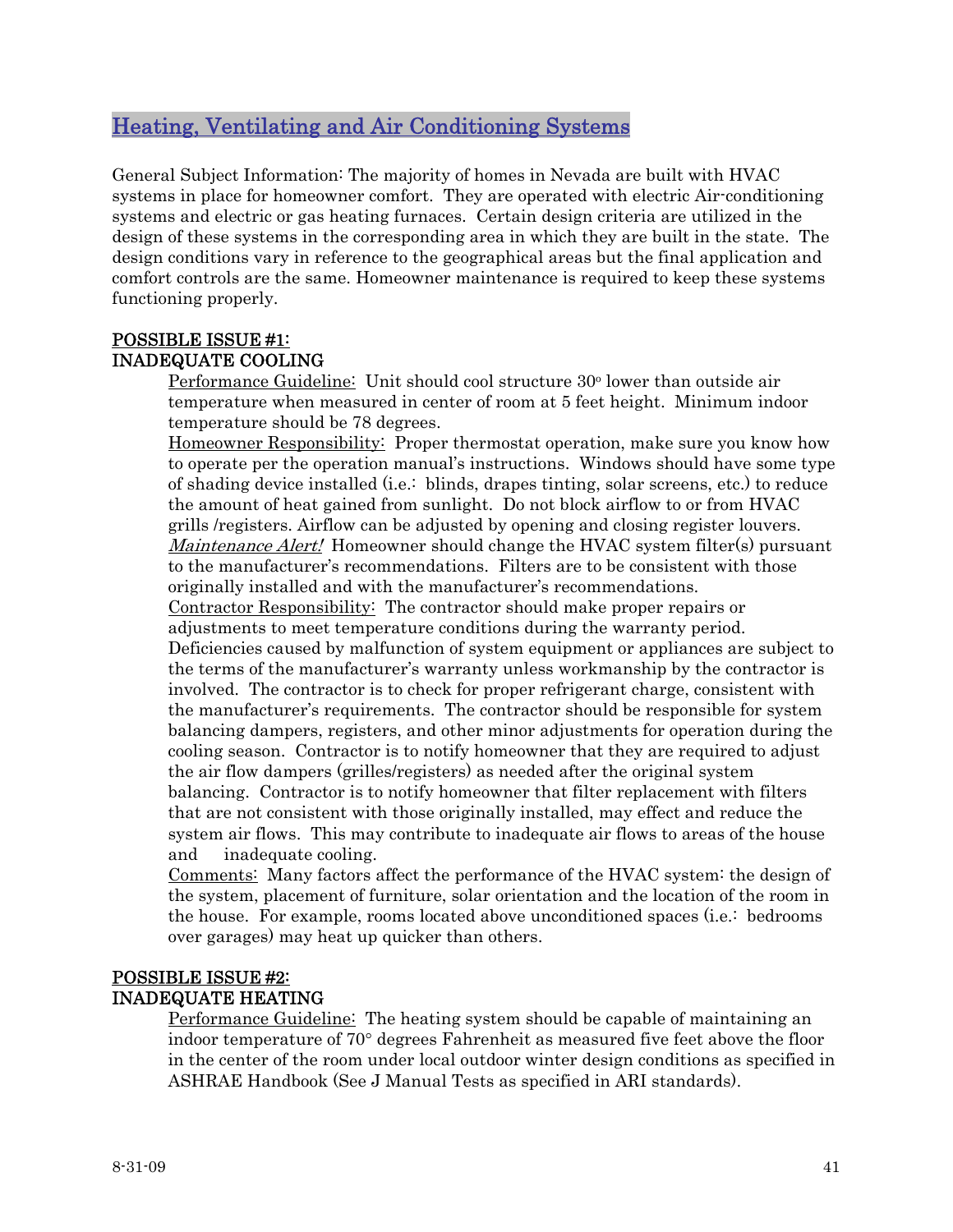Homeowner Responsibility: Proper thermostat operation, make sure you know how to operate per the operation manual's instructions. Windows should have some type of shading device installed (i.e.: blinds, drapes tinting, solar screens, etc.) to reduce the amount of heat gained from sunlight. Do not block airflow to or from HVAC grills /registers. Airflow can be adjusted by opening and closing register louvers. *Maintenance Alert!* Homeowner should change the HVAC system filter(s) pursuant to the manufacturer's recommendations. Filters are to be consistent with those originally installed and with the manufacturer's recommendations. Contractor Responsibility: The contractor should make proper repairs or adjustments to meet temperature conditions during the warranty period. Deficiencies caused by malfunction of system equipment or appliances are subject to the terms of the manufacturer's warranty unless workmanship by the contractor is involved. The contractor should be responsible for system balancing dampers, registers, and other minor adjustments for operation during the heating season. Contractor is to notify homeowner that they are required to adjust the air flow dampers (grilles/registers) as needed after the original system balancing. Contractor is to notify homeowner that filter replacement with filters that are not consistent with those originally installed, may effect and reduce the system air flows. This may contribute to inadequate air flows to areas of the house and inadequate heating.

Comments: Many factors affect the performance of the HVAC system: the design of the system, placement of furniture, solar orientation and the location of the room in the house. For example, a room located on the second floor will be warmer because warm air rises and cool air falls to the floor.

#### POSSIBLE ISSUE #3: TEMPERATURE BALANCE IN EACH ROOM

Performance Guideline: The duct system is designed so that the homeowner can balance the cooling and heating system to properly function in various orientations that the plan could be built. North, South, East and West elevations change the load requirements on each side of the home. Rooms on the shaded side of the home would need less air than those with more direct sunlight. Some normal adjustments would need to be done as the heating and cooling conditions change. The duct system is designed to allow the balance by the homeowner. Thermostat placement has an impact on the heating and cooling capabilities of each room included in that thermostat zone. Thermostats are placed in the best available location to provide the best overall system control. The location is a not compromise.

Homeowner Responsibility: Proper thermostat operation, make sure you know how to operate per the operation manual's instructions. Windows should have some type of shading device installed (i.e.: blinds, drapes tinting, solar screens, etc.) to reduce the amount of heat gained from sunlight. Do not block airflow to or from HVAC grills /registers. Airflow can be adjusted by opening and closing register louvers. Contractor Responsibility: The contractor should be responsible for balancing dampers, registers, and other minor adjustments during the cooling season while under warranty. Contractor to notify homeowner that they are required to adjust the airflow dampers (grilles/registers) as needed after the original system balancing. If a homeowner should complain of lack of air flow balance, the contractor will perform an air flow test to verify that the duct system is producing the designed air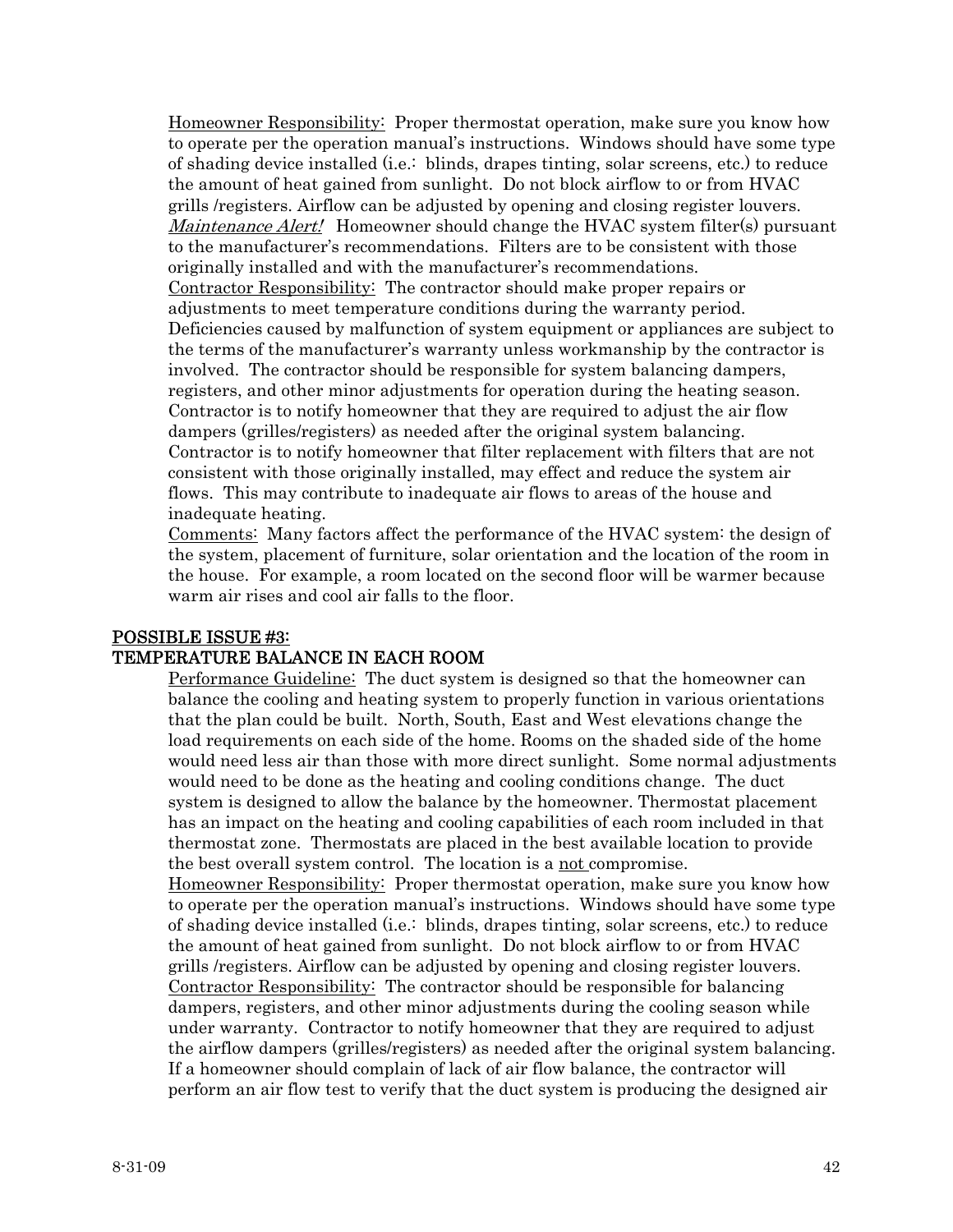flow. If the system does not meet the requirements, the design professional needs to be involved to resolve the lack of heating or cooling in that area of the home. Contractor to verify in the following sequence:

- 1. Equipment is working properly.
- 2. System was installed per design.
- 3. System was properly designed.

Comments: The duct systems registers need to be balanced by the installing contractor and then further adjusted by the homeowner to meet their own comfort needs. The duct system should meet the design flow +/- 10% as required by the ASHRAE Handbook.

# POSSIBLE ISSUE #4:

# REFRIGERATION LINE LEAKS

Performance Guideline: The refrigeration lines should be leak-free.

Homeowner Responsibility: Regular annual servicing by the installing HVAC contractor.

Contractor Responsibility: Contractor should make necessary repairs during the warranty period. Contractor is to install the proper refrigerant charge, consistent with the manufacture's requirements.

Comments: Refrigeration lines can develop leaks during the course of normal operation.

#### POSSIBLE ISSUE #5:

#### CONDENSATION LINES PLUG UNDER NORMAL CONDITIONS

Performance Guideline: The primary and secondary lines should be leak-free. A yearly service is required to be done by the homeowner under normal maintenance. The condensation line is typically a white plastic or copper pipe that comes out of the air handler portion of the furnace and discharges through an outside wall. Should a condensation line leak occur from the primary line, the secondary drain line should remove the water out over a window or door to be noticed by the homeowner. The secondary pan is only a temporary safety device to prevent additional damage to the home. Dirt build-up and clogging can occur in condensation pans and trays. Lines should be kept clean and free of debris build-up.

Homeowner Responsibility: Keep HVAC systems maintained and have pans, trays and lines inspected yearly. Notify contractor of leaks.

Contractor Responsibility: Contractor should make necessary repairs during the warranty period. Contractor is to install the proper refrigerant charge, consistent with the manufacturer's requirements.

Comments: None

# POSSIBLE ISSUE #6:

# CONDENSATION DRAIN LINE STAINS THE CONCRETE

Performance Guideline: Contractor should not terminate condensate drain lines above existing concrete. Drain lines should extend past the edge of the concrete to prevent moisture dripping onto the concrete. Secondary condensation lines are allowed to be placed over concrete if the is the most visible location. Homeowner Responsibility: Do not place additional concrete in areas where the condensation line would drain. If concrete is placed in this area, be advised that staining will and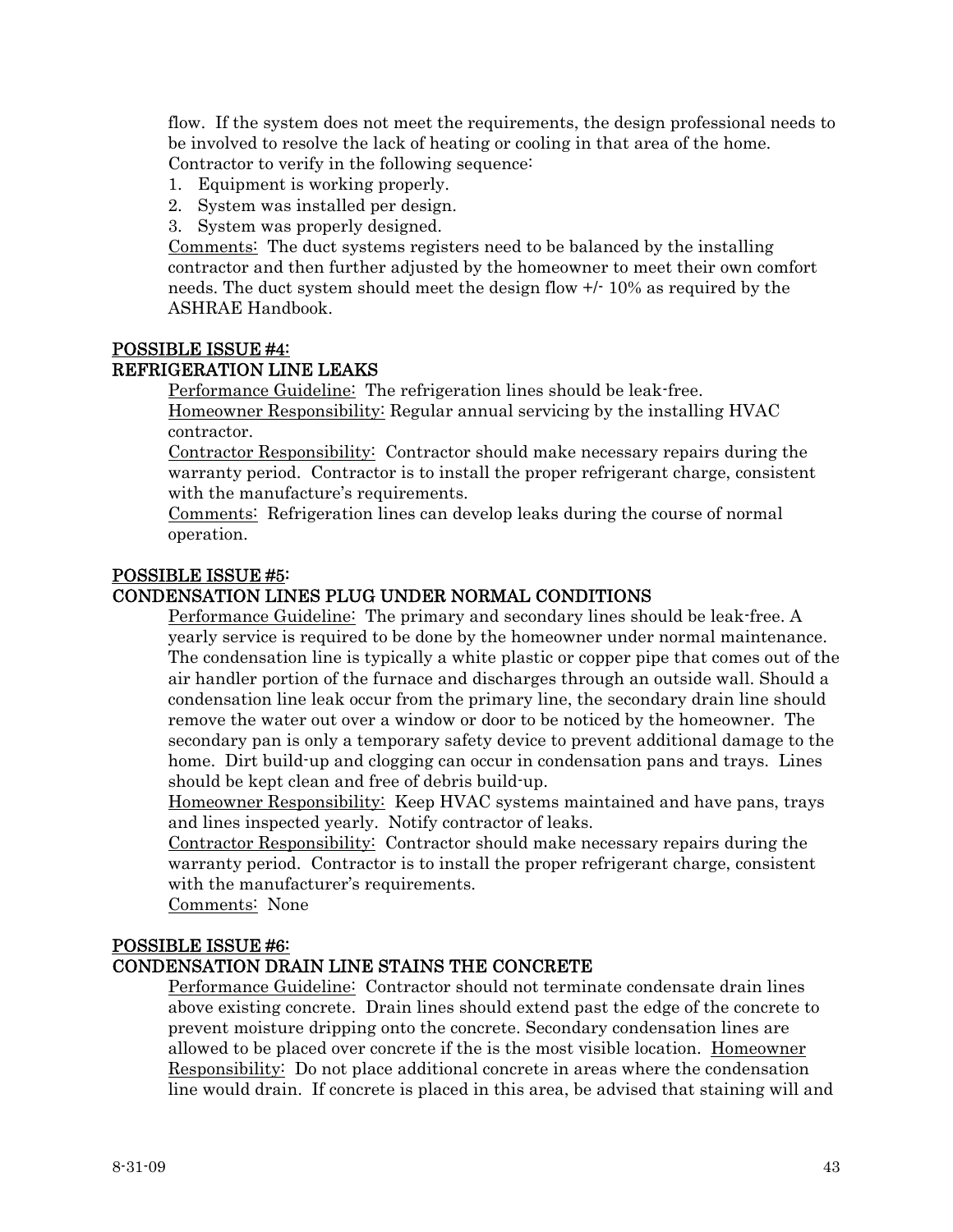can occur. Notify the contractor if the concrete stained area was placed by the contractor.

Contractor Responsibility: If the condensate drain line terminates above existing concrete surfaces, the contractor shall reroute or extend the lines past the edge of the concrete to prevent moisture dripping onto the concrete.

Comments: Condensation water stains can occur when the homeowner has placed concrete in an area that did not have concrete in place during construction of the home. A rust or white colored stain can and will occur at this condition. Secondary lines must be placed in visible locations, for example over windows or doorways. Secondary lines will only drain if your unit is in need of service. Note that in North Las Vegas, secondary lines can be found in the garage.

#### POSSIBLE ISSUE # 7:

#### HVAC SYSTEM IS NOISY WHEN OPERATING

Performance Guideline: Ducts should not rattle or "oilcan". Air flowing through the duct system is a normal part of the operation of the system; however, noise from ducts should not be excessive.

Homeowner Responsibility: None

Contractor Responsibility: Determine cause and make necessary repairs during the warranty period.

Comments: The air handler fan will make noise as it blows air throughout the house. Noise will also be heard as air returns through the return air system back to the furnace.

# POSSIBLE ISSUE #8:

#### COMPRESSOR NOISE

Performance Guideline: Compressor running noise is a common occurrence in the use of HVAC equipment.

Homeowner Responsibility: None.

Contractor Responsibility: The contractor should try to place the equipment in locations away from sleeping areas of the home. Contractor should notify the HVAC system designer if conflicts occur. In some instances, it is not possible to do this and equipment should be placed near closet or bathroom locations. Comments: None.

#### POSSIBLE ISSUE #9: DUCT SEPARATION OR DUCT BECOMES UNATTACHED

Performance Guideline: Ductwork should not become separated or unattached. Homeowner Responsibility: During the installation of various items in the attic area of the home, such as alarms, cable television or other items, ductwork can become crushed or separated by installers crawling around and over them. The homeowner would be responsible to remedy any such crushed or separated ductwork for the expense.

Contractor Responsibility: The contractor should secure and repair all separated duct work and repair any holes during the warranty period, provided that the condition was not caused by the homeowner or an after market contractor, such as cable installer, alarm installer, etc.

Comments: None.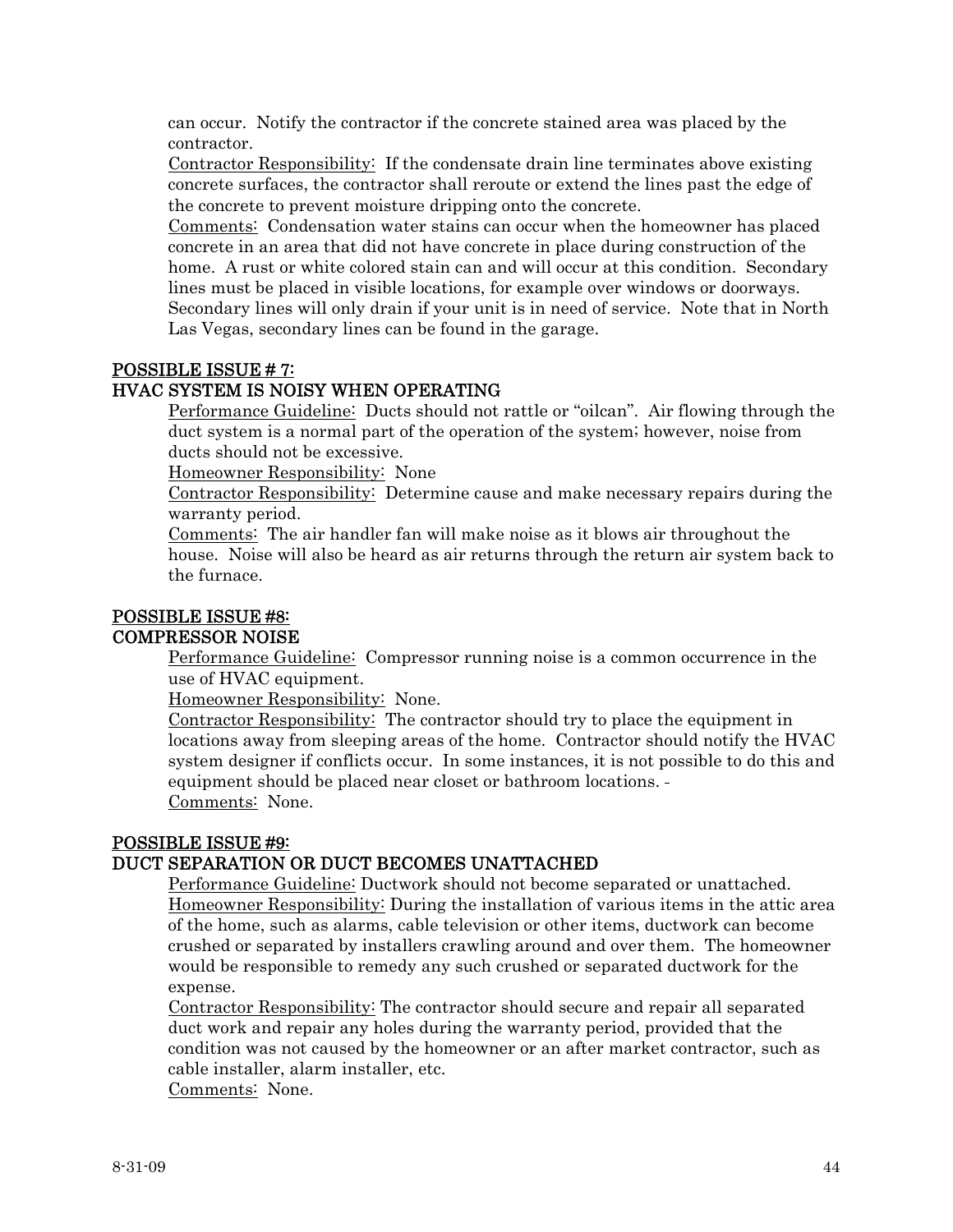#### POSSIBLE ISSUE #10:

# CONCRETE OR FIBERGLASS PAD AT THE CONDENSER LOCATION SETTLES AND UNIT IS TILTED

Performance Guideline: HVAC condenser should be level within 1" from side to side, unless otherwise stated by the manufacturer. Settling can and will occur over time in addition to the weight of the equipment.

Homeowner Responsibility: Report excessive settling of the condenser pad to the contractor upon visual inspection during the warranty period.

Contractor Responsibility: Contractor should re-level the pad during the warranty period.

Comments: None.

#### POSSIBLE ISSUE #11:

#### IMPROPER CLEARANCE TO CHANGE FILTERS

Performance Guideline: The filter should be accessible.

Homeowner Responsibility: Notify the contractor.

Contractor Responsibility: Contractor should make corrections to allow removal of filter.

Comments: None.

#### POSSIBLE ISSUE #12: LACK OF PROPER COOLING OR HEATING DUE TO DIRTY FILTERS

Performance Guideline: Not applicable.

Homeowner Responsibility: Homeowner should change or clean the filters per the manufacturer's recommendations (usually every month).

Contractor Responsibility: None

Comments: This is regular homeowner maintenance.

# POSSIBLE ISSUE #13: DRYER VENT PLUGGING

Performance Guideline: Dryer vent should be installed properly per the local building department or applicable code requirements.

Homeowner Responsibility: Maintain a clean screen in the dryer and the duct work should be cleaned every two years or as needed, which ever comes first. Notify contractor if dryer vent is not installed properly.

Contractor Responsibility: Install dryer vent per local building and safety codes. Comments: Lint from the clothes dryer can build up because of the lack of proper cleaning of the screen.

#### POSSIBLE ISSUE #14:

# CONDENSER OR FURNACE CLEARANCE REQUIREMENTS ARE NOT MET

Performance Guideline: The HVAC system equipment locations shall meet the equipment manufacturer's minimum requirements and the applicable building code requirements.

Homeowner Responsibility: Make sure that landscaping, materials (i.e.: storage) and structures (i.e.: walls, sheds, etc. installed after original equipment installation) do not block access and airflow to the equipment.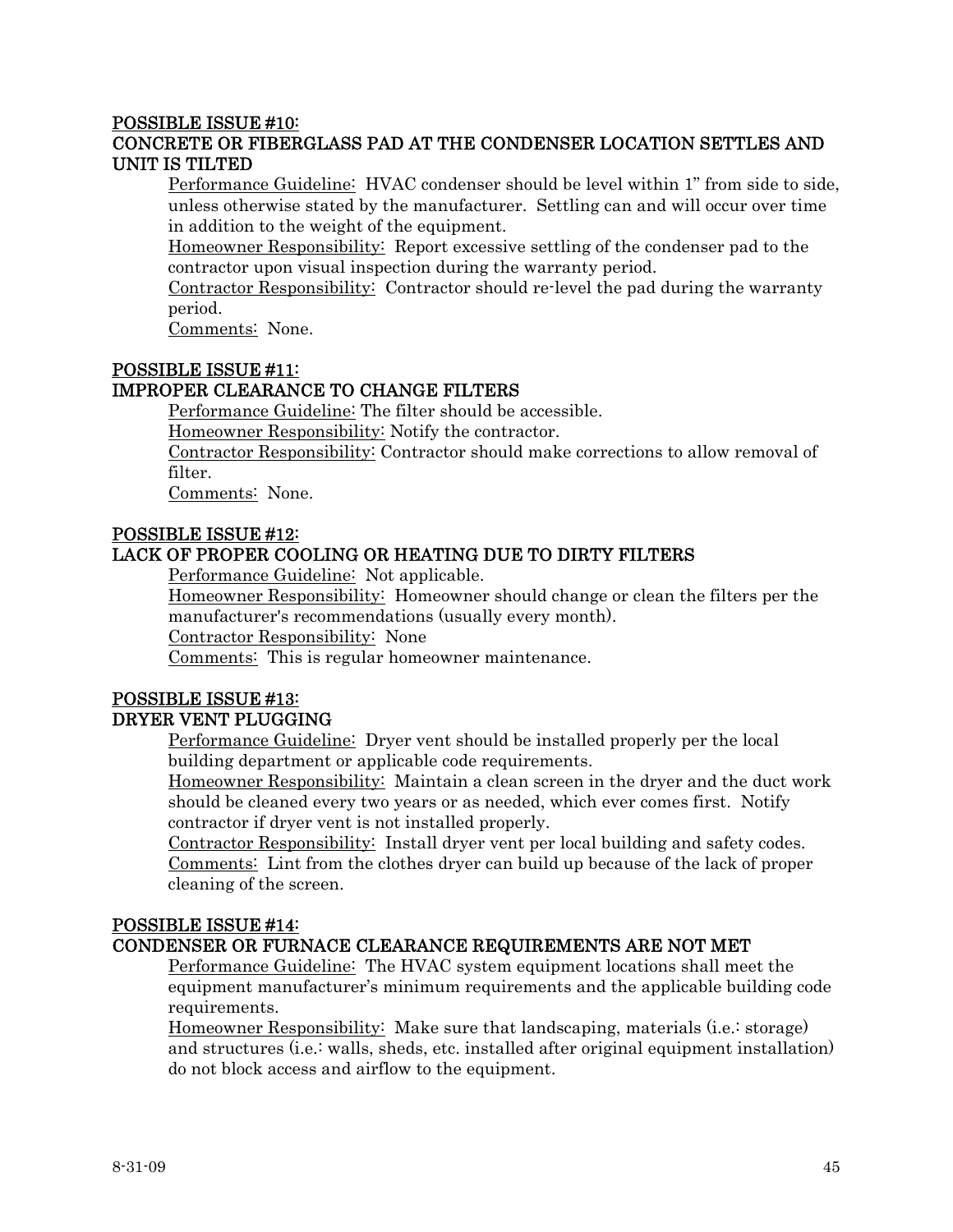<span id="page-45-0"></span>Contractor Responsibility: If the equipment is placed in an area that is less than the manufacturer's minimum requirements, the contractor should change the location to meet the minimum requirements.

Comments: The protective insulation that is around the Freon line over a few years can turn brittle do to excessive heat and exposure to the sun. It is recommended to replace the insulation every two years as standard homeowner care and maintenance.

# Interior Ceramic Tile

# POSSIBLE ISSUE #1:

# CRACKING OR DETERIORATING GROUT

Performance Guideline: Hairline cracks may occur in grout. Cracks should not exceed 1/32 inch.

Homeowner Responsibility: Report cracks greater than 1/32 inch or deteriorating grout to the contractor. Regular homeowner maintenance is required. Dry when wet, clean when dirty.

Contractor Responsibility: Contractor should correct one time during the warranty period.

Comments: Cracking in grouting of ceramic tile joints may occur periodically as a result of normal shrinkage. Caution: some sealants cause a color variation in the original grout color.

# POSSIBLE ISSUE #2:

# BROKEN, LOOSE OR HOLLOW SOUNDING CERAMIC TILE

Performance Guideline: Tiles should not be cracked, or loose. Hollow sounding tile is acceptable if not extensive and tile is solidly bonded.

Homeowner Responsibility: Report cracked or loose tile to the contractor.

Contractor Responsibility: Contractor should repair or replace the cracked or loose tile during the warranty period. Contractor will make all reasonable efforts to match existing materials as closely as possible; however, the contractor does not guarantee an exact match of either texture or color.

Comments: Care should be taken not to drop large heavy objects on the tile that can break or dislodge tile pieces.

# POSSIBLE ISSUE #3:

# CERAMIC TILE FLOOR INSTALLATION IS UNEVEN OR OUT OF LINE

Performance Guideline: Tile surface should be straight and reasonably flat allowing for individual characteristics of the tile (i.e., Mexican Saltillo tile). Tile should not exceed the manufacturer's recommendations or 1/16 inch lippage in absence of manufacturer's recommendations.

Homeowner Responsibility: Report any uneven or out of line tile to the contractor. Contractor Responsibility: Contractor should make necessary repairs during the warranty period.

Comments: Inherent characteristics of the tile dictate the installation of tile.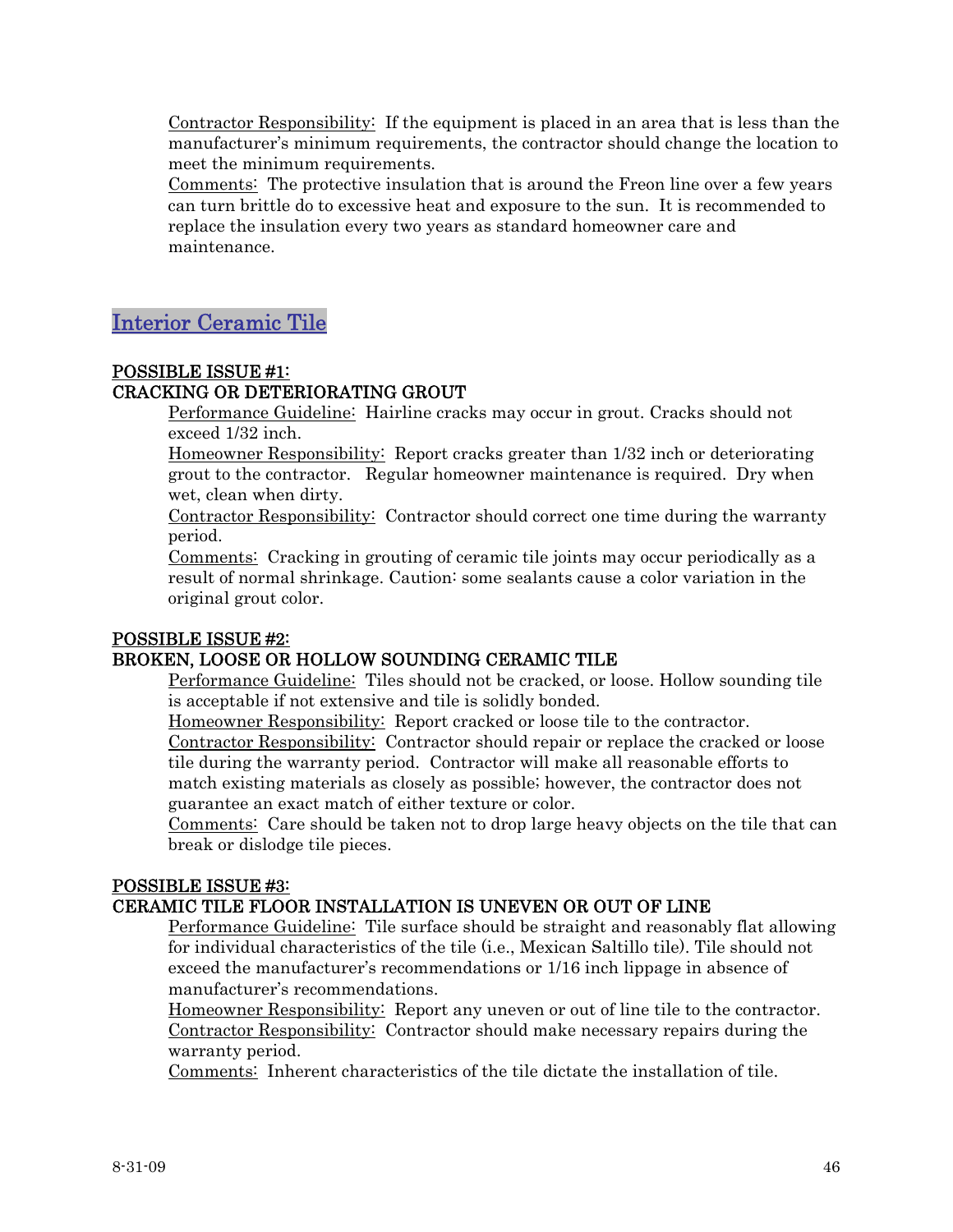#### <span id="page-46-0"></span>POSSIBLE ISSUE #4: CERAMIC TILE FLOOR INSTALLATION IS OUT OF SQUARE WITH ROOM

Performance Guideline: Ceramic tile floor installation should be square with the room.

Homeowner Responsibility: Report any out of square ceramic floor tile installations to the contractor at the homeowner walk through.

Contractor Responsibility: Contractor should repair or reinstall the ceramic tile floor as necessary during the warranty period.

Comments: Some times if a room is out of square it could be do to the grout lines not lining up. Tiles are not always cut perfectly square which causes some lines to not match up and cause variations. 1/16 inch variations are acceptable. If this is not the case, same responsibility to the contractor applies.

# POSSIBLE ISSUE #5:

# COLOR VARIATION IN THE NEW CERAMIC TILE

Performance Guideline: Color should be uniform, but may vary. Excessive discoloration is unacceptable. Dye lot variation must not cover more than 10% of the installation area.

Homeowner Responsibility: Report excessive color variations to the contractor. Contractor Responsibility: Contractors should replace as needed during the warranty period. Contractors will make all reasonable efforts to match existing materials as closely as possible; however, the contractor does not guarantee an exact match of either color or texture.

Comments: Discoloration may occur due to job-site conditions, individual characteristics of ceramic tile, variances in the rate of hydration, etc.

# POSSIBLE ISSUE #6:

# BOTTOM OF DOOR RUBS ON THE CERAMIC TILE SURFACE

Performance Guideline: All doors will clear finished floor material supplied by builder/homeowner by 1 inch minimum and 1½ inch maximum.

Homeowner Responsibility: Notify contractor if any door does not meet the Performance Guideline. Homeowner is responsible for door clearance if flooring material is purchased and installed by homeowner.

Contractor Responsibility: Contractor should make necessary repairs during the warranty period.

Comments: When the homeowner installs ceramic tile, the homeowner is responsible for any additional door undercutting.

# Interior Countertops

# POSSIBLE ISSUE #1:

# COUNTERTOP OR BACKSPLASH IS LOOSE

Performance Guideline: Countertops and backsplashes should be completely adhered to the substrate.

Homeowner Responsibility: Notify contractor of countertops or backsplashes that are insecure or loose.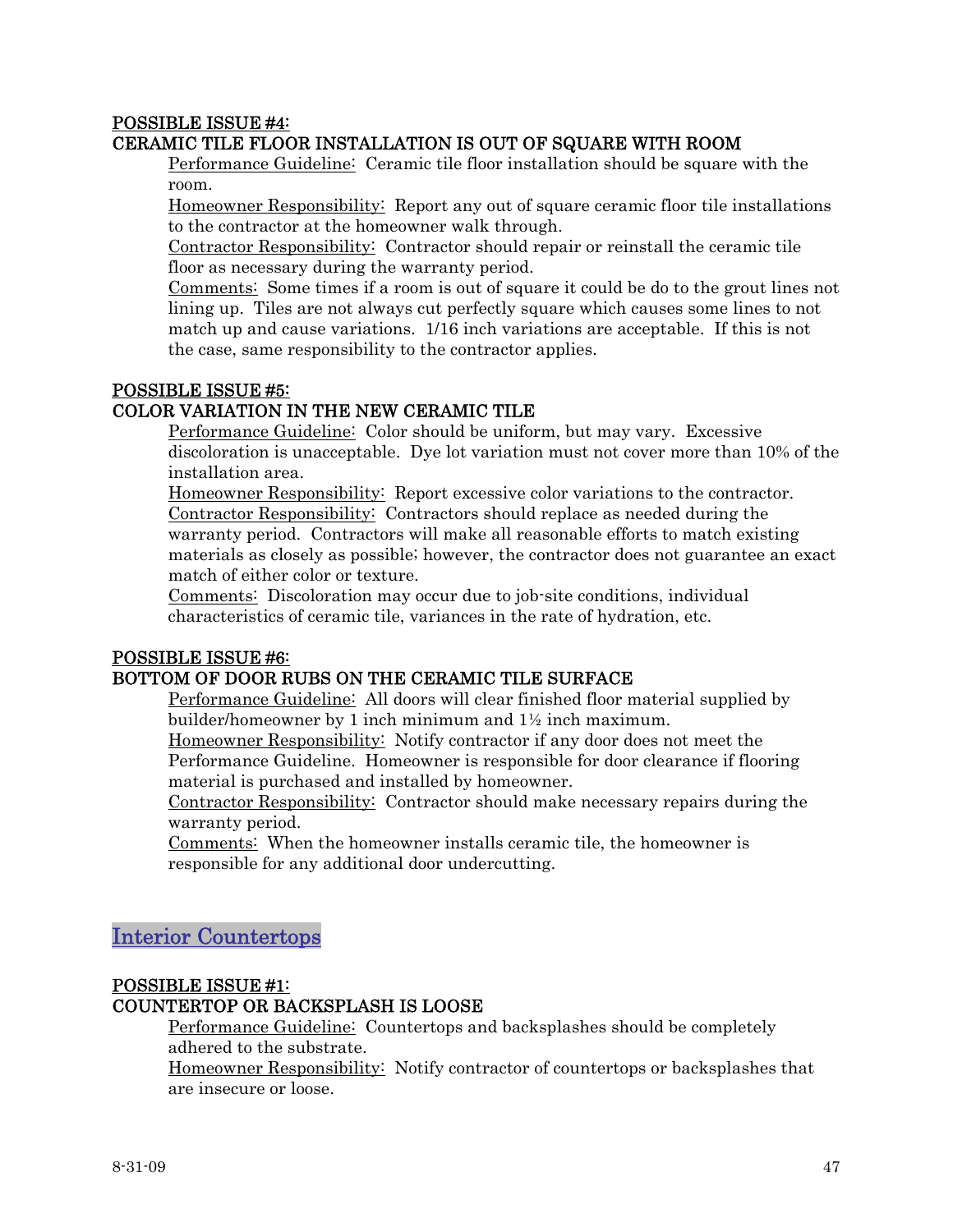<span id="page-47-0"></span>Contractor Responsibility: Contractor should repair or replace as necessary during the warranty period.

Comments: Homeowner modification or abnormal use may void the warranty. Homeowner is responsible for maintenance and caulking where necessary.

# POSSIBLE ISSUE #2: COUNTERTOP IS NOT LEVEL

Performance Guideline: Countertops should not be out of level by more than 1/4 inch in any 5 foot measurement.

Homeowner Responsibility: Report excessively out of level countertops to the contractor at the homeowner walk through.

Contractor Responsibility: Contractor should repair or replace during the warranty period. If it is necessary to replace countertop material, the contractor will make all reasonable efforts to match existing colors as closely as practical; however, contractor does not guarantee an exact match of either texture or color.

Comments: None

# POSSIBLE ISSUE #3:

# SCRATCHES AND CHIPS IN LAMINATE, MARBLE, AND STONE TOPS

Performance Guideline: Scratches that cannot be seen looking straight down at a minimum distance of 12 inch or felt with fingernail are considered acceptable. Homeowner Responsibility: Report notable scratches or chips at the time of walk through or time of closing.

Contractor Responsibility: Contractor should repair or replace as necessary if noted prior to closing or walk through.

Comments: Fissures are natural characteristics of stone and should not be construed as scratching or pitting.

# Interior Doors

# POSSIBLE ISSUE #1:

# FAILED FINISH ON DOOR HARDWARE (HANDLE SETS, LEVER SETS AND KNOBS)

Performance Guideline: Finish should stay good at least through the manufacturers warranty period. This varies per brand and quality of product.

Homeowner Responsibility: Notify contractor of any failure. Periodically clean and maintain the factory finish per the manufacturer's instructions. Avoid using any abrasives or petroleum based cleaning products.

Contractor Responsibility: Contractor should install new hardware without defects in the finish during the warranty period. Replace hardware that has a failed finish during the warranty period, unless the homeowner caused the failure.

Comments: Hardware should be cleaned periodically per manufacturer instructions. Use of any petroleum-based product on hardware can damage the finish and void the warranty.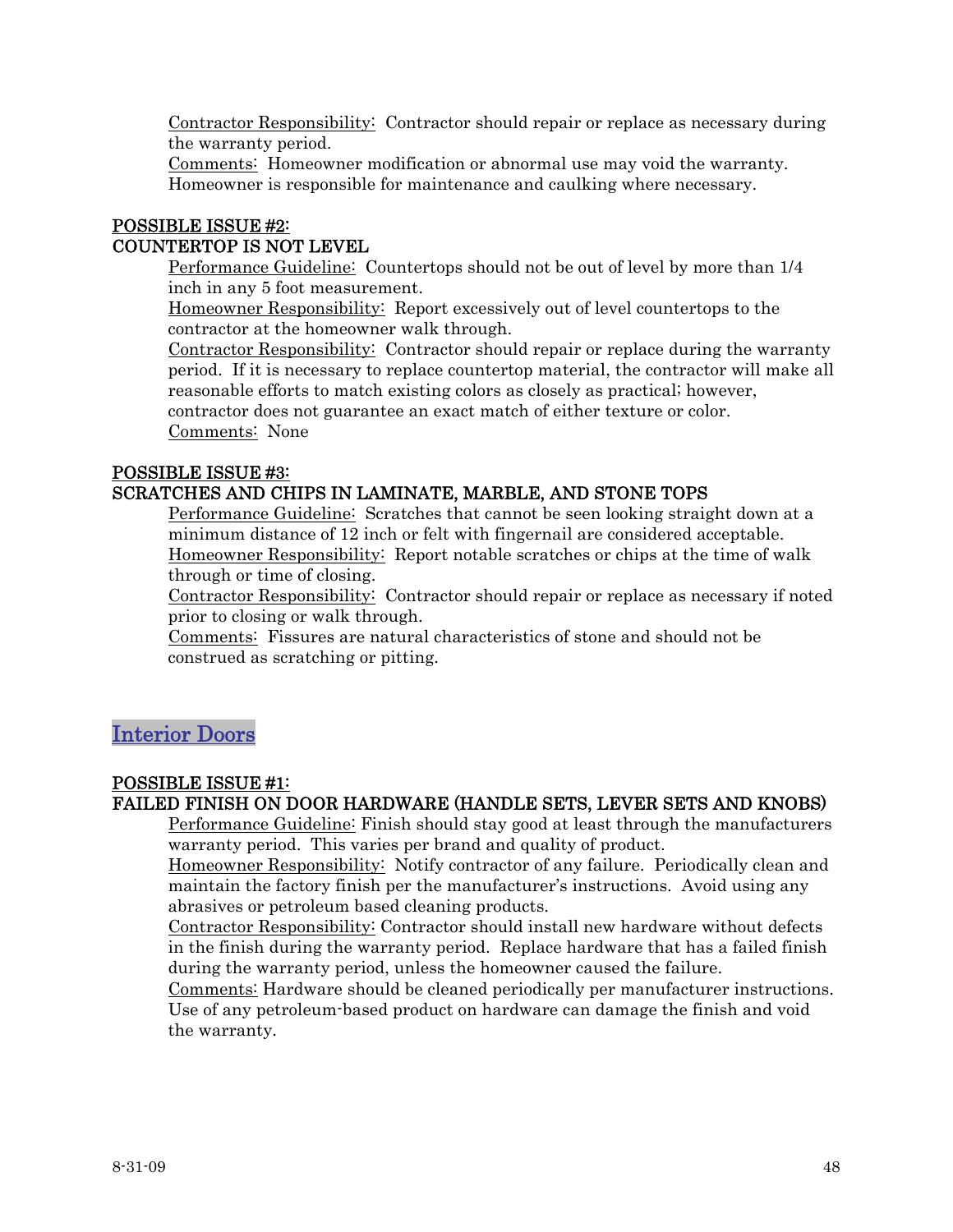# <span id="page-48-0"></span>POSSIBLE ISSUE #2:

# BOTTOM OF INTERIOR DOOR RUBS ON THE FLOORING SURFACE

Performance Guideline: All doors should clear finish floor material supplied or installed by contractor by 1-inch minimum and 1-½ inch maximum.

Homeowner Responsibility: Notify contractor. Homeowner may be responsible for door clearance if flooring material is purchased and installed by homeowner or another contractor hired by the homeowner.

Contractor Responsibility: Contractor should repair as necessary during the warranty period.

Comments: When the homeowner installs carpet or other flooring, the homeowner is responsible for any additional door undercutting. A jump duct is a system that uses 2 grilles connected by a single duct. One grille is located just inside room and just outside the room near the door. The purpose of the jump duct is to balance the room pressure with space outside the room. The presence of a jump duct reduces the need for air clearance from the bottom of the door to the flooring. The door should never rub the flooring in either case.

# POSSIBLE ISSUE #3:

# INTERIOR OR EXTERIOR DOOR IS WARPED

Performance Guideline: Warping more than ¼ inch in any direction is unacceptable. Homeowner Responsibility: Notify the contractor of warped door.

Contractor Responsibility: Contractor should replace warped door and finish to match existing door during the warranty period.

Comments: In bathrooms or laundry areas, exhaust fans or an open window must be used to remove moisture to prevent the door from warping.

# Interior Marble, Granite & Stone

# POSSIBLE ISSUE #1:

# CRACKING OR DETERIORATING GROUT

Performance Guideline: Cracks should not exceed 1/16 inch.

Homeowner Responsibility: Report cracks larger than 1/16 inch or deteriorating grout of the marble, granite or stonework to the contractor. Regular homeowner maintenance is required. Dry when wet, clean when dirty. Caution: some sealants cause a color variation in the original grout color.

Contractor Responsibility: Contractor should repair as necessary one time during the warranty period. Contactor is not responsible for resealing, repaired/replaced grout.

Comments: Cracks in grouting may occur periodically as a result of shrinkage, movement and/or everyday use.

# POSSIBLE ISSUE #2:

# BROKEN, LOOSE OR HOLLOW SOUNDING MARBLE, GRANITE OR STONE

Performance Guideline: Marble, granite or stone should not crack or loosen. Marble, granite or stone are tight and free from cracks. Hollow sounding marble, granite or stone may occur.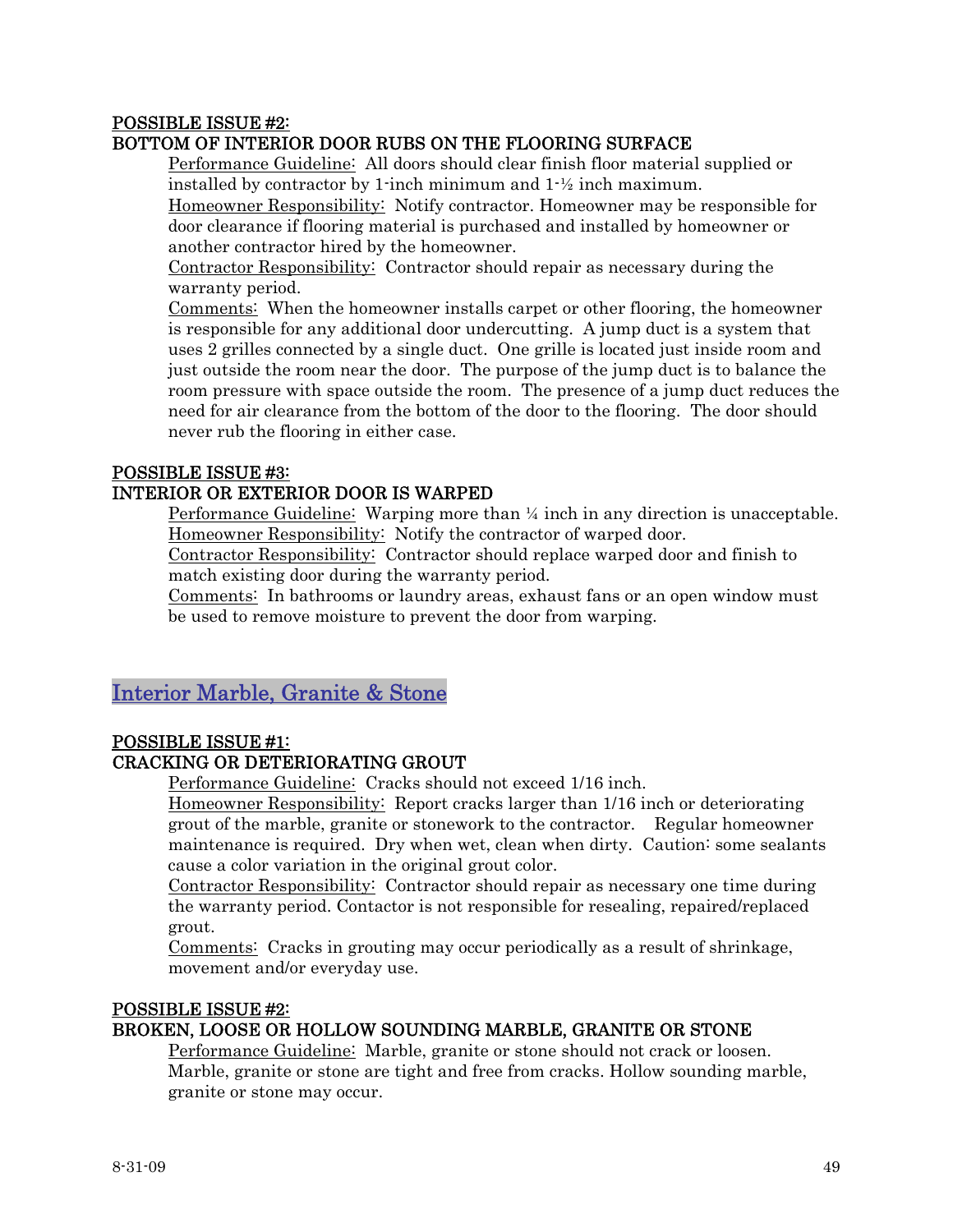Homeowner Responsibility: Report cracked or loose marble, granite or stone. Contractor Responsibility: Contractor should make necessary repairs or replace the cracked or loose marble, granite or stone during the warranty period. Contractor will make all reasonable efforts to match existing materials as closely as possible; however, the contractor does not guarantee an exact match of either texture or color. Contactor is not responsible for resealing, repaired/replaced tile.

Comments: Care should be taken not to drop large heavy objects on the marble, granite or stone that can break or dislodge tile pieces.

#### POSSIBLE ISSUE #3:

# MARBLE, GRANITE OR STONE WORK FLOOR INSTALLATION IS OUT OF SQUARE WITH THE ROOM

Performance Guideline: Marble, granite or stonework floor installation should be square with the room.

Homeowner Responsibility: Report any out of square floor tile installations to the contractor.

Contractor Responsibility: Contractor should repair or reinstall the marble, granite or stonework floor installation as necessary during the warranty period. Comments: None

#### POSSIBLE ISSUE #4: COLOR VARIATION IN NEW MARBLE, GRANITE OR STONE

Performance Guideline: Marble, granite or stone should be even and may have minor variances. Dye lot variation must not cover more than 10 percent of the installation area.

Homeowner Responsibility: Report excessive color variations in the tile work to the contractor at the homeowner walkthrough.

Contractor Responsibility: Contractor should replace the marble, granite or stone promptly as needed during the warranty period. Contractor will make all reasonable efforts to match existing materials as closely as possible; however, the contractor does not guarantee an exact match of either texture or color.

Comments: If any marble, granite or stone tile work needs to be replaced it is not likely that the original dye lot will be available.

# POSSIBLE ISSUE #5: BOTTOM OF DOOR RUBS ON THE MARBLE, GRANITE OR STONE TILE INSTALLATION SURFACE

Performance Guideline: All doors will clear finish floor material supplied by builder/homeowner by 1 inch minimum and 1 1/2 inch maximum.

Homeowner Responsibility: Report doors rubbing on the stone to the Contractor. Homeowner is responsible for door clearance if flooring material is purchased and installed by homeowner.

Contractor Responsibility: Contractor should make necessary repairs during the warranty period.

Comments: If the homeowner installs marble, granite or stone floor tile work, the homeowner is responsible for any additional door undercutting. A jump duct is a system that uses two grilles connected by a single duct. One grille is located just inside room and just outside the room near the door. The purpose of the jump duct is to balance the room pressure with space outside the room. The presence of a jump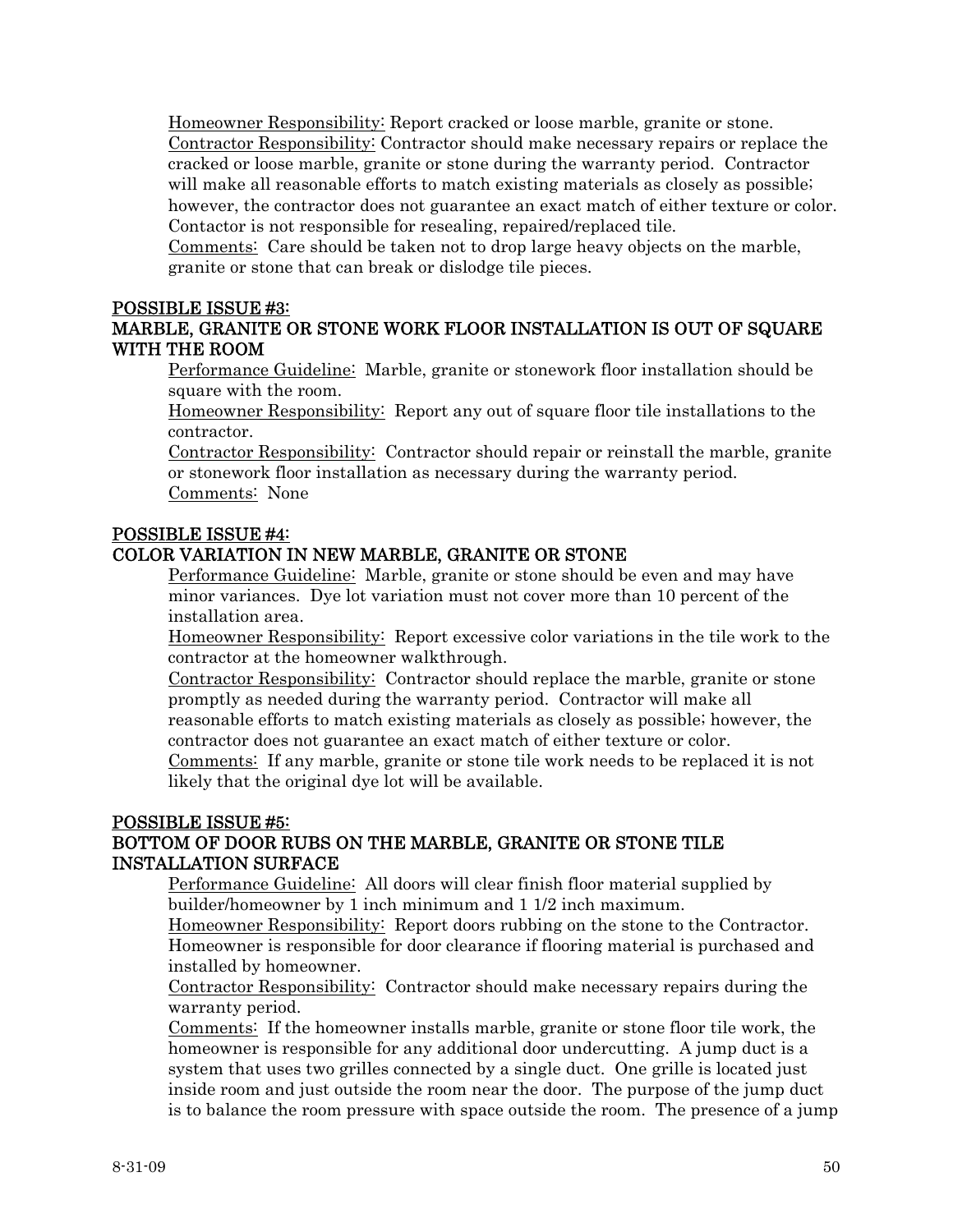<span id="page-50-0"></span>duct reduces the need for air clearance from the bottom of the door to the flooring. The door should never rub the flooring in either case.

# Interior Stairs

#### POSSIBLE ISSUE #1: INTERIOR STAIR RAILING LOOSE

Performance Guideline: Stair railing must be secure and meet all the requirements of the local building code applicable.

Homeowner Responsibility: Report any loose interior stair railings to the contractor during the warranty period. Homeowner is responsible for proper use and maintenance.

Contractor Responsibility: Contractor should repair as necessary during the warranty period.

Comments: None

# POSSIBLE ISSUE #2: SQUEAKING INTERIOR STAIR TREADS

Performance Guideline: Treads should be tight and free from squeaks. Slight noises are considered normal. Loud squeaks caused by a loose stair riser or tread are unacceptable.

Homeowner Responsibility: Report squeaks on stair treads to the contractor. Contractor Responsibility: The contractor should repair as necessary during the warranty period.

Comments: None

#### POSSIBLE ISSUE #3: INTERIOR STAIR HANDRAILS AND OTHER STAIR PARTS HAVE A VISIBLE COLOR VARIANCE

Performance Guideline: Color should be even and uniform.

Homeowner Responsibility: Report substantial color variances to the contractor at the time of walkthrough. Follow the manufacturer recommendations for the care and maintenance of the stair handrails and other wood stair parts.

Contractor Responsibility: The contractor should verify the color with the homeowner at the time of the walkthrough. Contractor will correct excessive color variances during the warranty period. Contractor will make all reasonable efforts to match existing materials as closely as possible; however, the contractor does not guarantee an exact match of either texture or color.

Comments: It is not unusual for the color of the stair handrails and other wood stair parts to be different from the samples shown to the homeowner at the time of selection. Color can and will differ with the wood grain variations and the different stain lots. Surfaces also tend to "yellow" due to exposure to sunlight after prolonged periods.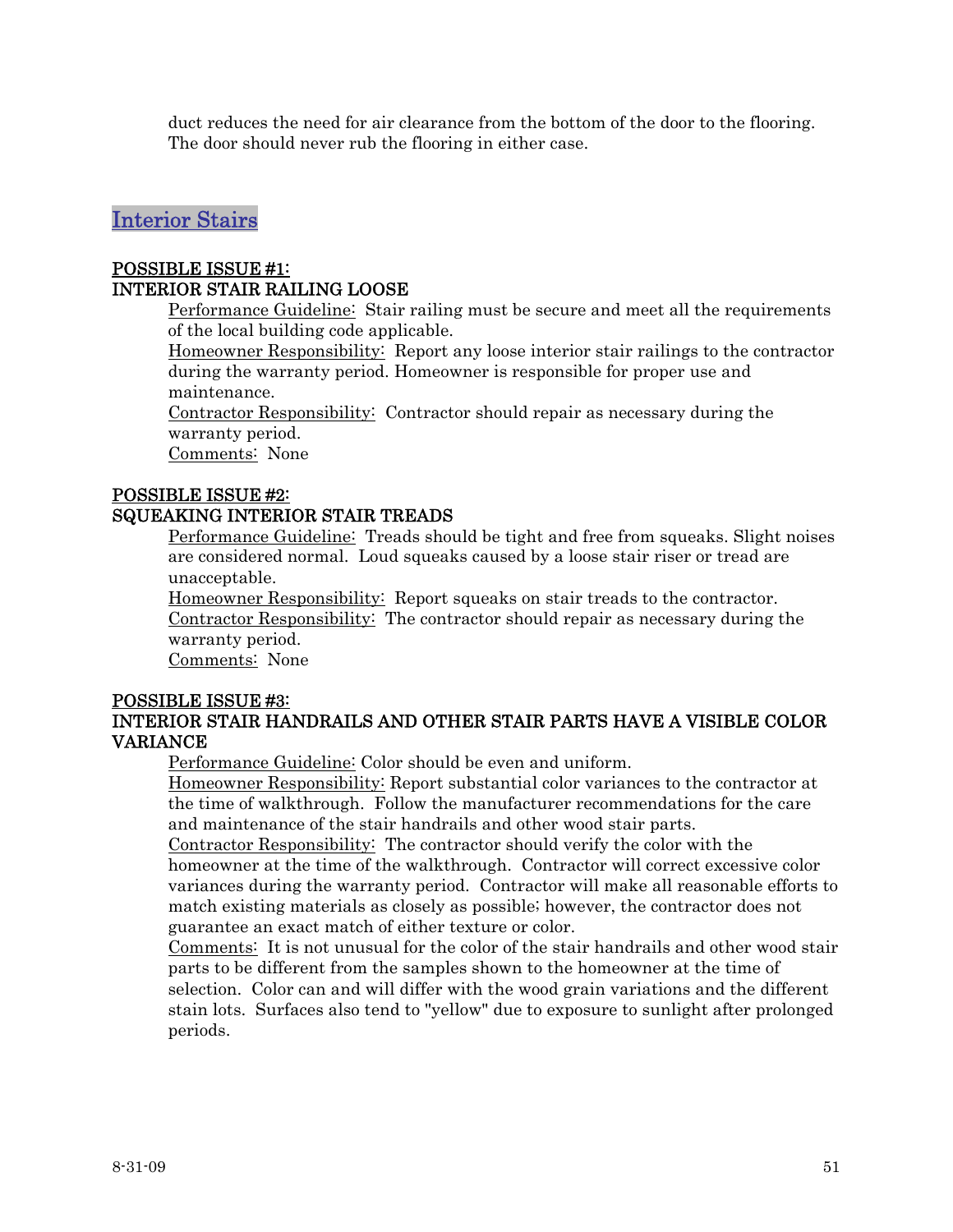# <span id="page-51-0"></span>POSSIBLE ISSUE #1: LOOSE WALL OR DOOR MOUNTED MIRROR

Performance Guideline: Mirrors should be tight and adhere to the wall/door surface. Clips should not fail or become loose. Shower door components: towel bars and door handles should be secure.

Homeowner Responsibility: Report loose or failing mirror to the contractor at the time of the walk-through or actual use within the warranty period.

Contractor Responsibility: Contractor should repair as needed during the warranty period or as soon as possible.

Comments: Towel bars are not to be used to aid a person in lifting himself/herself.

# POSSIBLE ISSUE #2:

# MIRRORS AND SHOWER DOORS HAVE SCRATCHES, CHIPS OR OTHER DAMAGE

Performance Guideline: Scratches on mirror surfaces observable in daylight at a minimum distance of 3 feet or more are not acceptable.

Homeowner Responsibility: Report any scratches, chips or other damage to the contractor at the time of the homeowner walkthrough.

Contractor Responsibility: Contractor should repair or replace during the warranty period.

Comments: Glass and mirror issues should be reported to the contractor at the time of the walk-through. If no walk-through has been held, the issue should be reported within 10 days of occupancy or replacement installation.

# POSSIBLE ISSUE #3: SHOWER DOOR LEAKS

Performance Guideline: The shower door should not leak.

Homeowner Responsibility: Homeowner should and report leaks to the contractor. Keep shower water directed away from doors and panels. Water that splashes over the enclosure should be cleaned up after using the tub or shower.

Contractor Responsibility: Contractor should repair as needed during the warranty period.

Comments: Except under unusual cases where plastic or rubber parts are missing to keep water inside the tub or shower, leaks at the door or sliding panel are due to two causes: the bather has directed the shower head at the joint between the door and the fixed panel; or the sliding panels at the tub have their direction reversed by the bather. The inside panel must be the one closest to the showerhead.

# POSSIBLE ISSUE #4:

# MIRROR OR SHOWER DOOR HAS VISIBLE SURFACE IMPERFECTIONS

Performance Guideline: No imperfections are permitted that may be seen in normal lighting.

Homeowner Responsibility: Report any surface imperfections to the contractor at the homeowner walkthrough.

Contractor Responsibility: Contractor should repair or replace as necessary promptly.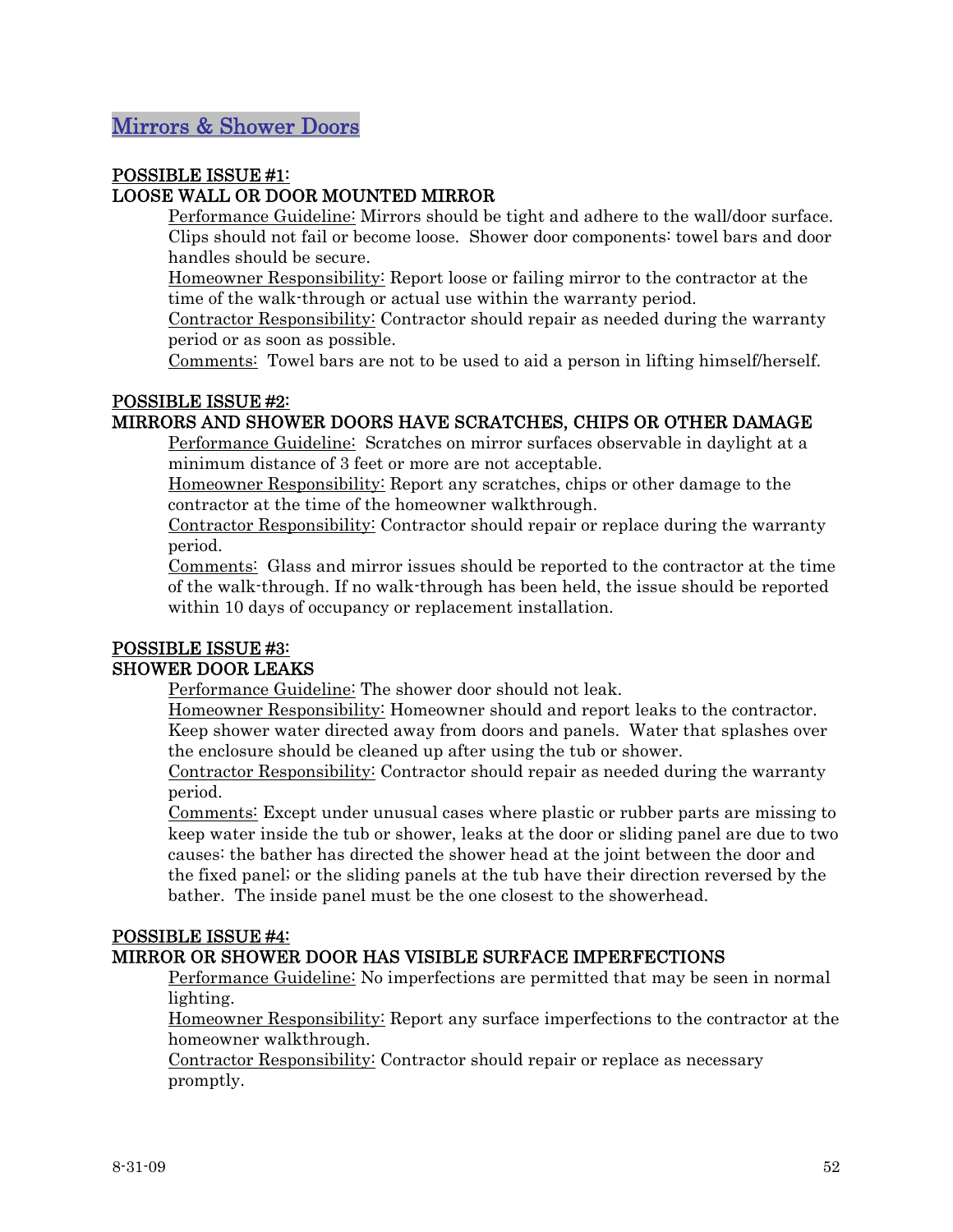<span id="page-52-0"></span>Comments: Surface imperfections such as "cat's eyes" or "specks" in the glass occasionally occur in the manufacturing process.

# Overhead Garage Doors

# POSSIBLE ISSUE #1:

# OVERHEAD GARAGE DOOR WILL NOT MOVE UP OR DOWN

Performance Guideline: Overhead garage door should work properly and must move freely up and down the track.

Homeowner Responsibility: Report to contractor any garage door that does not meet Performance Guideline. Homeowner is responsible for maintaining and lubricating the tracks and moving parts of the overhead garage door. Homeowner is responsible for the door operation if an after market garage door opener has been installed. If there is an issue because of the after market garage door opener, the homeowner should contact the garage door opener installer for proper operation.

Contractor Responsibility: Contractor will correct or adjust the overhead garage door as necessary during the warranty period, except where negligence by the homeowner or the after market garage door opener has been installed by others. Comments: None.

# POSSIBLE ISSUE #2:

# OVERHEAD GARAGE DOOR ALLOWS DIRT INTO THE GARAGE WHEN THE DOOR IS CLOSED

Performance Guideline: Overhead Garage door should be installed per the manufacturer installation instructions and create a seal with the garage floor at the time of the walkthrough. 1/2 inch gaps at the sides and top are the maximum acceptable measurement between the house and the garage door.

Homeowner Responsibility: General clean up of accumulated dirt and sand. Contractor Responsibility: Contractor should ensure the door is installed per manufacturer specifications during the warranty period. If it has been properly installed, no other corrective action needs to be done.

Comments: Effort will be made to create a good seal with the floor. In the climate that we live in, the wind will blow the dirt and sand through the control joints placed in the garage slab, the cracks in the door, and tracks on the side of the door. This is a common occurrence and should be expected. There will not be a seal at the sides and top to prevent the garage door from binding on the house.

# POSSIBLE ISSUE #3:

# OVERHEAD GARAGE DOOR WILL NOT OPEN OR CLOSE WITH THE GARAGE DOOR OPENER

Performance Guideline: Garage door opener should be installed per the manufacturer's installation instructions.

Homeowner Responsibility: Check the transmitter battery and circuit box, maintain sensor alignment and prevent obstruction under door. If there is a possible issue with the after market garage door opener, the homeowner should contact the garage door opener installer for proper operation.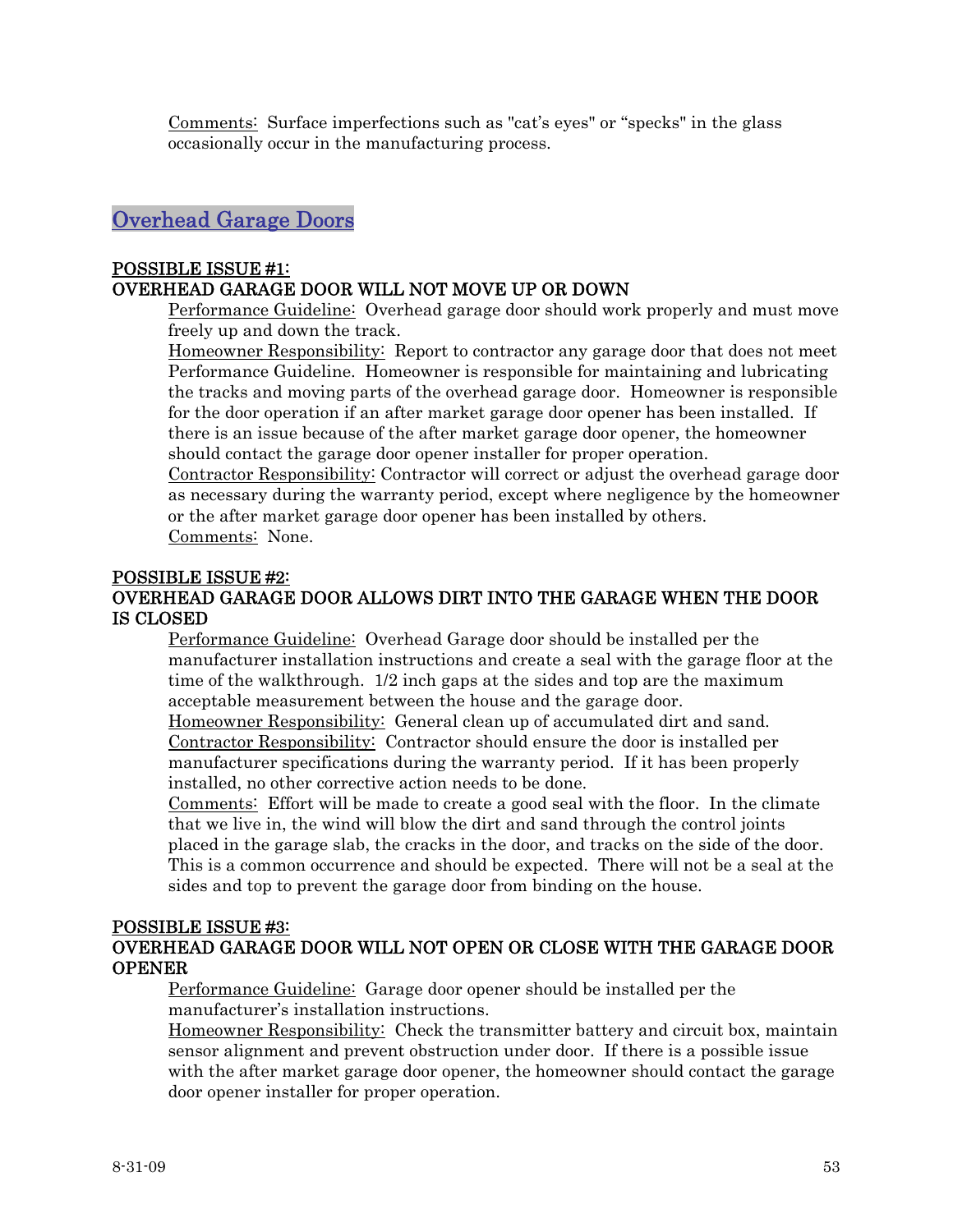<span id="page-53-0"></span>Contractor Responsibility: Contractor should check door for proper operation and repair or replace components as needed during the warranty period. Comments: None.

# Plumbing

# POSSIBLE ISSUE #1:

# PLUMBING FIXTURE SURFACE HAS CHIPS, CRACKS OR SCRATCHES

Performance Guideline: Plumbing fixtures should be free of chips, cracks or scratches at the time of walkthrough.

Homeowner Responsibility: Report to the contractor at the homeowner walkthrough any plumbing fixture that has chips, cracks, or scratches.

Contractor Responsibility: Repair the plumbing fixture chips, cracks or scratches during the warranty period. If it is necessary to replace a fixture the contractor will make all reasonable efforts to match surrounding materials as closely as practical; however, the contractor does not guarantee an exact match.

Comments: None

# POSSIBLE ISSUE #2:

# CRACKED TUBS OR SHOWER PANS

Performance Guideline: Tubs and shower pans should be free of cracks. Homeowner Responsibility: Report to the contractor at the homeowner walk through any tub or shower pan cracks.

Contractor Responsibility: Contractor should repair tub or shower pan, during the warranty period, if crack is identified and determined to be the result of a defect in material or installation. If it is necessary to replace a fixture the contractor will make all reasonable efforts to match surrounding materials as closely as practical; however, the contractor does not guarantee an exact match.

Comments: Tubs and shower pans should not crack with normal use and care.

#### POSSIBLE ISSUE #3: DRIPPING FAUCETS

Performance Guideline: Faucets should not drip when properly turned off. Homeowner Responsibility: Homeowner should notify contractor. Homeowner should periodically replace worn out washers and seals after the first year of occupancy or the expiration of the manufacturer's warranty (whichever is longer) caused by normal wear of washers, seals, or "o'' rings as regular and expected maintenance.

Contractor Responsibility: Contractor should replace washer or seal as needed during the warranty period.

Comments: None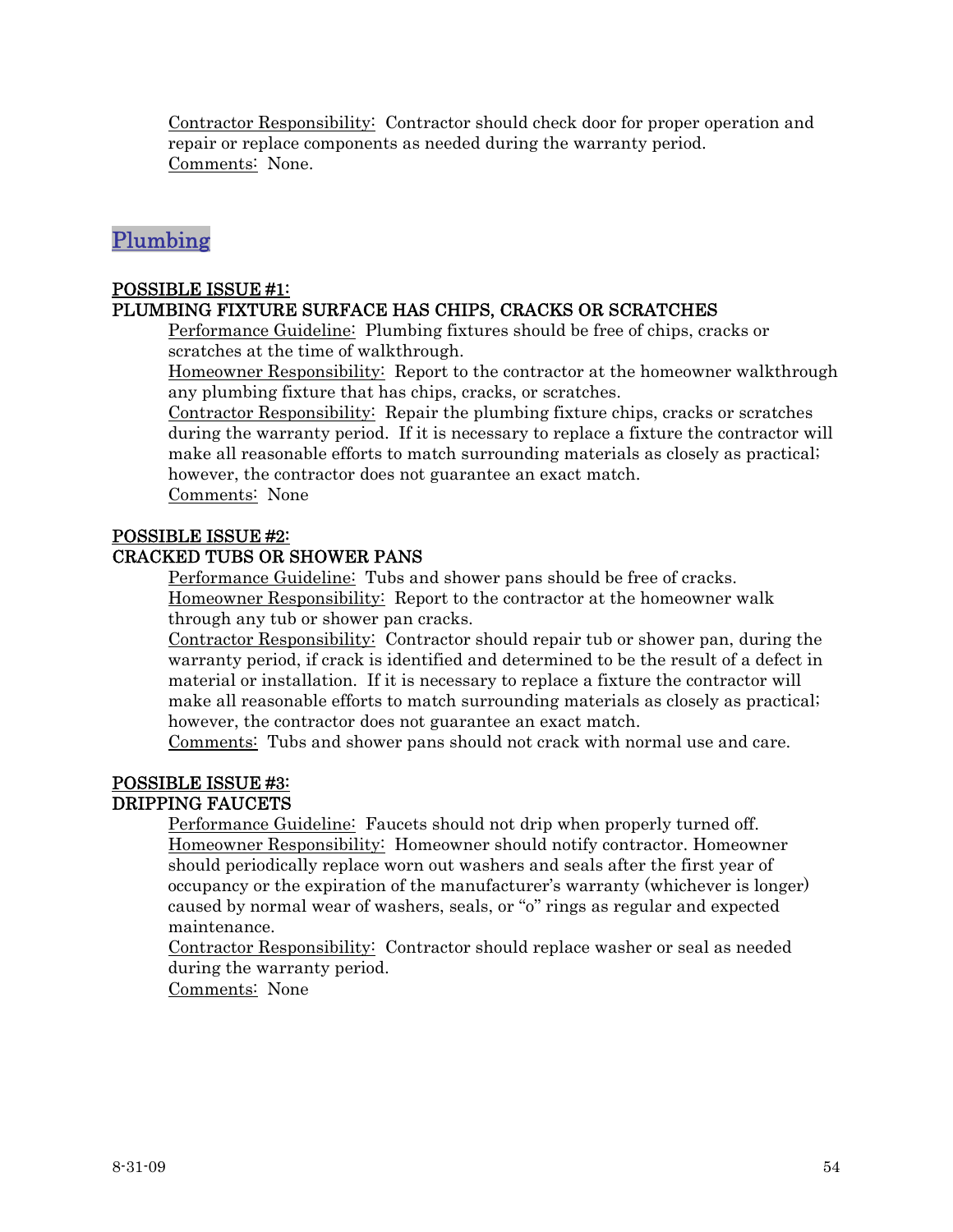#### POSSIBLE ISSUE #4: PLUMBING PIPES ARE LEAKING

Performance Guideline: The components of the plumbing system should completely contain and/or transport water without leaking. There should be no leakage from any soil, waste, vent, gas, or water piping,

Homeowner Responsibility: Homeowner should report leaks promptly to the contractor to avoid additional damage. . Leaks must be reported in a timely manner, or additional damage may occur.

Contractor Responsibility: Contractor should repair promptly and repair resultant damage during the warranty period.

Comments: Homeowner should take action to stop or slow the leak as to lessen the damage. Homeowner may be responsible for damage resulting from homeowner misuse, neglect or delay in reporting damage.

# POSSIBLE ISSUE #5:

# NOISY WATER PIPES

Performance Guideline: Loud clunking or banging noises known as "water hammer" should not occur with the normal use of the system.

Homeowner Responsibility: Notify the contractor of water hammer.

Contractor Responsibility: Contractor should correct as necessary during the warranty period. Correction of water hammering may include adjustment of pressure regulator or the use of arrestor device.

Comments: Due to the velocity of the flow of water, its weight, waste debris it may be carrying, and its varying temperature that causes pipes to expand and contract, the water system may emit audible noises. A "ticking" sound in drain line pipes is common due to expansion or contraction of the pipes as warmer or cooler water is run through the pipes. The Contractor is not responsible for sounds caused by homeowner's installation of new fixtures or other plumbing system devices.

# POSSIBLE ISSUE #6:

# TUBS OR SHOWER PANS FLEX UNDER NORMAL USE

Performance Guideline: Tubs or shower pans should be installed per manufacturer installation instructions.

Homeowner Responsibility: Notify the contractor.

Contractor Responsibility: Contractor should make necessary repairs during the warranty period.

Comments: Minor movement or deflection may be acceptable. Normal use of tub or shower causes movement and deflection.

# POSSIBLE ISSUE #7:

# TARNISHED PLUMBING FIXTURE FINISHES

Performance Guideline: House should be delivered with untarnished fixtures. Homeowner Responsibility: Properly care for the fixture finishes as recommended by the manufacturer.

Contractor Responsibility: Contractor should repair or replace tarnished fixtures noted by the homeowner at the time of homeowner walkthrough. Contractor should verify the condition of the fixtures during the walkthrough.

Comments: Plumbing fixture finishes can be of many different finishes and are typically protected by a light coating applied by the manufacturer. In each case the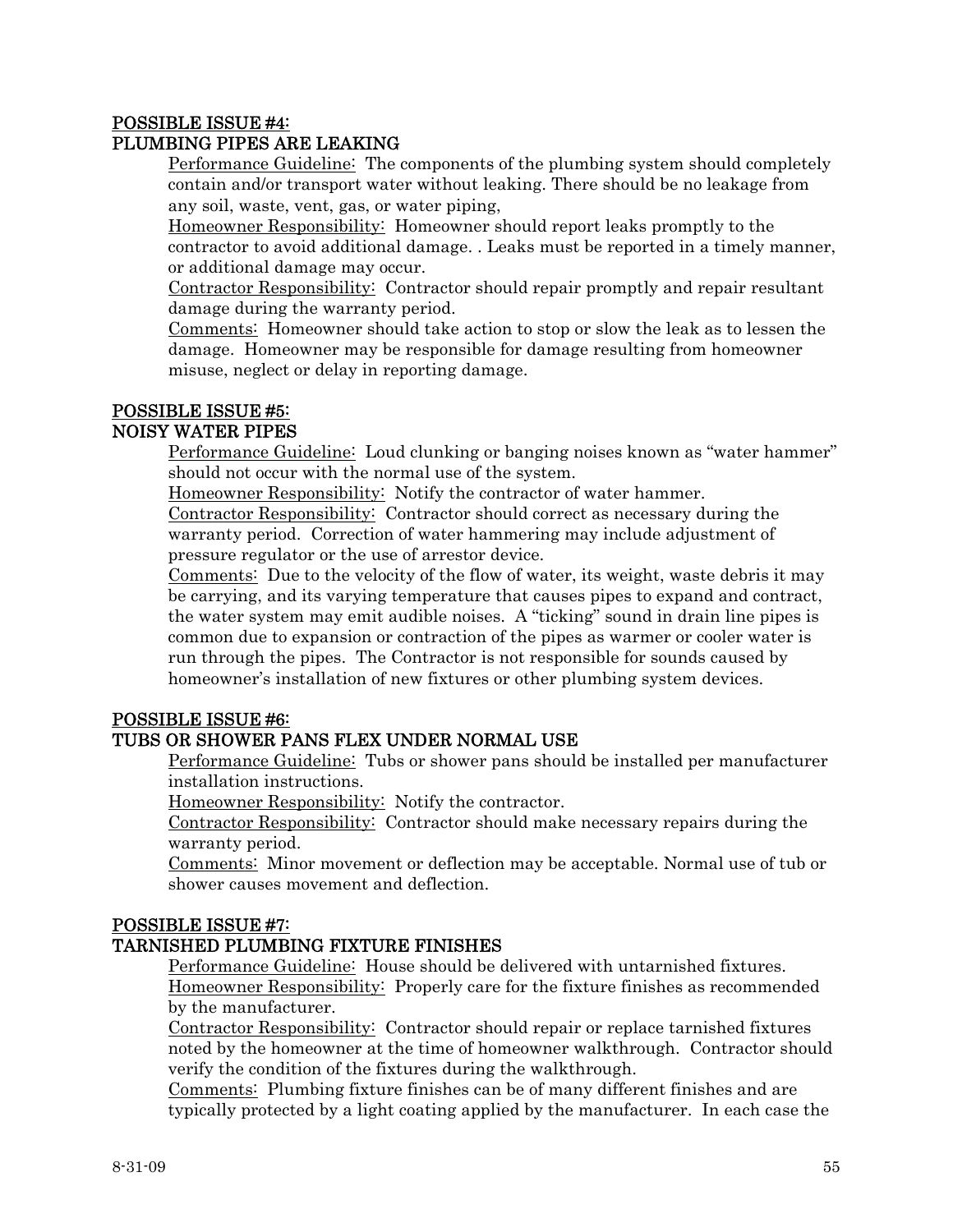<span id="page-55-0"></span>manufacturer provides recommendations for the cleaning, care and use of these finishes. Many elements that are beyond the manufacturer's or contractor's control, such as the use of abrasive pads or cleaners, can rapidly deteriorate the fixture finish and cause discoloration and/or tarnishing.

# Roofing Materials

Roofs should not leak and should be installed per the manufacturer's recommendations and other applicable codes. The contractor may not be responsible for leaks caused by alterations, tie-ins, or penetrations caused by owner or others after completion of the roof.

This section refers to the roofing system including asphalt and fiberglass composition (3 Tab) shingles, wood shakes or shingles, and concrete or clay tiles.

# POSSIBLE ISSUE #1:

# ROOF IS NOT OF A UNIFORM COLOR OR TEXTURE DUE TO SHINGLE OR TILE REPLACEMENT

Performance Guideline: Shingle or tile replacement within the first two years of installation due to faulty materials or substandard workmanship shall not exceed 20 percent of the entire roof area.

Homeowner Responsibility: None

Contractor Responsibility: Contractor should remove entire roof and install a new roof during the warranty period.

Comments: None

# POSSIBLE ISSUE #2:

# ROOFING MATERIALS ARE CRACKED, CHIPPED OR BROKEN

Performance Guideline: Roofing material should be free of cracks, chips or breaks at the time of the homeowner walkthrough. Chips larger than a  $\frac{1}{2}$  inch are unacceptable.

Homeowner Responsibility: Notify the contractor of any cracked, chipped or broken roofing.

Contractor Responsibility: Contractor should replace affected tiles during the warranty period. Contractor should repair and/or replace any damaged material promptly.

Comments: Contractor will make all reasonable efforts to match existing materials as closely as possible; however, the contractor does not guarantee an exact match of either texture or color. Roofing Contractor may not be held responsible for damage caused by others.

# POSSIBLE ISSUE #3:

# ROOF LEAKS

Performance Guideline: The roof should not leak.

Homeowner Responsibility: Notify the contractor of any leaks. Leaks due to the build-up of debris, such as leaves and bird nests are the responsibility of the homeowner and part of the regular homeowner maintenance routine.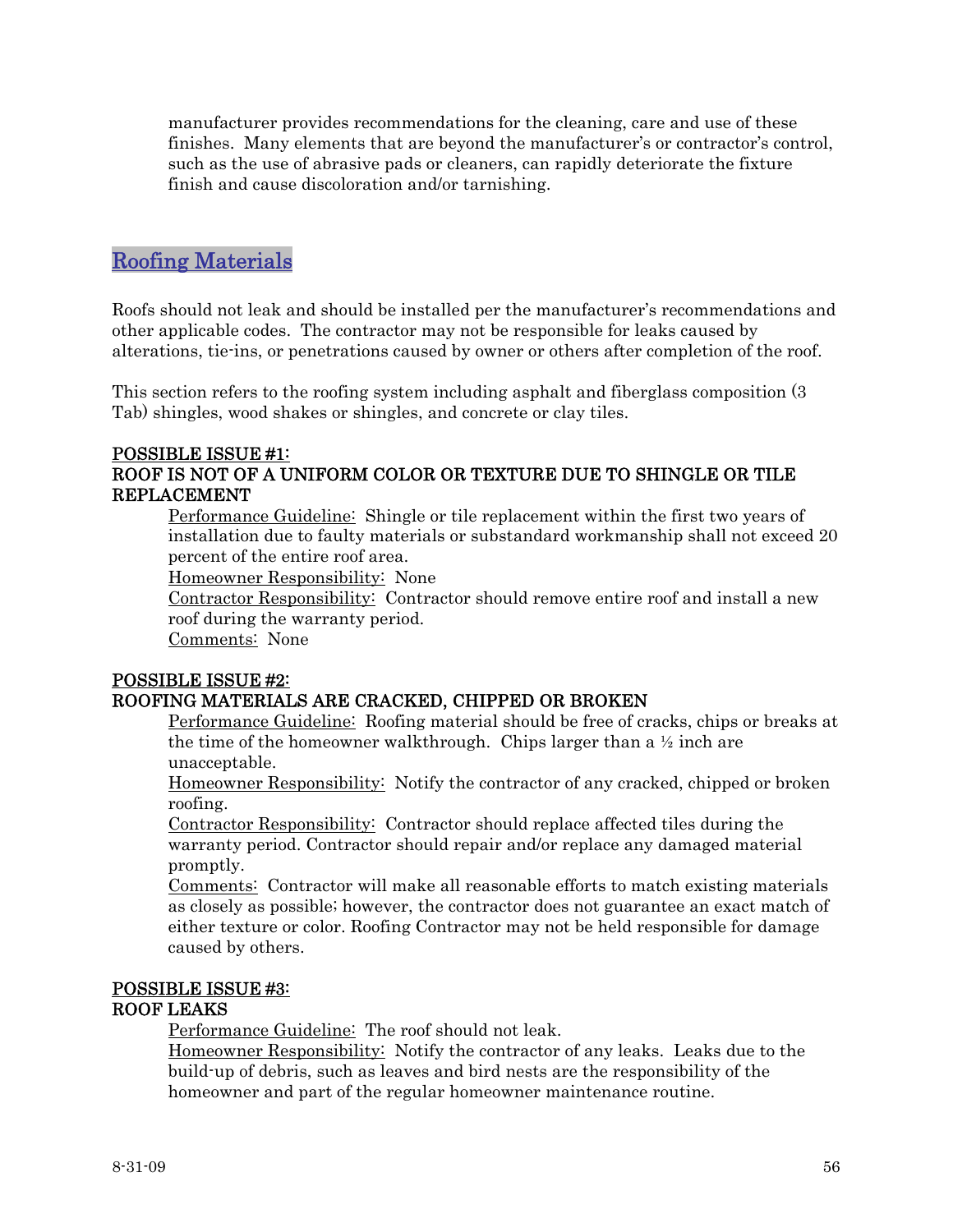Contractor Responsibility: Contractor should determine cause of leak and make necessary repairs during the warranty period. Comments: None

# POSSIBLE ISSUE #4:

# ROOF HAS IMPROPER OR INADEQUATE FLASHING

Performance Guideline: Flashing should be installed according to manufacturer's recommendations and should be an approved type.

Homeowner Responsibility: Homeowner should report any improper or inadequate flashing to the contractor.

Contractor Responsibility: Contractor should make necessary repairs during the warranty period.

Comments: None

# POSSIBLE ISSUE #5:

# PONDING OR STANDING WATER ON FLAT ROOFS

Performance Guideline: Minor ponding, up to 1/2 inch in small areas equivalent to no more than 1/3 of the span, is acceptable providing the roof is dry within 48 hours after rainfall.

Homeowner Responsibility: Homeowner should keep the roof free from debris, plant material, leaves, etc. Homeowner should notify the contractor if it does not follow the guidelines.

Contractor Responsibility: Flood roof with water, wait one hour and check for ponding. Contractor should make necessary repairs during the warranty period. Comments: If scupper exist in this roof application, the homeowner will be responsible to keep debris free and clear as maintenance required.

# POSSIBLE ISSUE #6:

# IMPROPER EXPOSURE, LAPPING AND SPACING OF ROOFING MATERIALS

Performance Guideline: Exposure should not exceed limits recommended by manufacturer. Unapproved, missing or improperly installed roof jacks are unacceptable.

Homeowner Responsibility: Report any improper exposure, lapping and spacing of roofing materials to the contractor.

Contractor Responsibility: Contractor should make necessary repairs during the warranty period.

Comments: None

# POSSIBLE ISSUE #7:

# GUTTERS AND DOWNSPOUTS LEAK

Performance Guideline: Gutters and downspouts should not leak nor retain excessive standing water. Gutters and downspouts should be assembled so that they do not leak. Standing water should not exceed up to 3/8 inch within a period no greater than eight hours after rainfall.

Homeowner Responsibility: Report any excessive gutter or downspout leaks to the contractor. Keep all gutters and downspouts open and free from debris and other obstructions. Gutters and seams should be resealed as part of normal homeowner maintenance.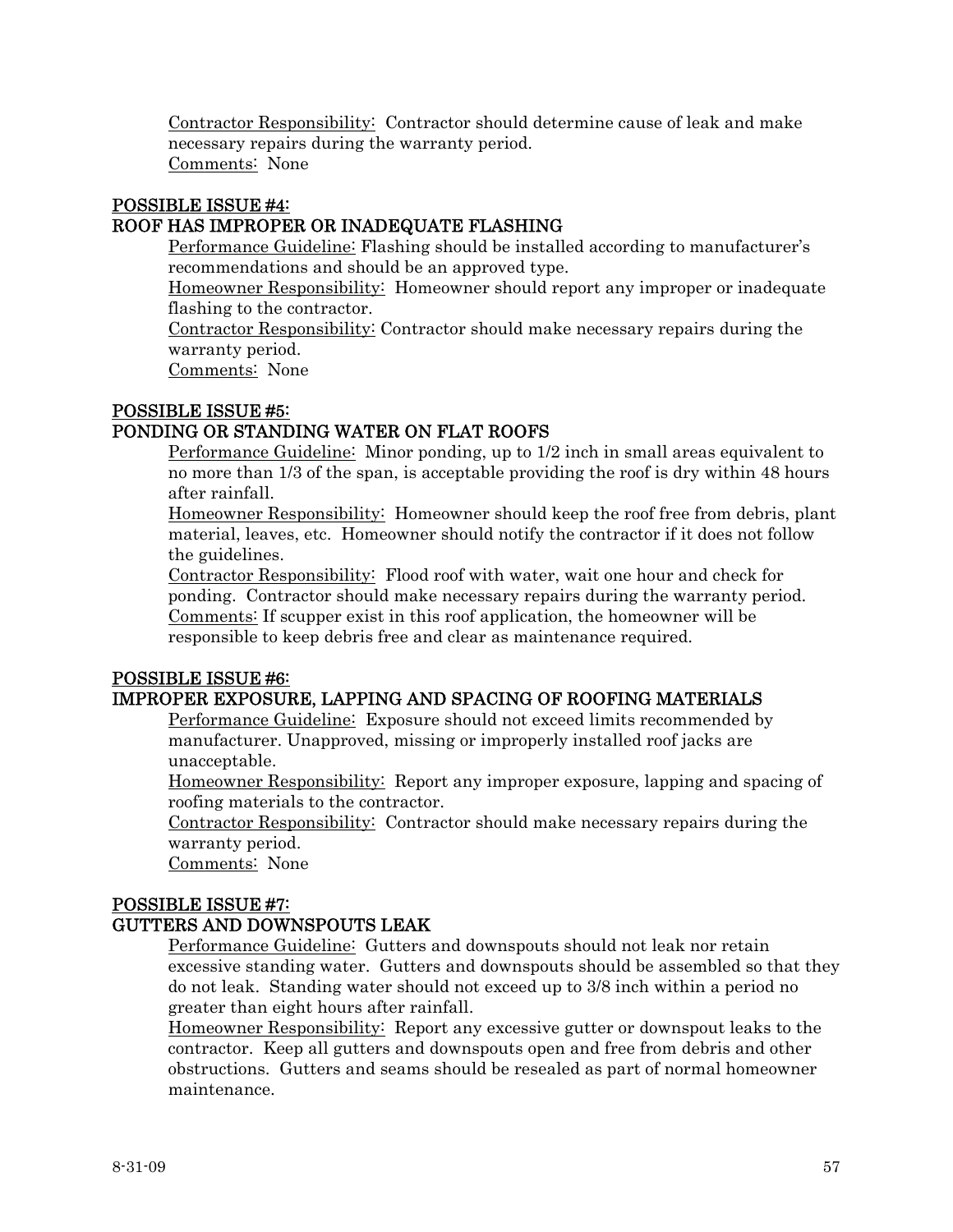Contractor Responsibility: Contractor should repair leaks as necessary during the warranty period.

Comments: During heavy rains, overflow may occur.

# POSSIBLE ISSUE #8:

# UNEVEN, IRREGULAR OR CROOKED SHINGLES OR TILE

Performance Guideline: Shingle or tile should be reasonably straight and courses even in width.

Homeowner Responsibility: Report uneven, irregular or crooked shingles or tiles to the contractor.

Contractor Responsibility: Contractor should make appropriate repairs during the warranty period.

Comments: None

# POSSIBLE ISSUE #9:

# SHINGLES HAVE CUPPED OR CURLED EDGES OR CORNERS

Performance Guideline: Shingles should not have cupped or curled edges or corners. Shingles must be installed according to the manufacturer's specifications and installation recommendations.

Homeowner Responsibility: Report cupped or curled shingle edges or corners to the contractor.

Contractor Responsibility: Contractor should make necessary repairs during the warranty period.

Comments: None

# POSSIBLE ISSUE #10:

# NEW SHINGLES DO NOT MATCH THE EXISTING SHINGLES

Performance Guideline: Shingles must be of the same type and the same (original) color, if available, or a similar color if the same color is not available.

Homeowner Responsibility: Notify the contractor if the same or similar color is not provided.

Contractor Responsibility: Contractor should repair as needed during the warranty period.

Comments: Due to the effects of weathering and the variations in the

manufacturing process, an exact match of the shingle color may not be possible.

# POSSIBLE ISSUE #11:

# SHINGLES OR TILES HAVE BLOWN OFF THE ROOF FROM THE WIND

Performance Guideline: Shingles or tiles should not blow off the roof in winds less than the manufacturer specifications.

Homeowner Responsibility: Report any shingles or tiles that have blown off the roof in wind events to the contractor during the warranty period.

Contractor Responsibility: Contractor should repair or replace the affected shingles or tiles that have blown off during the warranty period. Contractor will make all reasonable efforts to match existing materials as closely as possible; however, the contractor does not guarantee an exact match of either texture or color. If it is determined that the shingles have blown off the roof in winds less than the manufacturer's specifications, report it to the shingle or tile manufacturer. Comments: None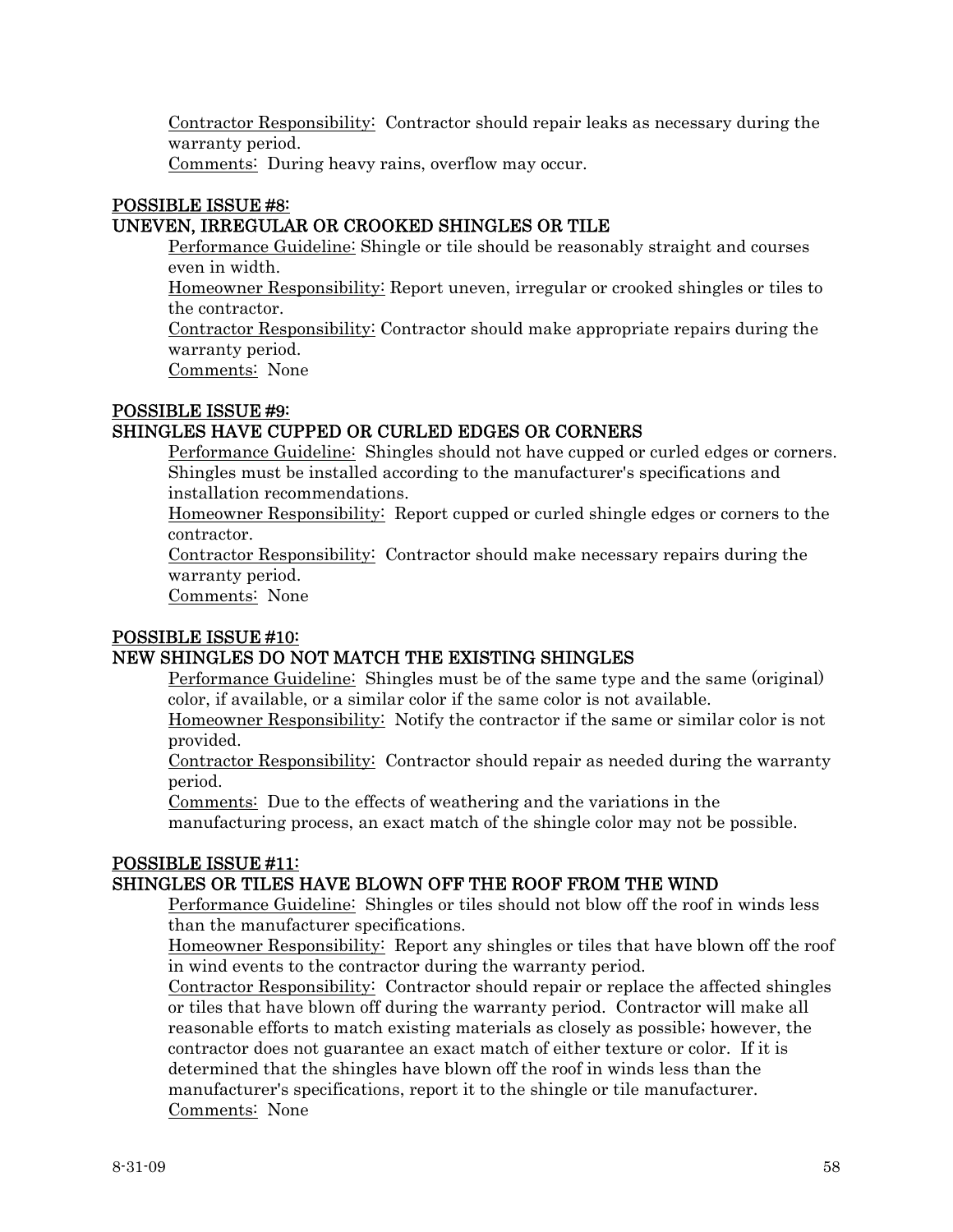# <span id="page-58-0"></span>Roofs – Structural Components

#### POSSIBLE ISSUE #1: ROOF RIDGE SAGS

Performance Guideline: Roof ridge deflection should not exceed 1/2 inch in 8 feet or the permitted code, whichever is more restrictive.

Homeowner Responsibility: Report excessive ridge sagging to the contractor. Homeowners should not install and/or fasten any product and/or materials on the

roof.

Contractor Responsibility: Contractor should repair as needed during the warranty period.

Comments: None.

# POSSIBLE ISSUE #2:

# ROOF SHEATHING APPEARS BOWED

Performance Guideline: Roof sheathing should have a maximum deflection of 3/8 inch in 2 feet.

Homeowner Responsibility: Notify the contractor of any deflection.

Contractor Responsibility: Contractor should make necessary repairs during the warranty period.

Comments: None.

# POSSIBLE ISSUE #3:

## ROOF CRICKETS NOT SHEDDING WATER

Performance Guideline: Roof Crickets are designed to shed water around objects (i.e.: fire place chimney) and help flow away from adjacent wall connection. Homeowner Responsibility: Notify the contractor of any issues.

Contractor Responsibility: Contractor should make necessary repairs during the warranty period.

Comments: None.

# Skylights

#### POSSIBLE ISSUE #1: SKYLIGHT LEAKS

Performance Guideline: Skylights should not leak and should be properly waterproofed.

Homeowner Responsibility: Report any skylight leaks to the contractor.

Contractor Responsibility: Contractor should repair or replace improperly installed skylights during the warranty period.

Comments: Should a skylight be installed after the finished construction of the home, the roofing contractor is not responsible for warranting any damaged caused during the installation. Also note that the energy rating can also negatively affect the home.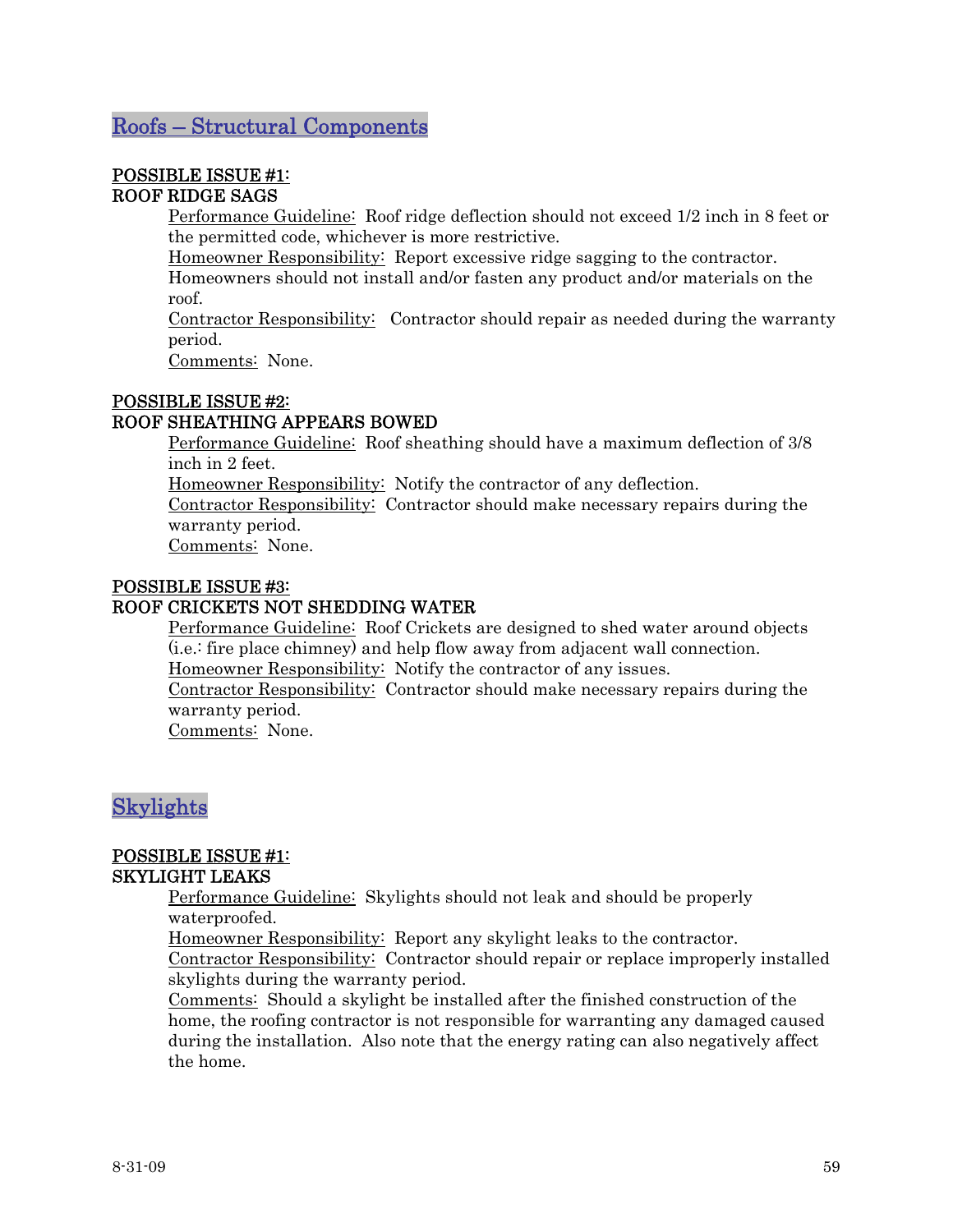# <span id="page-59-0"></span>POSSIBLE ISSUE #2:

# MOISTURE CONDENSES ON THE INTERIOR SURFACE OF THE SKYLIGHT

Performance Guideline: Installation should be per manufacturer's specifications. Skylight perimeters must be detailed so that condensation water is adequately trapped in an impervious gutter or similar detail, where it can rest until it has a chance to evaporate.

Homeowner Responsibility: Report any leaks to the contractor. The homeowner should take responsibility for the amount of humidity created in kitchens, baths, laundry rooms and other devices that produce water vapor.

Contractor Responsibility: Contractor should repair as needed during the warranty period.

Comments: Minor moisture condensation on the interior surface of the skylight glazing may be considered normal.

# POSSIBLE ISSUE #3:

# MOISTURE APPEARS BETWEEN THE PANES OF A DUAL PANE SKYLIGHT

Performance Guideline: Skylights should not have moisture between the panels or be subject to ruptured seals.

Homeowner Responsibility: Report moisture between the panels or ruptured seals in the skylight to the contractor.

Contractor Responsibility: Contractor should repair or replace skylight if seal has failed during the warranty period.

Comments: None

## POSSIBLE ISSUE #4:

#### SKYLIGHT IS SCRATCHED OR BROKEN

Performance Guideline: Skylights that are scratched and visible at 6 feet away, looking directly at the glass, or broken at the time of the homeowner walkthrough are not acceptable.

Homeowner Responsibility: Inspect all skylights at time of homeowner walkthrough and notify contractor of scratched or broken skylights. Damage to skylight after the homeowner walkthrough is the homeowner's responsibility.

Contractor Responsibility: Contractor should repair or replace scratched or broken skylight glazing during the warranty period.

Comments: None

# Vinyl Flooring

# POSSIBLE ISSUE #1:

# VINYL FLOORING INSTALLATION OUT OF SQUARE WITH THE ROOM

Performance Guideline: Vinyl flooring installation should be square with the room. Homeowner Responsibility: Report any out of square vinyl flooring installations to the contractor.

Contractor Responsibility: Contractor should repair or reinstall the vinyl flooring during the warranty period. Contractor will make all reasonable efforts to match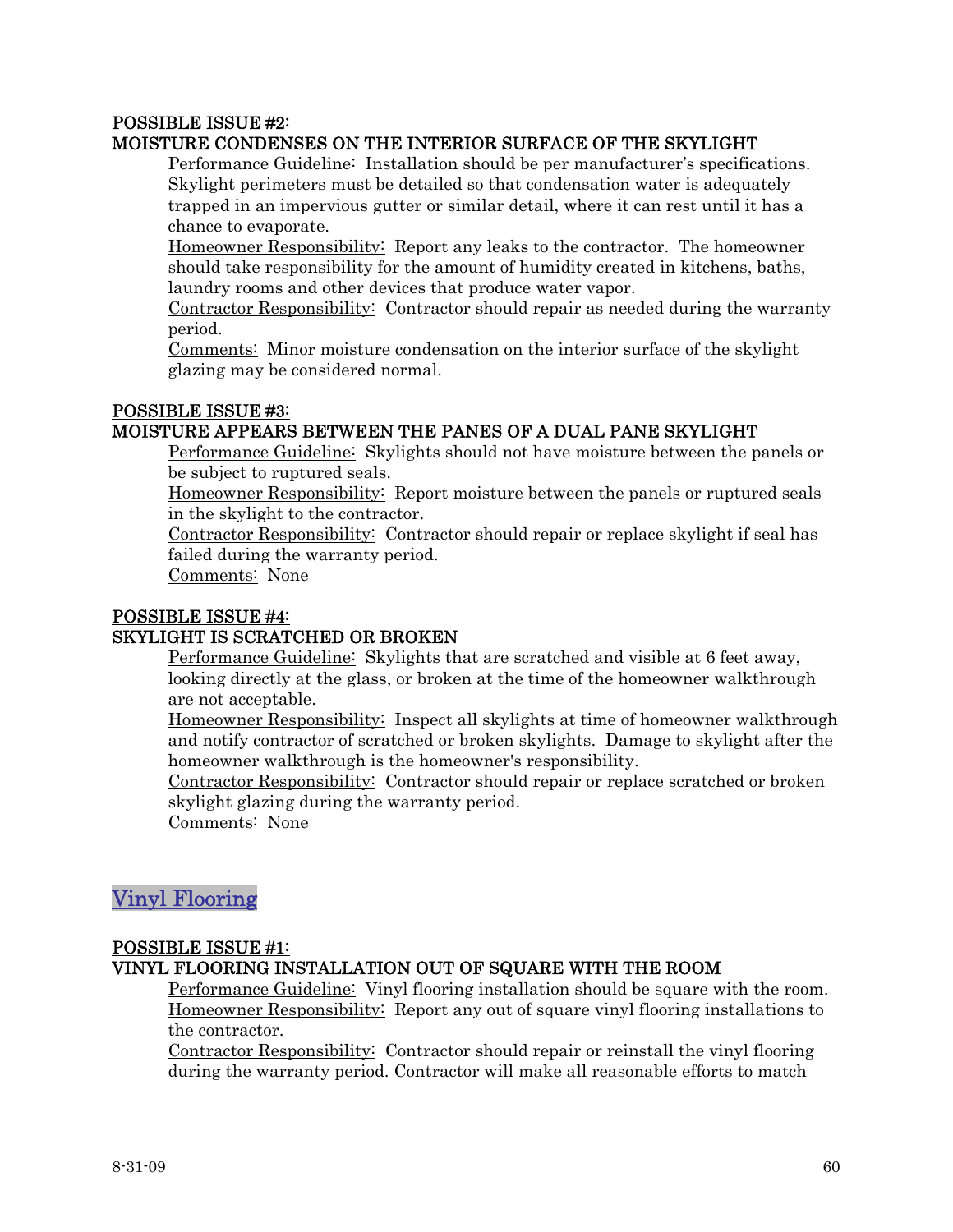existing materials as closely as possible; however, the contractor does not guarantee an exact match of either texture or color.

Comments: None

#### POSSIBLE ISSUE #2: COLOR VARIATION IN NEW VINYL FLOORING

Performance Guideline: Dye lot should be uniform and even, but may have minor variations. Dye lot variation must not cover more than 10% of the installation area. Homeowner Responsibility: Report excessive color variations to the contractor. Contractor Responsibility: Contractor should replace the vinyl as needed during the warranty period. Contractor will make all reasonable efforts to match existing materials as closely as possible; however, the contractor does not guarantee an exact match of either texture or color.

Comments: If any vinyl needs to be replaced it is not likely that the original dye lot will be available.

# POSSIBLE ISSUE #3:

# BOTTOM OF DOOR RUBS ON THE VINYL SURFACE

Performance Guideline: At the homeowner walkthrough, the contractor should verify that all doors would clear finish floor material supplied or installed by the contractor by 1 inch minimum and 1 1/2 inch maximum.

Homeowner Responsibility: Notify the contractor of any deficiency during the walkthrough. Homeowner is responsible for door clearance if flooring material is purchased and installed by homeowner.

Contractor Responsibility: Repair all doors to meet the Performance Guideline during the warranty period.

Comments: When the homeowner installs vinyl flooring, the homeowner is responsible for any additional door undercutting. A jump duct is a system that uses 2 grilles connected by a single duct. One grille is located just inside room and just outside the room near the door. The purpose of the jump duct is to balance the room pressure with space outside the room. The presence of a jump duct reduces the need for air clearance from the bottom of the door to the flooring.

# POSSIBLE ISSUE #4:

# NAIL POPS READILY VISIBLE UNDER FLOOR COVERING

Performance Guideline: You should not see any nail pops under floor covering at the time of walkthrough or closing.

Homeowner Responsibility: Notify contractor if flooring is not performing to the guidelines.

Contractor Responsibility: Contractor should repair or reinstall the vinyl flooring during the warranty period. Contractor will make all reasonable efforts to match existing materials as closely as possible; however, the contractor does not guarantee an exact match of either texture or color.

Comments: None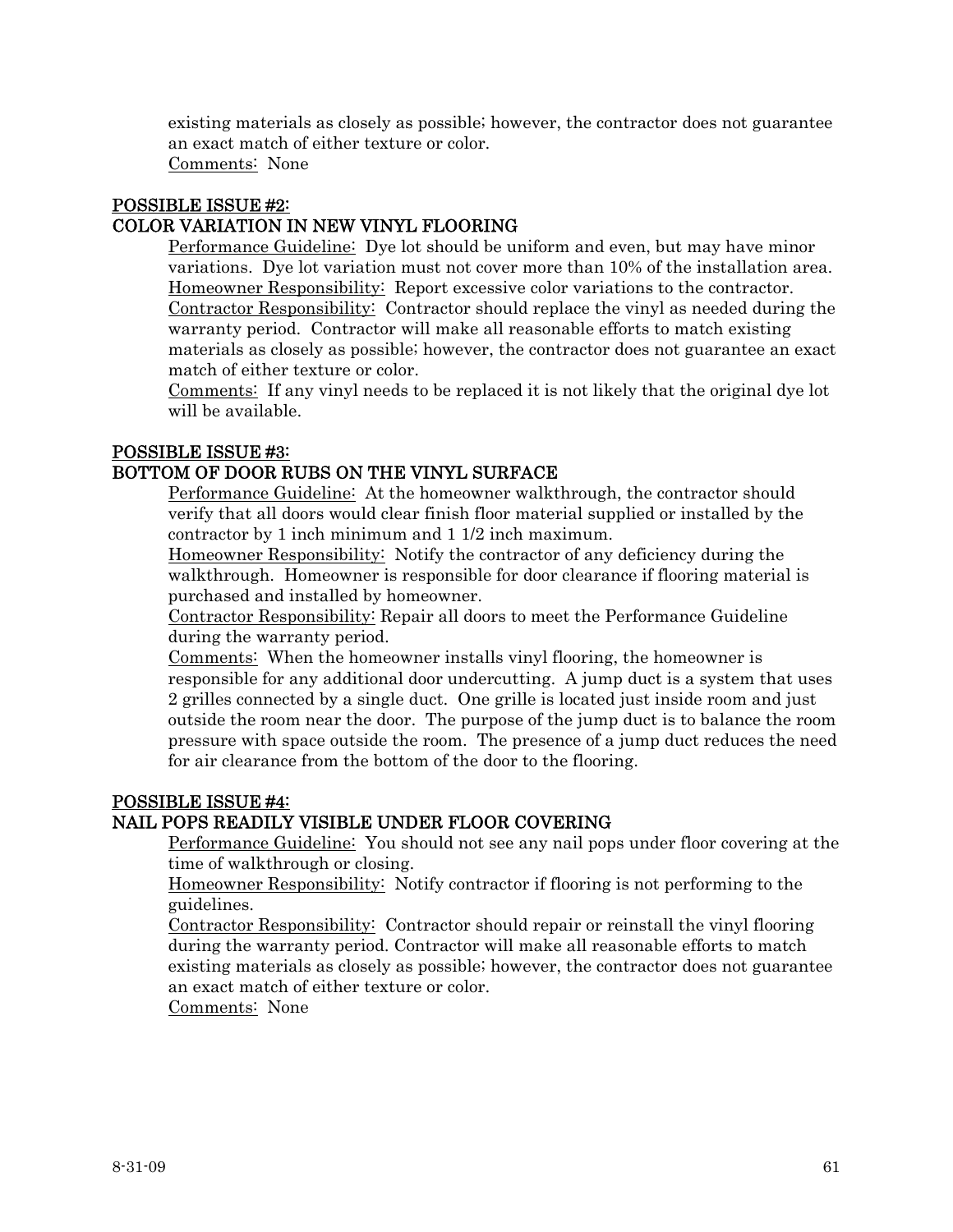# <span id="page-61-0"></span>POSSIBLE ISSUE #1: WINDOW OR PATIO DOOR GLASS IS SCRATCHED OR BROKEN

Performance Guideline: Window or patio door glass should be free from visible scratches by looking directly at the glass from a distance of 15 feet in normal daylight. Window or patio door glass should not be broken at the time of the homeowner walkthrough.

Homeowner Responsibility: Inspect all glass at the homeowner walkthrough and notify contractor of scratched or broken glass. Damage to glass after the homeowner walkthrough is the homeowner's responsibility. The same applies to damaged screens installed by contractor.

Contractor Responsibility: Contractor should repair or replace as needed at the time of walkthrough and/or closing. Broken glass after this time is not warrantable. Comments: None.

# POSSIBLE ISSUE #2:

# WINDOW TRACKS ARE COLLECTING DIRT

Performance Guideline: Windows that are not fixed do have minor air leakage which over time, the tracks will collect dirt from the outside.

Homeowner Responsibility: The homeowner will need to periodically clean the tracks to maintain a proper slide and help prevent the build up of debris. Windows should be cleaned at least every six months.

Contractor Responsibility: None.

Comments: Dirt and debris in the tracks can clog the weep holes designed to drain water from track. Weep-hole blockage may cause the water to backup and cause damage. This would be considered normal care and maintenance.

# POSSIBLE ISSUE #3:

# WINDOW OR PATIO DOOR IS FOGGED BETWEEN PANES OF GLASS

Performance Guideline: Multi-paned windows and patio doors should not hold moisture between the panels or be subject to ruptured seals.

Homeowner Responsibility: Homeowner should report any windows or patio doors that are fogged between the panes of glass to the contractor. Homeowners should not tint the inside pane of the window or patio door. This may cause excessive heat build up between the panes of glass and the seals may rupture.

Contractor Responsibility: Contractor should replace windows or patio doors with failed seals during the warranty period.

Comments: Intersection between window frame and dissimilar material should be inspected for gaps at least once every six months and caulked if necessary. This would be considered normal care and maintenance.

# POSSIBLE ISSUE #4:

# SLIDING PATIO DOOR OR SCREEN DOES NOT STAY ON TRACK

Performance Guideline: Sliding glass doors or screens should stay on track. Homeowner Responsibility: Notify contractor of any sliding patio door or screen that does not stay on track at the time of walkthrough and/or closing. Homeowner should clean and maintain track.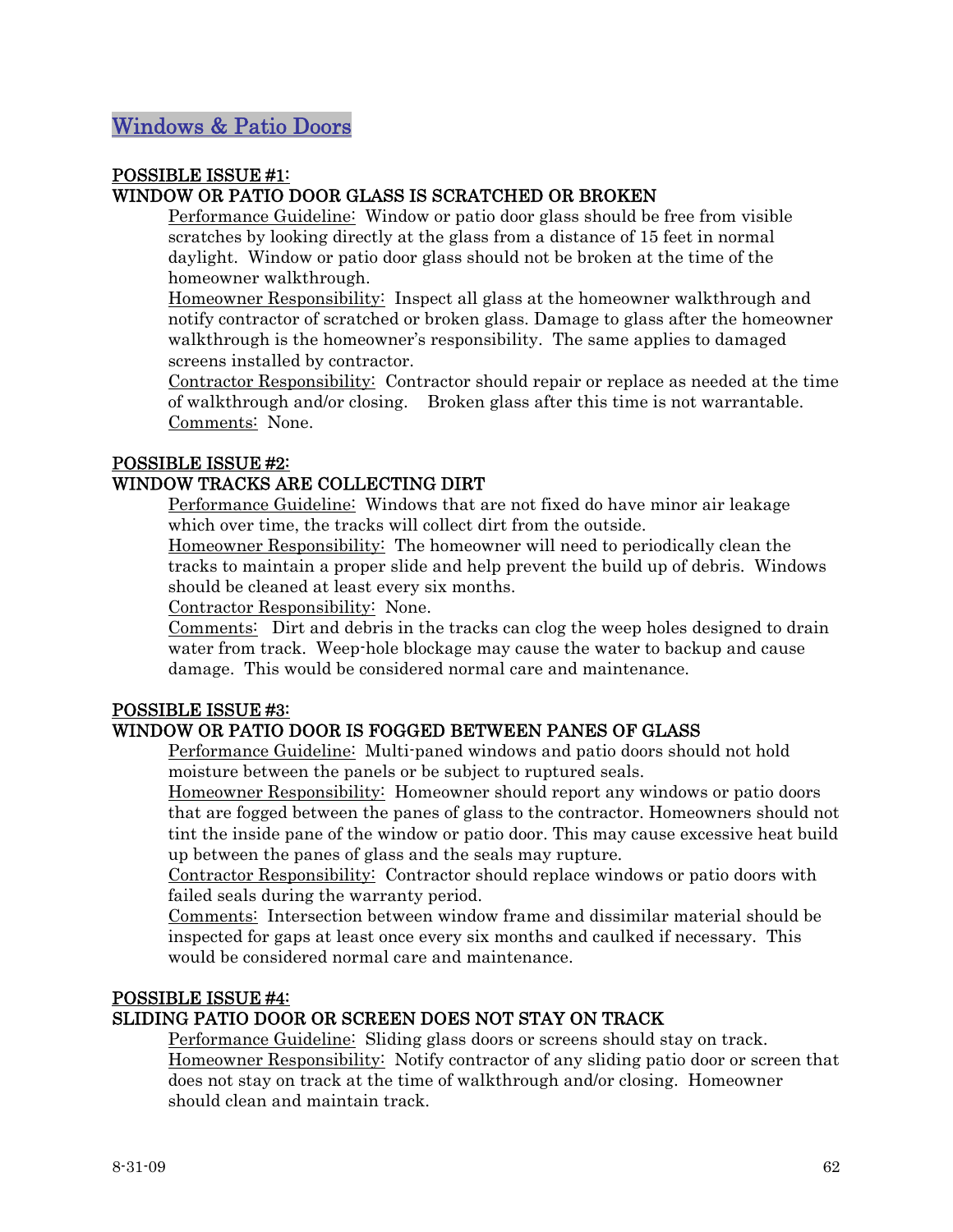<span id="page-62-0"></span>Contractor Responsibility: Contractor should adjust or repair as necessary during the warranty period.

Comments: Dirt and debris in the tracks can clog the weep holes designed to drain water from track. Weep-hole blockage may cause the water to backup and cause damage. This would be considered normal care and maintenance.

# Yard Grading

General Information: This section addresses the exterior areas of the property surrounding the home. For clarity the following definitions have been added:

- Rough Grade: Ground leveling required for the excavation and preparation of the building site.
- Final Grade/Landscape Grade/Finish Grade: The finished ground level adjoining the building at all exterior walls. This grade must meet the approved drainage design criteria.

# POSSIBLE ISSUE #1:

# FINAL GRADE SOIL CONTAINS DEBRIS

Performance Guideline: Final grade soil should be free of construction debris to a depth of at least 5 inches. A minimal amount of nails and screws are to be expected. Homeowner Responsibility: Report excessive debris in the final grade soil to the contractor. Care should be taken to avoid altering the final grade if the homeowner completes debris removal.

Contractor Responsibility: Contractor should remove the excessive amounts of debris from the final grade soil and establish the final grade to a depth of at least 5 inches, with no material larger than 3 inches.

Comments: The final grade soils will be either native soil from the site or imported soils.

# POSSIBLE ISSUE #2:

# IMPROPER WATER DRAINAGE IN THE YARD OCCURS

Performance Guideline: Water should drain from the yard.

Homeowner Responsibility: Notify the contractor of improper drainage. Must give special attention to prevent erosion, maintain the grading contours, avoid blocking the drainage design patterns and incorporate the original design pattern into any landscape improvements.

Contractor Responsibility: Contractor should provide finish yard grading that meets the drainage design criteria and code requirements.

Comments: After heavy rains, some water may remain for up to 24 hours.

#### POSSIBLE ISSUE #3:

# EXCESSIVE SETTLING, LOW SPOTS OR SINKHOLES OCCUR IN THE YARD

Performance Guideline: Settling or sinking should not exceed a vertical depth of 1 inch in a 3 foot circumference.

Homeowner Responsibility: Report any excessive settling, low spots or sinking in the yard to the contractor.